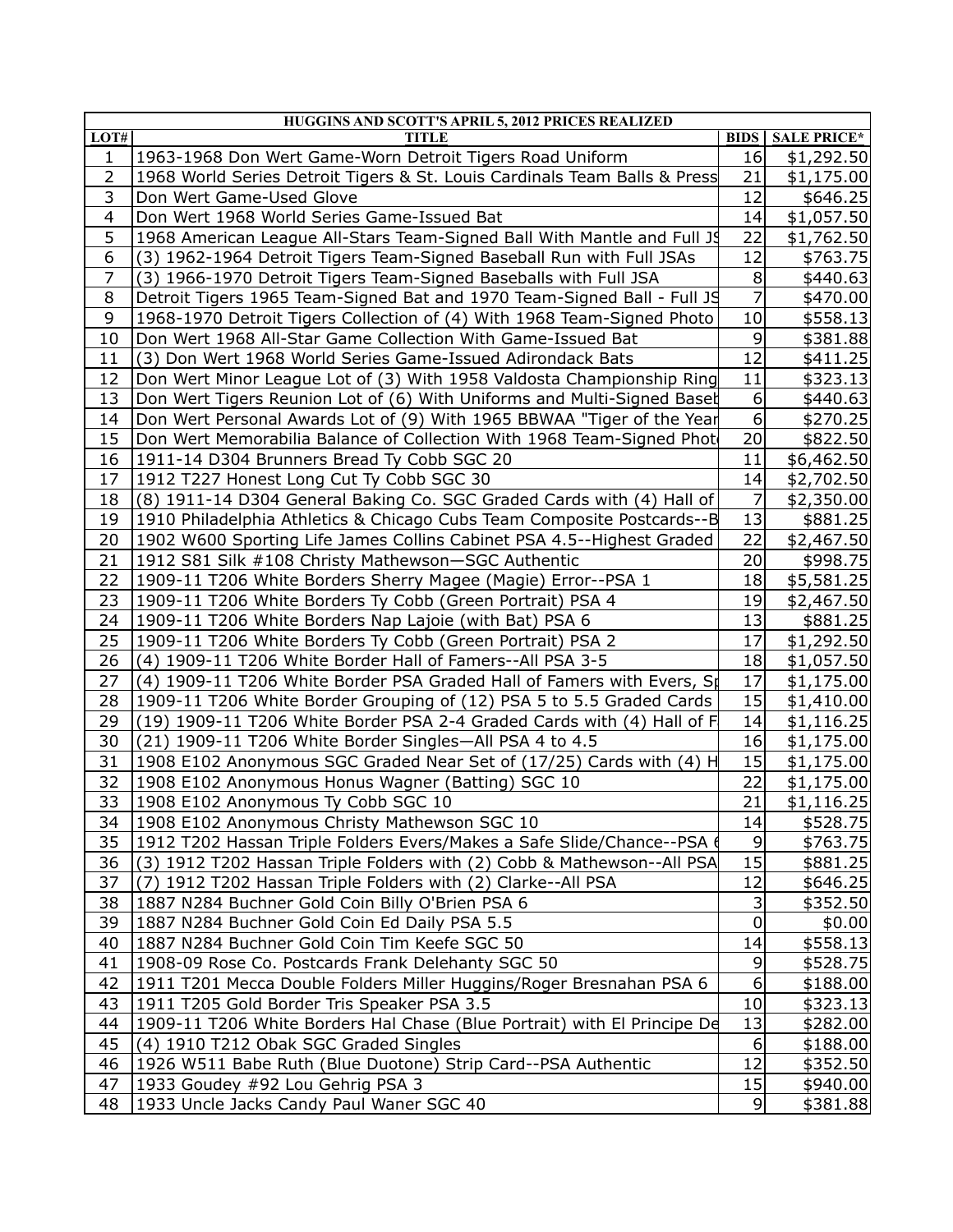| 49       | 1935 Goudey Four-in-One Ruth/Maranville/McManus/Brandt SGC 40                                                                    | 5 <sub>l</sub>  | \$381.88             |  |
|----------|----------------------------------------------------------------------------------------------------------------------------------|-----------------|----------------------|--|
| 50       | 1933 DeLong #2 Al Simmons PSA 6                                                                                                  | 10              | \$440.63             |  |
| 51       | 1933 DeLong #24 Goose Goslin PSA 5                                                                                               | 11              | \$323.13             |  |
| 52       | 1933 DeLong #21 Jimmy Foxx PSA 5                                                                                                 | 13              | \$646.25             |  |
| 53       | 1933 DeLong #7 Lou Gehrig PSA 5                                                                                                  | 10 <sup>1</sup> | \$3,231.25           |  |
| 54       | (4) 1912 T207 Brown Background Singles with (2) PSA including NM+ 7.5                                                            | 16              | \$646.25             |  |
| 55       | 1914 Cracker Jack #37 Grover Alexander SGC 20                                                                                    | 16              | \$1,292.50           |  |
| 56       | (4) 1920-1926 Baseball Strip Cards with (2) Ruth & (2) Cobb--All PSA Aut                                                         | 20              | \$1,292.50           |  |
| 57       | 1921 Exhibits Walter Johnson SGC 50                                                                                              | 7               | \$323.13             |  |
| 58       | (3) 1922 Eastern Exhibit Supply SGC 40-60 Graded Hall of Famers with H                                                           | 9               | \$558.13             |  |
| 59       | 1933 Eclipse Import #402 Babe Ruth (Hand Cut) PSA 3                                                                              | 26              | \$2,115.00           |  |
| 60       | (12) 1933 Goudey Baseball PSA & SGC Graded NM 7 Singles                                                                          | 10 <sub>l</sub> | \$1,410.00           |  |
| 61       | 1940 Play Ball #225 Joe Jackson High Number--SGC 50                                                                              | 13              | \$881.25             |  |
| 62       | (59) 1949 Bowman Baseball Mostly SGC Graded Cards with J. Robinson R                                                             | 16              | \$1,175.00           |  |
| 63       | 1951 Bowman Baseball #305 Willie Mays Rookie PSA 5                                                                               | $\overline{9}$  | \$1,057.50           |  |
| 64       | 1951 Bowman Baseball #253 Mickey Mantle Rookie PSA 3                                                                             | 29              | \$3,525.00           |  |
| 65       | 1954 Wilson Franks Ted Williams SGC 40                                                                                           | 10 <sub>l</sub> | \$2,232.50           |  |
| 66       | (8) 1955-1964 Topps Roberto Clemente & Sandy Koufax PSA Graded Card                                                              | 15              | \$1,292.50           |  |
| 67       | (3) 1965 Topps Baseball PSA Graded Stars: Mantle, Rose & Ford--All NM-                                                           | 12              | \$1,410.00           |  |
| 68       | 1948-49 Leaf Gum #76 Ted Williams PSA 7                                                                                          | 7               | \$1,116.25           |  |
| 69       | 1948-49 Leaf Gum #1 Joe DiMaggio SGC 40                                                                                          | 11              | \$587.50             |  |
| 70       | (16) 1948-49 Leaf Baseball Graded Cards with Ruth, Wagner & PSA 7 Klu                                                            | 16              | \$1,292.50           |  |
| 71       | (12) 1950 Drake's Baseball PSA Graded Singles with Reese                                                                         | 10              | \$822.50             |  |
| 72       | 1952 Topps Baseball #1 Andy Pafko PSA 5                                                                                          | 14              | \$558.13             |  |
| 73       | (3) 1952 Topps Baseball High Numbers with Dark--All PSA 5-6                                                                      | 15              | \$822.50             |  |
| 74       | 1953 Topps Baseball #27 Roy Campanella & #104 Yogi Berra--Both PSA §                                                             | 7               | \$1,645.00           |  |
| 75       | 1954 Topps #10 Jackie Robinson (PSA 7.5) and 1957 Topps Bob Clement                                                              | 11              | \$881.25             |  |
| 76       | (6) 1955-1969 Topps & Bowman Mickey Mantle Cards with (4) Graded                                                                 | 13              | \$705.00             |  |
| 77       | (33) 1954 Bowman Baseball SGC 84-96 Graded Cards with (4) Hall of Far                                                            | 15              | \$822.50             |  |
| 78       | (74) 1954 Bowman Baseball SGC 60-80 Graded Cards                                                                                 | 9               | \$587.50             |  |
| 79       | (31) 1952-1964 Topps New York Yankees PSA Graded Cards                                                                           | 13              | \$940.00             |  |
| 80       | (23) 1952-1969 Topps & Bowman Baseball PSA Graded HOFers                                                                         | 18              | \$1,762.50           |  |
| 81       | 1956 Topps #135 Mantle (PSA 8, oc) & 1958 Topps #150 Mantle (PSA 6)                                                              | 14              | \$1,175.00           |  |
| 82       | (14) 1958-1963 Kahn's Wieners Baseball Singles with (8) Graded                                                                   | $\overline{0}$  | \$0.00               |  |
| 83       | (8) 1954-1973 Baseball PSA Graded Superstars with (2) Mantle & (2) Cle                                                           | 16              | \$1,880.00           |  |
| 84       | (70) 1965-1983 Topps New York Yankees Graded Cards with (7) Gem 10                                                               | 12              | \$940.00             |  |
| 85       | (4) 1959 Topps Baseball PSA 7-8 Graded Stars with Mantle & Mays                                                                  | 9               | \$1,292.50           |  |
| 86       | (4) 1959-1969 Topps Mickey Mantle Cards--All PSA 7-8                                                                             | 8               | \$763.75             |  |
| 87       | (8) 1960 Topps Baseball High Numbers with Mantle--All PSA 6-8                                                                    | 9               | \$470.00             |  |
| 88       | 1961 Bazooka #29 Warren Spahn (Hand Cut) PSA 10--Only and Highest (                                                              | 0               | \$0.00               |  |
| 89       | (75) 1963 Topps Baseball PSA 7-8 Graded Singles                                                                                  | 8               | \$822.50             |  |
| 90<br>91 | (4) 1966 Topps Baseball PSA 8 Graded Stars: Clemente, Palmer RC, Perry<br>1968 Topps 3-D Jim Maloney (No Dugout Variation) PSA 6 | 9<br>13         | \$822.50<br>\$528.75 |  |
| 92       | 1968 Topps 3-D Tony Perez PSA 6                                                                                                  | 13              | \$998.75             |  |
| 93       | (4) 1968 Topps Baseball 3-D SGC Graded Singles-All 60 EX to 84 NM                                                                | 22              | \$1,175.00           |  |
| 94       | 1950 Drake's Cookies #5 Duke Snider PSA 4                                                                                        | 12              | \$411.25             |  |
| 95       | (2) 1951 Topps Major League All-Stars with Kiner & Evers--Both Graded                                                            | 13              | \$587.50             |  |
| 96       | 1952 Topps #1 Andy Pafko & 1952 Berk Ross Willie Mays--Both PSA 3                                                                | 9               | \$270.25             |  |
| 97       | 1954 Bowman Baseball #89 Willie Mays PSA 7                                                                                       | 8               | \$411.25             |  |
|          |                                                                                                                                  |                 |                      |  |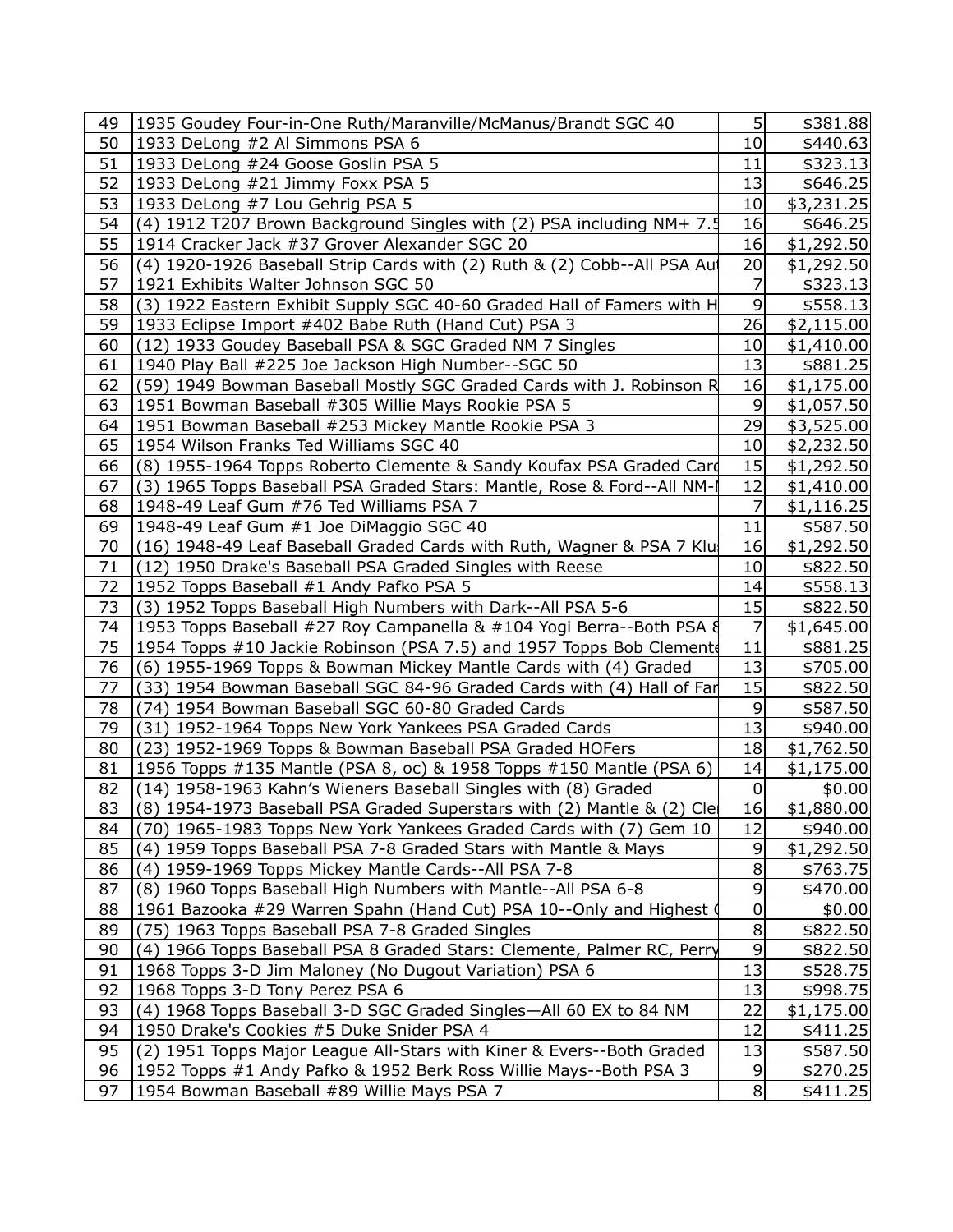| 98 | 1958 Topps #324 Hoyt Wilhelm PSA 9--None Better                               | 16             | \$587.50   |  |
|----|-------------------------------------------------------------------------------|----------------|------------|--|
| 99 | 1962 Topps #200 Mickey Mantle PSA 7                                           | 17             | \$822.50   |  |
|    | 100   1964 Topps #50 Mickey Mantle PSA 8                                      | 11             | \$705.00   |  |
|    | 101   1965 Kahn's Wieners Hank Aaron PSA 8                                    | 3              | \$352.50   |  |
|    | 102 1968 Topps 3-D Willie Davis PSA 8                                         | 17             | \$470.00   |  |
|    | 103 1968 Topps 3-D Ron Fairly (No Dugout in Background) PSA 8                 | 13             | \$705.00   |  |
|    | 104   1968 Topps 3-D Jim Maloney (Dugout in Background) PSA 8                 | 21             | \$705.00   |  |
|    | 105   1968 Topps 3-D Jim Maloney (No Dugout in Background) Variation--SGC     | 10             | \$323.13   |  |
|    | 106   1968 Topps 3-D Ron Swoboda PSA 6                                        | 15             | \$881.25   |  |
|    | 107   1968 Topps 3-D Curt Flood PSA 5                                         | 14             | \$440.63   |  |
|    | 108   1970 Topps Super #24 Hank Aaron & #34 Pete Rose--Both PSA 9             | $\overline{2}$ | \$246.75   |  |
|    | 109 1933 PR4 Cracker Jack Baseball Pins Near Set of (24/25) Pins with (11) D  | 25             | \$822.50   |  |
|    | 110 1934 U-1 Diamond Baseball Matchbooks (Silver Border) Near Set of (191,    | 12             | \$705.00   |  |
|    | 111   1939 R303-B Goudey Premiums Complete Set (24/24) with (9) SGC Grad      | 8              | \$940.00   |  |
|    | 112 1941 Play Ball Near Set of (60/72) cards with (14) PSA Graded 5-7         | 16             | \$1,997.50 |  |
|    | 113 1948 Bowman Baseball Complete Set of (48) Cards                           | 9              | \$881.25   |  |
|    | 114 1951 Bowman Baseball Starter Set (143/324) With Williams & 1951 Topp      | 19             | \$1,116.25 |  |
|    | 115 1952 Topps Baseball Low Number (1-310) Starter Set of (196) Cards with    | 19             | \$2,702.50 |  |
|    | 116 1953 Topps Baseball Complete Set of (274/274) with (11) PSA Graded        | 16             | \$3,525.00 |  |
|    | 117 1954 Topps Baseball Complete Set of (250) Cards with (13) PSA Graded !    | 15             | \$2,585.00 |  |
|    | 118 1955 Topps Baseball Complete Set (206/206) with (15) Graded Stars         | 25             | \$6,462.50 |  |
|    | 119 1956 Topps Baseball Complete Set (340/340) with (23) Graded Stars         | 23             | \$5,287.50 |  |
|    | 120 1957 Topps Baseball Complete Set of (407) Cards with (22) PSA Graded 9    | 21             | \$4,700.00 |  |
|    | 121   1958 Topps Baseball Complete Set (494/494) with (36) PSA Graded Keys    | 20             | \$3,231.25 |  |
|    | 122   1958 Topps Baseball Complete Set (494/494)                              | 22             | \$2,350.00 |  |
|    | 123 1959 Topps Baseball Complete Set (572/572) with (18) PSA Graded           | 12             | \$1,645.00 |  |
|    | 124   1959 Topps Baseball Complete Set (572/572)                              | 13             | \$1,645.00 |  |
|    | 125 1959 Fleer Ted Williams Near Set (79/80) with (20) PSA 8-9 Graded Card    | 29             | \$2,350.00 |  |
|    | 126 1960 Topps Baseball Complete Set of (572) Cards with (27) PSA Graded \$   | 18             | \$3,818.75 |  |
|    | 127   1954 Topps Baseball Near Set (248/250) with (70) Duplicates             | 16             | \$1,762.50 |  |
|    | 128   1957 Topps Baseball Near Set of (326/407) Cards                         | $6 \mid$       | \$440.63   |  |
|    | 129   1961 Topps Baseball Near Set (546/589) with (88) Duplicates             | 12             | \$1,057.50 |  |
|    | 130   1964 Topps Baseball Complete Set (587/587) & Giants Set (60/60)         | 12             | \$1,292.50 |  |
|    | 131   1965 Topps Baseball Complete Set of (598) Cards with (27) PSA Graded \$ | 13             | \$1,645.00 |  |
|    | 132 (3) 1963-1971 Baseball Oddball Complete/Near/Starter Sets with 1971 To    | 25             | \$1,880.00 |  |
|    | 133 1969 Topps Baseball Complete Set of (664/664)                             | 14             | \$1,292.50 |  |
|    | 134   1964 & 1971 Topps Baseball Coins Near Sets                              | 16             | \$763.75   |  |
|    | 135   1961 Topps Baseball Complete Set (587/587) with (30) PSA Graded Stars   | 23             | \$4,112.50 |  |
|    | 136 1962 Topps Baseball Complete Set of (598) Cards with (28) PSA Graded &    | 15             | \$2,232.50 |  |
|    | 137   1962 Topps Baseball Complete Set (598/598) with (2) Variations          | 14             | \$1,880.00 |  |
|    | 138 1963 Topps Baseball Complete Set of (576) Cards with (29) PSA Graded 9    | 21             | \$2,702.50 |  |
|    | 139   1963 Topps Baseball Complete Set of (576/576)                           | 13             | \$3,231.25 |  |
|    | 140   1964 Topps Baseball Complete Set of (587) Cards with (28) PSA Graded \$ | 14             | \$2,702.50 |  |
|    | 141   1963 Fleer Baseball Complete PSA Graded Set - All PSA 8                 | 14             | \$3,525.00 |  |
|    | 142   1965 Topps Baseball Complete Set of (598/598)                           | 13             | \$1,116.25 |  |
|    | 143 1966 Topps Baseball Complete Set of (598) Cards with (27) PSA Graded 9    | 19             | \$2,937.50 |  |
|    | 144 1967 Topps Baseball Complete Set of (609) Cards with (35) PSA Graded 9    | 19             | \$2,937.50 |  |
|    | 145   1967 Topps Baseball Complete Set (609/609) with (11) Graded             | 29             | \$4,112.50 |  |
|    | 146   1968 Topps Baseball Complete Set (598/598) with (70) PSA Graded         | 13             | \$1,175.00 |  |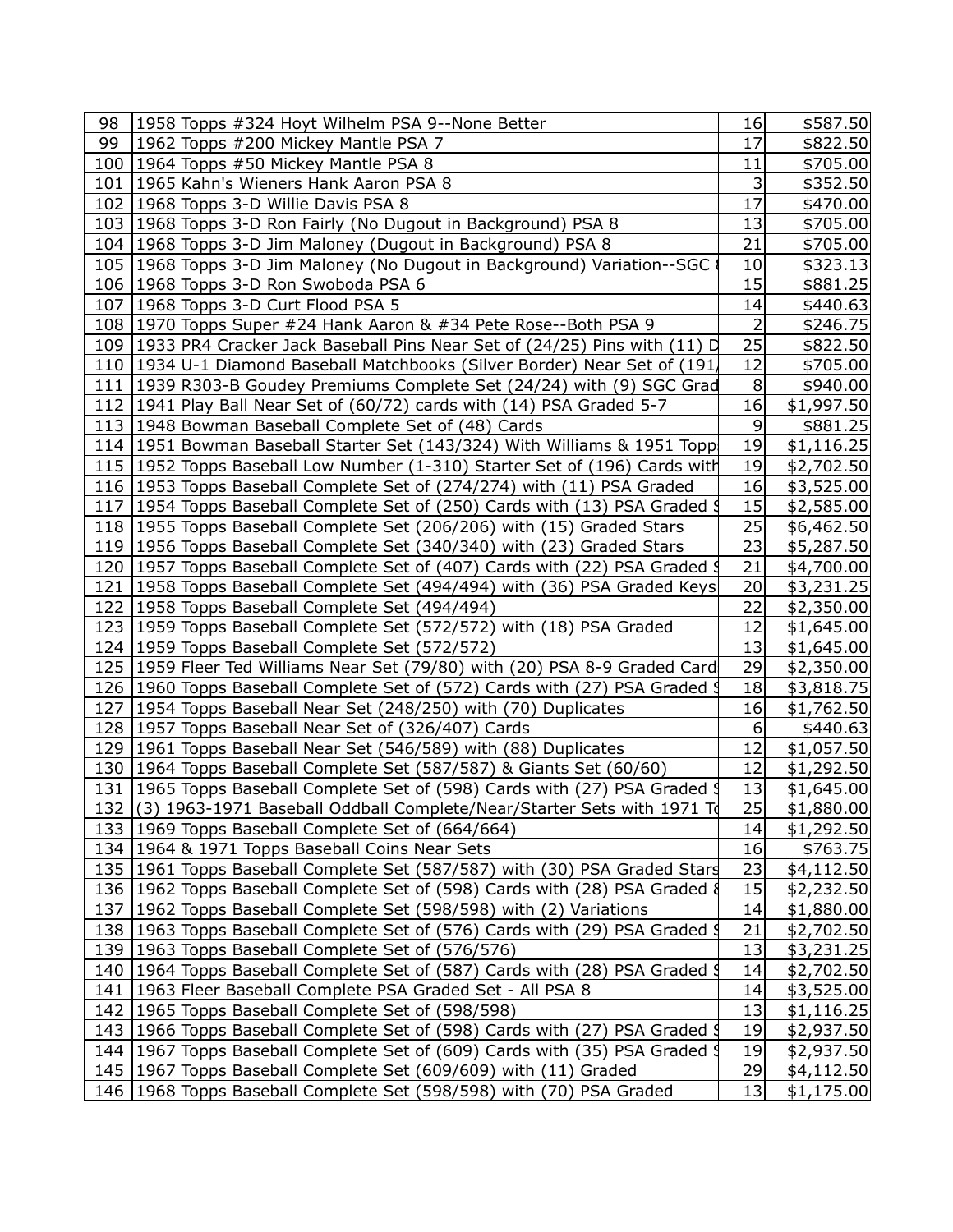| 147   1968 Topps Baseball Complete Set (598/598) & Game Set (33/33)           | 19             | \$1,410.00 |
|-------------------------------------------------------------------------------|----------------|------------|
| 148 (17) 1964-1974 Baseball Oddball Complete Sets Collection with 1972 Top    | 22             | \$1,997.50 |
| 149 1971 Topps Baseball Complete Set (752/752) with (16) PSA Graded           | 14             | \$1,410.00 |
| 150   1971 Topps Baseball Complete Set of (752) Cards                         | 32             | \$2,232.50 |
| 151 (163) 1959-1991 Topps Baseball Subsets with Many Stars                    | 22             | \$2,350.00 |
| 152   1980-2009 Topps Baseball Complete Set Run of (36) Sets                  | 14             | \$881.25   |
| 153   1966 Topps Baseball Near Set of (581/598) Cards                         | 7              | \$763.75   |
| 154 1969 Topps Baseball Complete Set of (664) Cards with (34) PSA Graded 9    | 20             | \$1,880.00 |
| 155 1970 Topps Baseball Complete Set (720/720) with (9) Graded Keys           | 10             | \$1,175.00 |
| 156 1972 Topps Baseball Complete Set of (787) Cards with PSA 6 Ryan           | 11             | \$998.75   |
| 157   1972 Topps Baseball Complete Set of (787) Cards                         | 28             | \$2,350.00 |
| 158   1970-1976 Kellogg's Baseball Complete Set Run with (8) PSA              | 26             | \$1,527.50 |
| 159   1973 & 1974 Topps Baseball Complete Sets with (11) Graded Stars         | 16             | \$822.50   |
| 160   1973-1978 Topps Baseball Complete/Partial Set Run                       | 14             | \$998.75   |
| 161   1975-1979 Topps Baseball Complete Set Run of (5)                        | 12             | \$822.50   |
| 162 1971 Topps Super & 1972 Topps Posters Hoard with (5) Complete/Near/P      | 30             | \$2,115.00 |
| 163   1972-1975 Topps Baseball Near/Partial Sets                              | 8              | \$381.88   |
| 164   1973 & 1974 Topps Baseball Complete Sets                                | 16             | \$822.50   |
| 165 (7) 1973 & 1974 Topps Baseball Checklist Sets with (5) Uncut Sheets       | 10             | \$352.50   |
| 166   1976-1981 Topps Baseball Complete Set Run of (6)                        | 22             | \$822.50   |
| 167 (14) 1979-1981 Kellogg's Baseball Factory Sets                            | 14             | \$470.00   |
| 168 1989 Topps Heads Up! Baseball Near Set (21/24) with Display Box & Wra     | 18             | \$881.25   |
| 169   1963 Salada-Junket Baseball Complete Set of (63) Coins                  | 16             | \$646.25   |
| 170 (11) 1975-1992 Minor League Baseball Team Sets & Singles with Elway &     | 19             | \$646.25   |
| 171 (5) 1982 Topps Traded Baseball Factory Sets                               | 19             | \$587.50   |
| 172 (111) 1909-11 T206 White Borders with (15) Hall of Famers                 | 21             | \$3,525.00 |
| 173 (93) 1909-11 T206 White Borders with (19) Hall of Famers/Southern Lead    | 25             | \$3,525.00 |
| 174 (92) 1909-11 T206 White Borders with (22) Hall of Famers/Southern Leag    | 15             | \$2,232.50 |
| 175 (50) 1909-11 T206 White Border Singles with (12) Hall of Famers/Southe    | 27             | \$2,702.50 |
| 176   Dated 1909 Scrapbook with (47) T206 Cards including (5) Hall of Famers  | 21             | \$1,410.00 |
| 177 (28) 1912 T202 Hassan Triple Folders with Several Hall of Famers          | 6              | \$940.00   |
| 178 (47) 1874-1952 Baseball/Non-Sport Premiums, Cards & Photographs with      | 8              | \$381.88   |
| 179   1909-11 T206 White Borders Christy Mathewson Dark Cap & White Cap V     | $\overline{4}$ | \$293.75   |
| 180   1909-11 T206 White Borders Walter Johnson, Christy Mathewson & Cy Yo    | 19             | \$1,057.50 |
| 181 (10) 1909-11 T206 White Border Southern Leaguers                          | 10             | \$646.25   |
| 182 (19) 1909-11 T206 White Border Singles with Mathewson & Tinker            | 13             | \$352.50   |
| 183 (21) 1911 T205 Gold Border Singles with (5) Hall of Famers & (3) Shortpr  | 19             | \$1,880.00 |
| 184 (6) 1910 T210 Old Mill Red Border Singles                                 | 9              | \$211.50   |
| 185 (91) 1910s-1930s Baseball Pinback Collection with Heydt's Yankee Bread    | 23             | \$881.25   |
| 186   1933 George C. Miller Charlie Gehringer (Uncancelled)                   | 25             | \$646.25   |
| 187   1909-11 E254 Colgan's Chip Honus Wagner BVG Raw Card Review 1.5         | 5              | \$440.63   |
| 188 (73) 1922-23 Kolb's Mother's Bread Pins with (2) Bender                   | 20             | \$998.75   |
| 189   1932 Orbit Gum Numbered & Unnumbered Pins Collection with Near Set      | 16             | \$1,116.25 |
| 190 (3) 1922-1933 Baseball Items with Strip, Uncut Sheet & Pin with Ruth &    | 17             | \$705.00   |
| 191 (36) 1921-1925 Baseball Exhibits with (10) Hall of Famers including Cobb  | 20             | \$1,175.00 |
| 192 (4) 1922-1927 Baseball Uncut Sheets & Strips with Ruth                    | 15             | \$822.50   |
| 193   1934 R309-1 Goudey Premium Babe Ruth                                    | 7              | \$352.50   |
| 194 (15) 1933-1936 Baseball Card Grab Bag with (9) Hall of Famers and 1935    | 15             | \$499.38   |
| 195 1935 Detroit Free Press Tigers Partial Set of (12/18) with Gehringer & Go | 0              | \$0.00]    |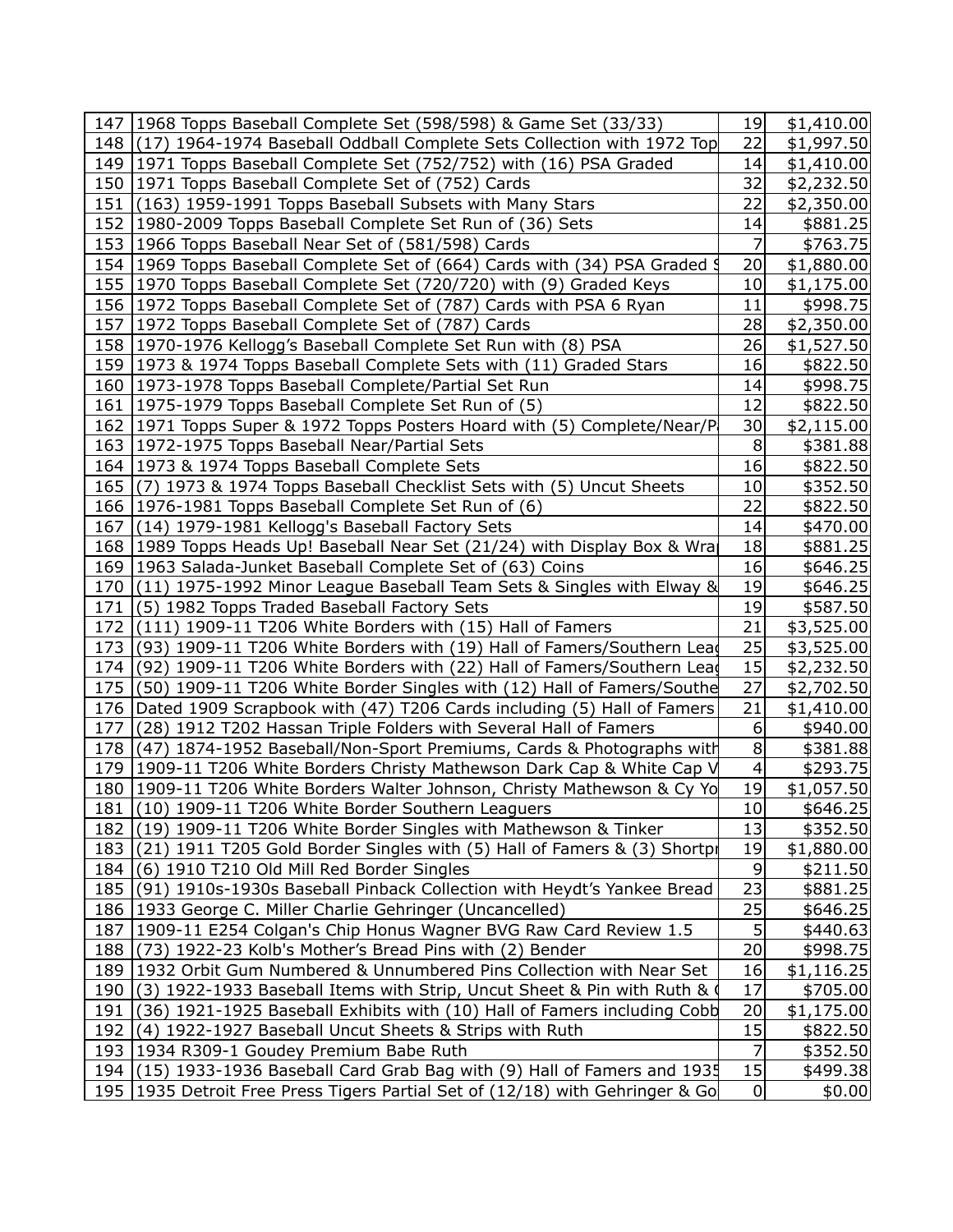|            | 196 (6) 1947-1949 Pacific Coast League Types with Vaughan                                                                                       | 1           | \$176.25                 |
|------------|-------------------------------------------------------------------------------------------------------------------------------------------------|-------------|--------------------------|
|            | 197   1950 Hages Dairy Al Lyons SGC 40--Highest Graded                                                                                          | 5           | \$270.25                 |
|            | 198 (12) 1951 Fischer's Bread Baseball Labels with Mize & Schoendienst                                                                          | 4           | \$211.50                 |
|            | 199 (13) 1952 Tip Top Bread Baseball Labels with Hodges & Schoendienst                                                                          | 17          | \$822.50                 |
|            | 200 (16) 1955-1957 Seattle Popcorn Cards with (12) Graded                                                                                       | 1           | \$176.25                 |
| 201        | (6) 1956-1959 Seattle Popcorn BVG Graded Premium-All Uncatalogued                                                                               | 4           | \$211.50                 |
| 202        | (11) 1958-1960 Seattle Popcorn Singles with (7) Graded                                                                                          | $\mathbf 0$ | \$0.00                   |
| 203        | (6) 1953-1961 Regional Food Baseball Issues with (3) Graded including G                                                                         | 16          | \$646.25                 |
|            | 204 (146) 1909-1990s Baseball Singles Grab Bag with (12) T206 White Borde                                                                       | 10          | \$646.25                 |
|            | 205   1953 Topps Baseball #82 Mickey Mantle & #244 Willie Mays                                                                                  | 10          | \$587.50                 |
|            | 206 1954 Topps Baseball Partial Set of (160/250) with Aaron RC, Kaline RC and                                                                   | 18          | \$1,175.00               |
|            | 207 1954 Bowman Baseball Starter Set of (105) Cards with (3) PSA Graded K                                                                       | 16          | \$1,292.50               |
| 208        | (9) 1954-1955 Topps & Bowman Baseball Salesman Sample Panels with $\beta$                                                                       | 18          | \$940.00                 |
| 209        | (50) 1956 Topps Baseball Pins with Mays                                                                                                         | 20          | \$822.50                 |
|            | 210 (227) 1952-1959 Mostly Topps Baseball Cards with Many Stars including                                                                       | 13          | \$1,880.00               |
|            | 211 1957-1958 Topps Baseball Lot with 1958 Partial Set (291/494) & (8) 1957                                                                     | 9           | \$646.25                 |
| 212        | (49) 1939-1966 Baseball Exhibits with (17) Hall of Famers including DiMa                                                                        | 6           | \$235.00                 |
| 213        | (9) 1954-1979 Topps Baseball Hall of Fame Rookie Cards                                                                                          | 4           | \$646.25                 |
| 214        | (8) 1955-1962 Topps Baseball Christmas Rack Packs with Clemente & May                                                                           | 11          | \$1,292.50               |
| 215        | (674) 1961 & 1962 Topps Baseball Cards with Koufax, Mantle & Mays                                                                               | 17          | \$1,292.50               |
|            | 216 (2736) 1960-1969 Topps Baseball Collection with (305) High Numbers                                                                          | 12          | \$1,116.25               |
| 217        | 1976 Topps Baseball Unopened Wax Box of (36) Packs                                                                                              | 17          | \$1,762.50               |
|            | 218 (11) 1979-1982 Baseball Wax/Rack/Cello Collection & 1982 Topps Traded                                                                       | 14          | \$587.50                 |
|            | 219   1951 Topps Baseball Blue Backs Wax Pack Wrapper                                                                                           | 5           | \$223.25                 |
|            | 220 (84) 1950 & 1952 Bowman Baseball Cards with Campanella                                                                                      | 12          | \$282.00                 |
| 221        | (4) 1953-1955 Phil Rizzuto 12x9 Dormand Postcards                                                                                               | 1           | \$117.50                 |
|            | 222 1953-1955 Mickey Mantle #111 Dormand 9x12 Postcard                                                                                          | 9           | \$1,057.50               |
|            | 223 (947) 1909-1975 Baseball Shoebox Collection with Williams, Clemente &                                                                       | 15          | \$763.75                 |
|            | 224 (1491) 1949-1968 Baseball Shoebox Collection with (5) Mantle & T. Willia                                                                    | 15          | \$822.50                 |
|            | 225 (1543) 1963 Topps Baseball Singles Hoard with Many Stars & (109) High                                                                       | 28<br>16    | \$4,993.75               |
| 226        | $(145)$ 1953-1978 Topps Baseball Singles with Mostly Stars including (2) M                                                                      | 15          | \$1,410.00               |
| 227<br>228 | (1578) 1960-1970 Topps Baseball Card Collection with Many Stars & (212<br>(5250) 1951-1976 Baseball Singles Collection with 1961 Nu-Card Scoops | 11          | \$4,406.25<br>\$1,997.50 |
| 229        | $(6250+)$ 1956-1980 Topps Baseball Shoebox Collection including 1977-19                                                                         | 11          | \$763.75                 |
|            | 230 (403) 1951-1990 Topps & Bowman Baseball Cards with Many Stars includ                                                                        | 14          | \$940.00                 |
|            | 231 (1146) 1951-1966 Baseball Shoebox Collection with Aaron, Clemente & M                                                                       | 15          | \$763.75                 |
|            | 232 (1056) 1950s-Modern New York Yankees Player Collection-All Different                                                                        | 5           | \$440.63                 |
|            | 233 (3300+) 1948-2000 Baseball Singles & Stars with Koufax                                                                                      | 17          | \$1,057.50               |
|            | 234 1966 Topps Baseball Starter Set of (300) Different Cards with Mantle                                                                        | 4           | \$381.88                 |
|            | 235 (857) 1967-1979 Topps Baseball Shoebox Collection with Ryan Rookie                                                                          | 11          | \$528.75                 |
|            | 236 1962 Salada-Junket Baseball Coins Partial Set of (168/221) with Many Sta                                                                    | 15          | \$822.50                 |
|            | 237 1967 Topps Baseball Starter Set (331/609) with (406) Duplicates                                                                             | 5           | \$381.88                 |
|            | 238 (544) 1969 Topps Baseball High Numbers from Vending                                                                                         | 17          | \$1,645.00               |
|            | 239 (1634) 1969 Topps Baseball Vending Singles with (178) High Numbers                                                                          | 32          | \$2,937.50               |
| 240        | (511) 1970 Topps Baseball Vending Group                                                                                                         | 21          | \$1,057.50               |
|            | 241 (889) 1971 Topps Baseball Semi & High Number Group from Vending                                                                             | 28          | \$1,997.50               |
|            | 242 (72) 1968-1989 Nolan Ryan Singles with 1968-1984 Topps Run including                                                                        | 15          | \$587.50                 |
|            | 243 (3100+) 1971-1975 Topps Baseball Card Collection with Mays & Schmidt                                                                        | 26          | \$1,410.00               |
|            | 244   Rare 1888 "Galaxy of the National League" Team Composite George Hasti                                                                     | 16          | \$6,462.50               |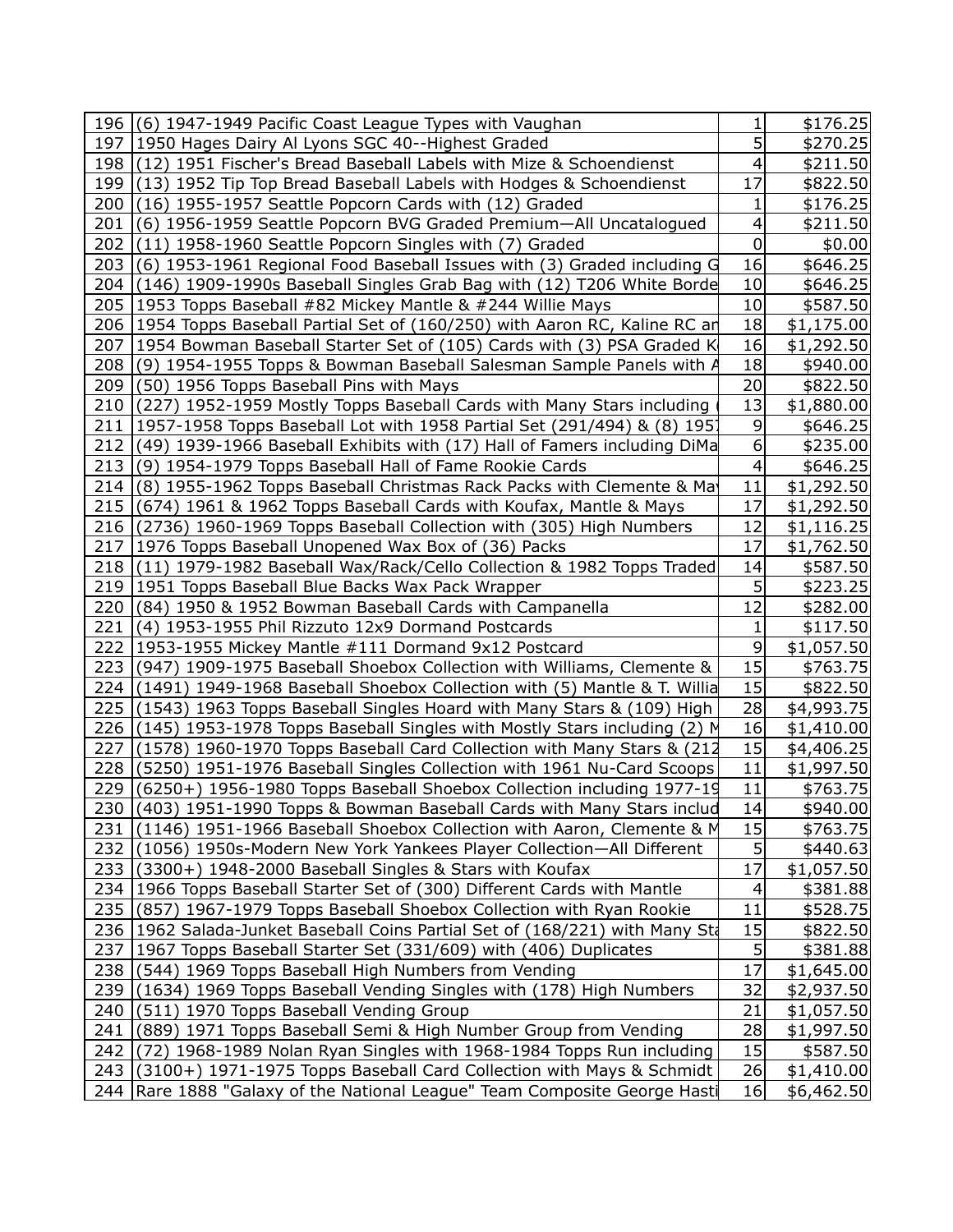|     | 245   September 18, 1956 Mickey Mantle 50th Home Run Program/Ticket Stub       | $\mathbf{1}$            | \$176.25   |  |
|-----|--------------------------------------------------------------------------------|-------------------------|------------|--|
|     | 246   1963 World Series Game 1 PSA 8 Full Ticket - Koufax 15 Ks                | 15                      | \$1,116.25 |  |
|     | 247 1966 World Series Game 2 Full Ticket From Koufax's Final Game - PSA Au     | $\overline{a}$          | \$558.13   |  |
|     | 248 July 20, 1918 Cincinnati Reds Ticket Stub From Jesse Haines ML Debut - I   | 18                      | \$763.75   |  |
|     | 249   1940 World Series Game 7 Crosley Field Ticket Stub - PSA 5               | 3                       | \$199.75   |  |
|     | 250   1951 World Series Game 2 Yankee Stadium PSA 1 Full Ticket - Mantle's Fi  | 21                      | \$1,880.00 |  |
|     | 251   1945-1970 World Series Ticket Stub Lot of (11) With 1964 Mantle Record   | 5                       | \$411.25   |  |
|     | 252 May 11, 1963 Dodger Stadium Ticket Stub From Sandy Koufax's Second (       | $\overline{4}$          | \$270.25   |  |
|     | 253 Washington Senators Ticket Stub Lot of (14) With Complete Opening Day      | 10                      | \$646.25   |  |
|     | 254 1972-2003 World Series Ticket Stub Lot of (19) With 1977 Game 6            | 0                       | \$0.00     |  |
|     | 255   1975 World Series Game One Ticket Stub PSA 8--Highest Graded             | 9                       | \$763.75   |  |
|     | 256   World Series/All-Star Game Ticket Lot of (15) With 1977 Game 6 Stub From | $\overline{2}$          | \$188.00   |  |
|     | 257 1921 Comiskey Park Program From Babe Ruth's Longest HR in MLB Histor       | $6 \overline{6}$        | \$223.25   |  |
|     | 258   May 2-3, 1939 New York Yankees vs Detroit Tigers Game Program - Lou (    | 19                      | \$822.50   |  |
|     | 259 October 3, 1951 Polo Grounds New York Giants Scored Program - "Shot H      | 14                      | \$587.50   |  |
|     | 260 May 1, 1951 Comiskey Park Program From Mantle's First Career Home Ru       | 8                       | \$258.50   |  |
|     | 261   1938-1969 World Series Program Lot of (13) Gehrig's Last Series and Kou  | $\boldsymbol{6}$        | \$411.25   |  |
|     | 262 (8) 1948-1954 Cleveland Indians Publications with All-Star & World Series  | 8                       | \$258.50   |  |
|     | 263   1954 World Series Game 1 Polo Grounds-Issued Program and Ticket Stub     | 14                      | \$528.75   |  |
|     | 264   1950-1979 New York Yankees Yearbook/All-Star Game Program Lot of (13     | 10                      | \$323.13   |  |
|     | 265 1962-1999 Baseball Publications Lot of (32) With W.S. Programs and Year    | $6\,$                   | \$246.75   |  |
|     | 266 1911 Union Printers Baseball League Fourth Annual Tournament League P      | $\mathbf{1}$            | \$117.50   |  |
|     | 267 June 1, 1919 Chicago "Black Sox" SGC Authentic Ticket Stub - Joe Jackso    | 12                      | \$246.75   |  |
|     | 268   1941 All-Star Game Program From Detroit's Briggs Stadium                 | $\overline{\mathbf{4}}$ | \$270.25   |  |
|     | 269   1954 Baltimore Orioles Opening Day Full Ticket PSA 6                     | 22                      | \$2,585.00 |  |
|     | 270   1955 World Series Game 2 Yankee Stadium Full Ticket - PSA 2              | 16                      | \$587.50   |  |
|     | 271   1956 World Series Yankee Stadium Game 4 PSA 4 Full Ticket - Mantle HR    | 19                      | \$881.25   |  |
|     | 272 1958 World Series Game 2 County Stadium PSA 6 Full Ticket - Mantle 2 H     | 5                       | \$352.50   |  |
|     | 273 1977 World Series Game 6 Yankee Stadium PSA Ticket Stub - Jackson 3 H      | 6                       | \$176.25   |  |
|     | 274 10/2/78 Fenway Park Ticket Stub From Red Sox-Yankees 1-Game Playoff        | 13                      | \$499.38   |  |
|     | 275 July 4, 1983 Yankee Stadium Full Ticket from Dave Righetti's No-Hitter -   | 6                       | \$246.75   |  |
|     | 276 1983 Yankees vs. Royals Full Ticket PSA 5--Brett Pine Tar Game             | 13                      | \$705.00   |  |
|     | 277   1989 All-Star Game Anaheim Stadium Full Ticket - PSA 8                   | 0                       | \$0.00     |  |
|     | 278   1996 World Series Game 6 Yankee Stadium Full Ticket - PSA 6              | $\mathbf 0$             | \$0.00     |  |
|     | 279   2002 World Series Edison Field Game 7 Ticket Stub - Lone PSA 10          | $\overline{0}$          | \$0.00]    |  |
|     | 280 1996 World Champion New York Yankees Diamond-Studded Gold Pendant          | $\mathbf 0$             | \$0.00     |  |
|     | 281   1904 Providence Grays Cabinet with (11) Future Big Leaguers              | 2                       | \$940.00   |  |
|     | 282 1920s Ty Cobb Original Benjamin Candy Co. Box                              | 13                      | \$1,997.50 |  |
|     | 283 Walter Johnson 1925 "Milk For You and Me" Movie Slide - Only Known Exa     | 2                       | \$528.75   |  |
|     | 284   1920s Framed "American National Game of Baseball" Aquaprint              | 7                       | \$411.25   |  |
|     | 285 1964 Meadow Gold Dairy Complete Milk Carton with Mantle, Mays, Koufay      | 10                      | \$1,645.00 |  |
|     | 286   1885 Boston Beaneaters Stock Certificate - Signed by Soden               | 3                       | \$270.25   |  |
| 287 | $(4)$ Framed 1800s Harper's Weekly Woodcuts - With Anson and Kelly             | 9                       | \$381.88   |  |
|     | 288 1890s-1930s Baseball Ephemera Collection With Vintage Tickets              | 9                       | \$211.50   |  |
|     | 289 Early Multi-Sport Game Lot of (4) With 1933 "Kicker and Catcher"           | 11                      | \$470.00   |  |
|     | 290 (14) 1930-1953 American League Schedule Booklets and (11) 1930-1942        | 12                      | \$323.13   |  |
|     | 291   1910s-1960s Baseball Balance of Collection With Gehrig Ad & 1960s Rawl   | 24                      | \$705.00   |  |
|     | 292   May 26, 1954 Baltimore Orioles Lineup Card                               | 13                      | \$293.75   |  |
|     | 293   N.Y. Yankees Memorabilia lot of (18) with Mantle Focus                   | $\overline{7}$          | \$270.25   |  |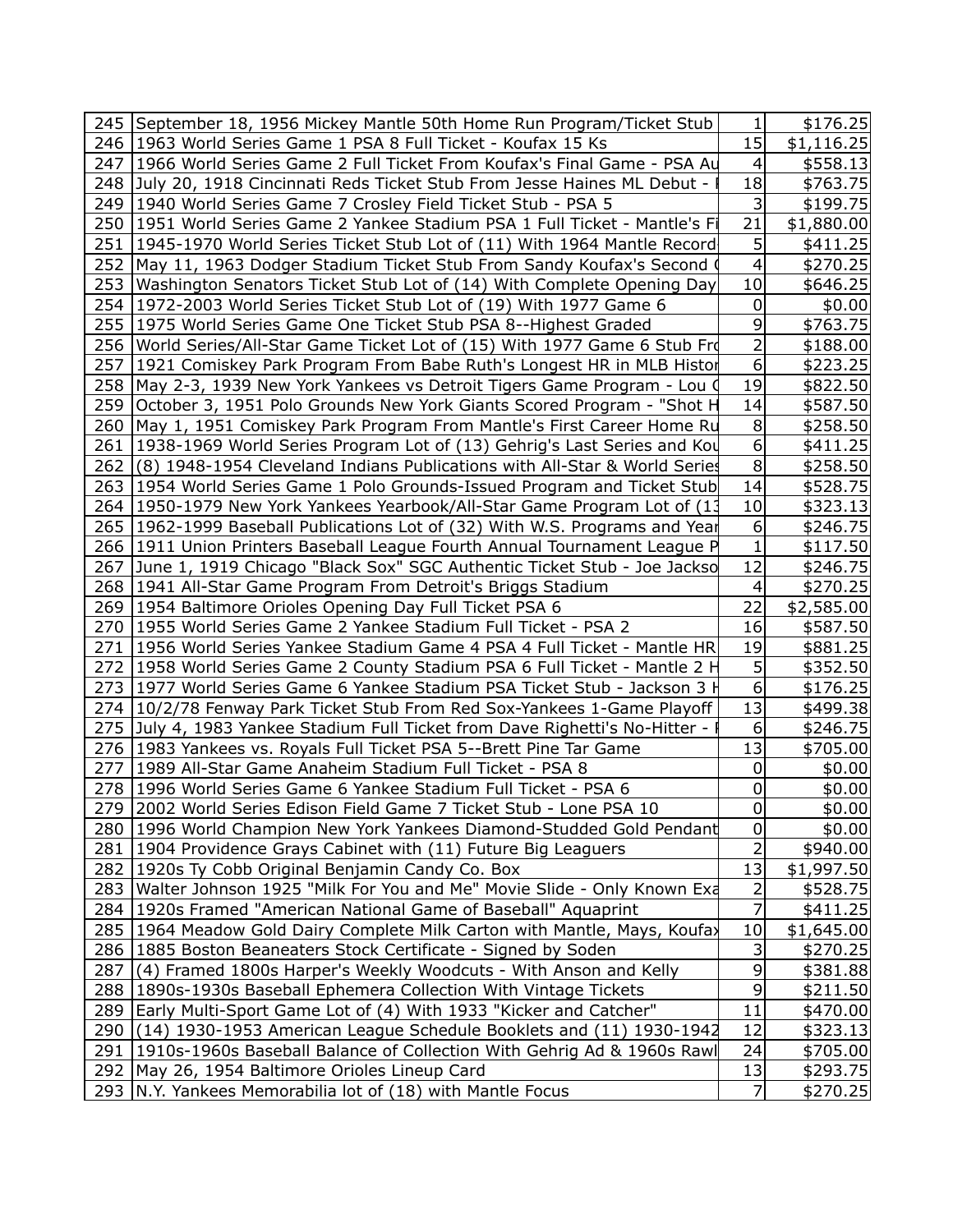|     | 294 1930s-1950s Baseball Pennant Lot With Very Rare 1930s New York Giants     | 10               | \$352.50   |  |
|-----|-------------------------------------------------------------------------------|------------------|------------|--|
|     | 295 1948 World Champion Cleveland Indians Scroll Pennant - Very Rare          | 17               | \$470.00   |  |
|     | 296 New York Yankees Pin Lot of (72) With Mantle PM10 and 1935 Quaker Oat     | 27               | \$1,527.50 |  |
|     | 297 1961 New York Yankees "Four-in-One" Pinback With Mantle, Maris, Berra     | 10               | \$763.75   |  |
|     | 298 1961 Roger Maris "61 Homers in '61" Large Pinback                         | 12               | \$1,410.00 |  |
|     | 299   1961-1962 Roger Maris 61 Home Run Salute Pin without Celluloid          | 2                | \$246.75   |  |
|     | 300 1950s-1970s Dodgers Treasure Chest With Morrell Meats Cards               | 17               | \$881.25   |  |
|     | 301  1940s-1990s Philadelphia Phillies Treasure Chest of (39) Items with Phan | 16               | \$940.00   |  |
|     | 302   Original Tommy McDonald Oil-On-Canvas Portrait of Boog Powell           | 10               | \$470.00   |  |
|     | 303 (2) 2003 Topps Gallery Hall of Fame Original Artwork of Morgan & Seaver   | 1                | \$235.00   |  |
|     | 304 Hank Peters Balance of Collection With (4) Multi-Signed Baseballs and Pre | 19               | \$440.63   |  |
|     | 305 Baltimore Orioles Collection of (7) With 1971 World Series Black Bat      | $\,8\,$          | \$411.25   |  |
|     | 306 Cooperstown Bat Co. Unsigned Lot of (12) Bats With "Dem Bums" & "Bea      | 13               | \$323.13   |  |
|     | 307 Unsigned Lot With (12) Full-Size Bats and (20) Special Edition Baseballs  | 12               | \$587.50   |  |
|     | 308 1947 Jackie Robinson Type 1 News Photo with PSA/DNA                       | 4                | \$211.50   |  |
|     | 309 (5) 1930s-1950s Baseball Wire/News Service Photos with Gehrig & DiMag     | 0                | \$0.00     |  |
|     | 310 (2) 1866-1905 Framed Philadelphia Baseball Supplements                    | $\overline{2}$   | \$188.00   |  |
| 311 | (3) 1946-1953 Ted Williams Collectibles with Star-Cal Decal                   | 16               | \$411.25   |  |
|     | 312 1946-1959 OAL Harridge Baseball in Original Unopened "Reach" Box          | 12               | \$528.75   |  |
|     | 313 Hand-Painted Henry Chadwick Baseball                                      | 13               | \$470.00   |  |
|     | 314 (2) National League Game Used Baseballs with Inscriptions From Events i   | 1                | \$117.50   |  |
|     | 315 1949-1989 Baseball Board Game Lot of (4) With Vintage Parker Bros. and    | 13               | \$293.75   |  |
|     | 316 (3) 1950s-1970s Rawlings Advisory Staff Photos of Mickey Mantle--All Dif  | 1                | \$235.00   |  |
|     | 317 Mickey Mantle 1953-1955 6x9 Dormand Postcard With Blank Back              | 16               | \$528.75   |  |
|     | 318 1959 Gunther Beer Baltimore Orioles Framed Team Photograph                | 3                | \$199.75   |  |
|     | 319   Baltimore Memorial Stadium Original "Section 8" Hanging Sign            | 6                | \$270.25   |  |
|     | 320   Original Baltimore Memorial Stadium "Section 33" Sign                   | 3                | \$141.00   |  |
|     | 321   1970s-1990s Baltimore Orioles Treasure Chest                            | 1                | \$117.50   |  |
|     | 322 1966 Sunoco/Volpe New York Mets Complete Set of (12) Tumblers             | 8                | \$199.75   |  |
| 323 | (2) 2003 Donruss Diamond King Original Art Pieces with Glaus                  | 1                | \$117.50   |  |
| 324 | (2) 2008 Yankee Stadium All-Star Game Player Chairs: Cook and Soria           | 11               | \$646.25   |  |
|     | 325   1962 Roberto Clemente Bobbing Head Doll                                 | 12               | \$705.00   |  |
|     | 326 (2) 1960s Washington Senators Bobbleheads With White Base and Green       | 10               | \$587.50   |  |
| 327 | (4) 1960s Baltimore Orioles Bobblehead Dolls With (3) Original Boxes          | 11               | \$705.00   |  |
|     | 328 1960s-1990 Bobblehead Doll Collection of (23) With 1960s Yankees White    | $10$             | \$499.38   |  |
|     | 329   Kruschev-Castro Early-1960s "Kissin Kuzzins" Mini-Bobblehead Pair       | 11               | \$223.25   |  |
|     | 330 Non-Sport Bobblehead Trio With Mr. Peanut and Donald Duck                 | 2                | \$129.25   |  |
|     | 331   1941 L.L. Rittgers Baseball Statue Trio                                 | 8                | \$199.75   |  |
|     | 332   1960s Ben Casey & Dr. Kildare Bobbin Head Dolls                         | 5                | \$176.25   |  |
|     | 333 1947 World Champion New York Yankees Team-Signed Ball With DiMaggid       | 0                | \$0.00     |  |
|     | 334 Casey Stengel Single-Signed Baseball with Full JSA                        | 18               | \$1,527.50 |  |
|     | 335 1937 Pirates/White Sox Multi-Signed Ball With H. Wagner, Both Waners ar   | 20               | \$1,292.50 |  |
|     | 336 1952 NL Champion Brooklyn Dodgers Team-Signed Ball With J. Robinson,      | $\boldsymbol{6}$ | \$763.75   |  |
|     | 337 1957 National League All-Stars Team-Signed Baseball With Full JSA         | 12               | \$881.25   |  |
|     | 338 Thurman Munson Single-Signed Baseball With Full JSA                       | 17               | \$1,175.00 |  |
|     | 339   1934 Boston Braves Team-Signed Ball With Maranville and Full JSA        | 4                | \$282.00   |  |
|     | 340   Paul Waner Signed Baseball With Full JSA                                | 4                | \$381.88   |  |
|     | 341   1961 New York Yankees Team-Signed Baseball With Full JSA                | 12               | \$470.00   |  |
|     | 342 1963 Pittsburgh Pirates Team-Signed Baseball With Clemente, Stargell an   | 25               | \$1,410.00 |  |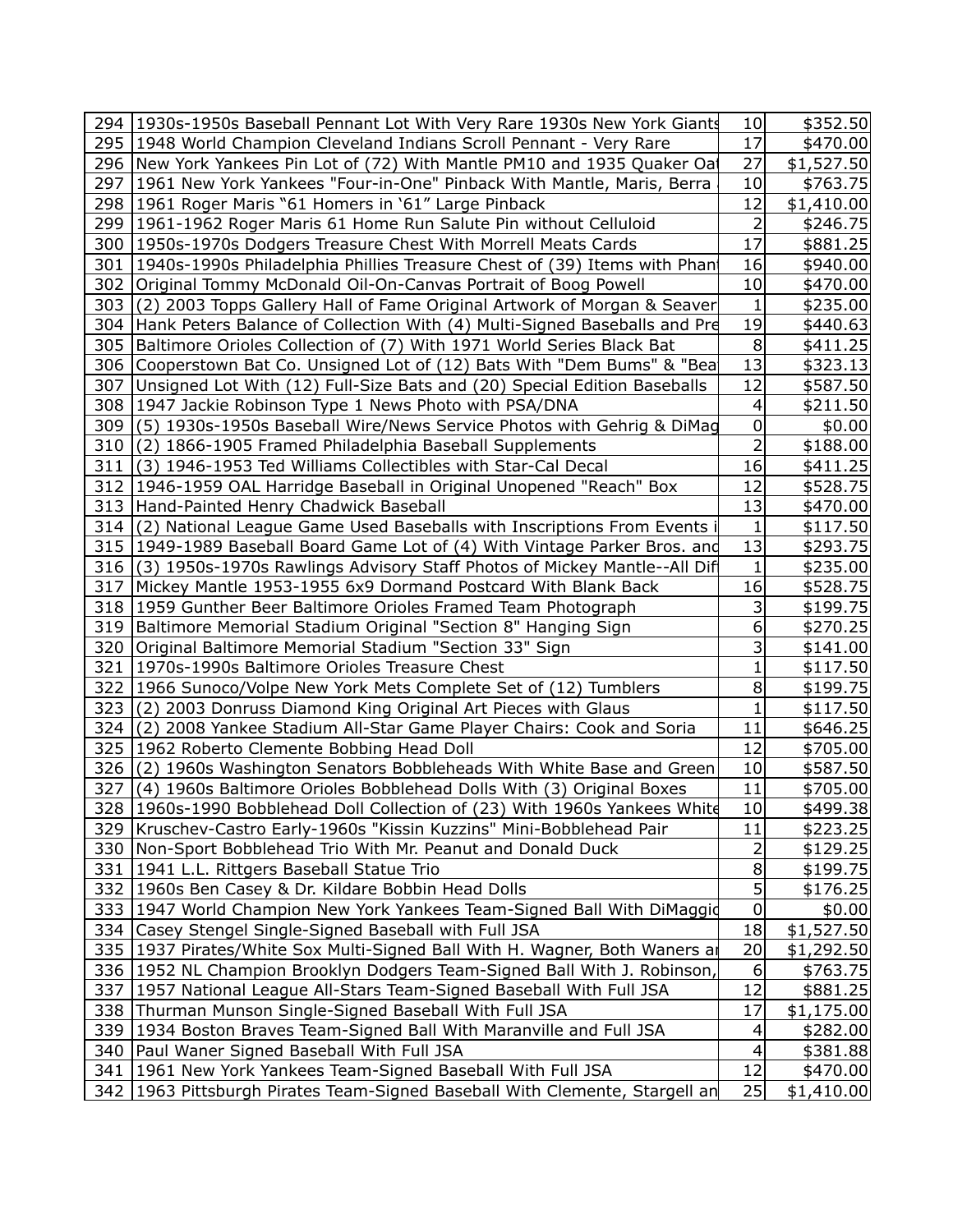|            | 343 1963 New York Mets Team-Signed Ball With Stengel and Full JSA                                                                                   | 10       | \$499.38                 |  |
|------------|-----------------------------------------------------------------------------------------------------------------------------------------------------|----------|--------------------------|--|
|            | 344 1968 Oakland Athletics Team-Signed Baseball with (24) Signatures includ                                                                         | 6        | \$323.13                 |  |
|            | 345 1968 Pittsburgh Pirates Team-Signed Baseball With Clemente, Stargell, B                                                                         | 17       | \$822.50                 |  |
|            | 346   Multi-Signed Hall of Fame Baseball With J. DiMaggio, Koufax and Full JSA                                                                      |          | \$411.25                 |  |
|            | 347 Mickey Mantle/Roger Maris Dual-Signed OAL Baseball with Full JSA                                                                                | 35       | \$4,406.25               |  |
|            | 348 500 HR Club Ball Signed by (11) With T. Williams, Mantle and Full JSA                                                                           | 18       | \$881.25                 |  |
| 349        | Multi-Signed Hall of Fame Baseball With DiMaggio, Stengel and Hooper                                                                                | 10       | \$763.75                 |  |
|            | 350   Hall of Famer Multi-Signed Baseball With Koufax, Hunter and Musial                                                                            | 6        | \$323.13                 |  |
|            | 351 1953 Philadelphia Phillies Team-Signed Ball With Ashburn, Roberts and Fu                                                                        | 6        | \$258.50                 |  |
|            | 352 1965 Kansas City Athletics Team-Signed Baseball With Hunter, Herzog and                                                                         | 1        | \$117.50                 |  |
|            | 353 1988 National League All-Star Team-Signed Baseball With (5) Hall of Fam                                                                         | 1        | \$117.50                 |  |
|            | 354 1959 Cleveland Indians and Detroit Tigers Team-Signed Baseballs - Indivi                                                                        | 5        | \$176.25                 |  |
| 355        | Willie/Mickey/Duke and Joe DiMaggio Signed Baseballs - Both Full JSA                                                                                | 13       | \$587.50                 |  |
|            | 356 1996 World Champion New York Yankees Single-Signed Ball Lot of (36) W                                                                           | 18       | \$1,645.00               |  |
| 357        | (4) Reunion Team-Signed Baseballs with (2) Dodgers, Yankees & Braves v                                                                              | 18       | \$763.75                 |  |
| 358        | (8) Single-Signed Baseballs with (2) J. DiMaggio (one inscribed #5) & C.                                                                            | 10       | \$1,292.50               |  |
| 359        | (42) Single-Signed Baseballs of (5) Different Cardinals Heroes                                                                                      | 6        | \$763.75                 |  |
| 360        | (50) Hall of Famer Single-Signed Baseballs With (10) Different Players                                                                              | 11       | \$998.75                 |  |
| 361        | 1943 St. Louis Cardinals & Browns Team Signed Balls Each With Full JSA                                                                              | 2        | \$235.00                 |  |
| 362        | 1949/50 Yankees & 1960 Reds Team-Signed Balls Each With Full JSA LOA                                                                                | 12       | \$381.88                 |  |
| 363        | (2) Multi-Signed Themed Baseballs with Cy Young Winners & MVPs                                                                                      | 5        | \$223.25                 |  |
| 364        | Mantle, T. Williams and J. DiMaggio Single-Signed Baseballs - Full JSA                                                                              | 20       | \$1,175.00               |  |
| 365        | Aaron, Mantle, T. Williams Single-Signed Baseballs With Individual Full JS.                                                                         | 8        | \$587.50                 |  |
| 366        | (3) Multi-Signed "Theme" Baseballs With Triple Crown Winners, 300 Wins                                                                              | 11       | \$646.25                 |  |
| 367        | (3) New York Yankees Team-Signed Baseballs with Reunion Balls with DiM                                                                              | 22       | \$998.75                 |  |
| 368        | (4) Mickey Mantle & Ted Williams Single-Signed Baseballs with Full JSA                                                                              | 13       | \$1,175.00               |  |
| 369        | (6) Single-Signed Hall of Fame Baseballs With Dickey and Durocher                                                                                   | 16       | \$646.25                 |  |
| 370        | (7) Single-Signed Baseballs With Aaron, (2) Schmidt and Finley "Orange"                                                                             | 11       | \$323.13                 |  |
| 371        | (8) Hall of Famer Signed Baseballs With Multi-Inscribed Stats                                                                                       | 18       | \$1,527.50               |  |
| 372        | Hall of Fame Pitchers Autographed Lot of (9) With (2) Koufax, Spahn and                                                                             | 12       | \$705.00                 |  |
| 373        | (10) 500 Home Run Club Single-Signed Baseballs with Mantle-All JSA                                                                                  | 14       | \$881.25                 |  |
| 374        | (13) Multi-Signed "Theme" Baseballs With Dickey/Gomez and 3000 Hit Cl                                                                               | 26       | \$1,116.25               |  |
| 375        | (18) Baseball Hall of Fame/Star Single-Signed Baseballs with Mays & Willi                                                                           | 15       | \$998.75                 |  |
| 376        | (19) Single-Signed Hall of Fame Baseballs With J. DiMaggio, Mantle and R                                                                            | 16       | \$1,410.00               |  |
|            | 377 (21) Single-Signed and Inscribed Baseballs With Mays "660", Musial "The                                                                         | 19       | \$587.50                 |  |
|            | 378 Autographed Baseball Lot of (24) with Aaron, J. DiMaggio and T. Williams                                                                        | 15       | \$881.25                 |  |
| 379<br>380 | (30) Single-Signed Baseballs With (19) Signed by HOFers with Dickey & E                                                                             | 17<br>13 | \$1,116.25               |  |
| 381        | (34) Autographed Baseballs With (12) Hall of Famers, (2) Bonds, (2) McG<br>(36) Single-Signed Hall of Famer/Star Baseballs With Aaron, Drysdale and | 19       | \$998.75                 |  |
| 382        |                                                                                                                                                     | 16       | \$1,410.00<br>\$1,880.00 |  |
| 383        | (39) Single-Signed Baseballs With Mantle, Musial and Aaron<br>(40) Single-Signed Baseballs of (5) Different Current Stars                           | 11       | \$1,116.25               |  |
| 384        | Single-Signed Baseball Hall of Famer Treasure Chest of (48)                                                                                         | 11       | \$1,880.00               |  |
| 385        | (48) Single-Signed Baseballs With Pete Gray, Rose and (3) Hall of Famers                                                                            | 19       | \$1,645.00               |  |
| 386        | (108) Single-Signed Baseballs With Superstars and (2) Hall of Famers                                                                                | 15       | \$1,116.25               |  |
| 387        | Jack Dunn 1920 Signed "Baltimore Base Ball Club" Check                                                                                              | 10       | \$558.13                 |  |
|            | 388 Mickey Mantle Signed Baseball Glove With Full JSA                                                                                               | 15       | \$1,116.25               |  |
| 389        | Tony Gwynn Signed Walla Walla Padres Minor League Cap - Full JSA                                                                                    | 1        | \$235.00                 |  |
| 390        | $(1575+)$ 1970s-2000s Nolan Ryan Collection with $(13)$ Autographs & $(52)$                                                                         | 18       | \$1,292.50               |  |
| 391        | Tony Lazzeri Twice-Signed Check - PSA/DNA 9                                                                                                         | 20       | \$1,762.50               |  |
|            |                                                                                                                                                     |          |                          |  |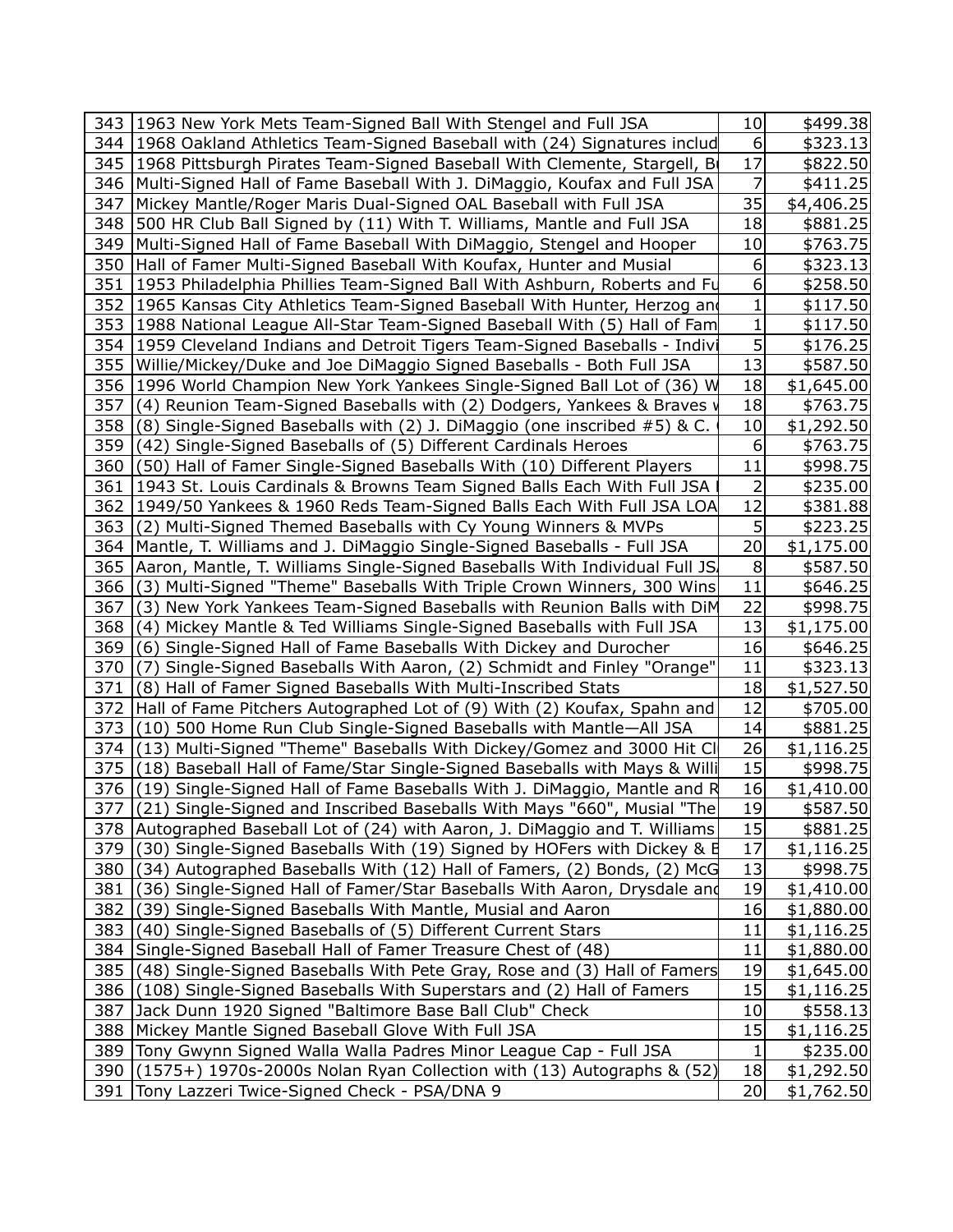|     | 392   1930 Ty Cobb Signed Check with Full JSA                                   | 16          | \$998.75   |  |
|-----|---------------------------------------------------------------------------------|-------------|------------|--|
|     | 393 Hank Foiles Correspondence Lot of (4) With 1953 Hank Greenberg Signed       | 1           | \$235.00   |  |
|     | 394 Vintage Autograph Lot of (4) With J. DiMaggio and Mays                      | 14          | \$381.88   |  |
| 395 | (7) Autographed Mitchell & Ness Jerseys With Mathews, Spahn and Banks           | 18          | \$1,410.00 |  |
| 396 | Carl Yastrzemski Autograph Lot of (10) With Mitchell & Ness Jersey and Tr       | 14          | \$763.75   |  |
|     | 397 Autographed Baseball Cap/Helmet Lot of (10) With Hall of Famers             | 8           | \$352.50   |  |
|     | 398 New York Yankees Autographed Pro Model Helmet/Cap Lot of (13) With R.       | 9           | \$587.50   |  |
|     | 399 Joe DiMaggio, Mickey Mantle & Ted Williams Signed Life Magazines            | 5           | \$440.63   |  |
| 400 | (6) 1939-1969 Signed Life Magazines with DiMaggio, Koufax & Williams            | 8           | \$499.38   |  |
|     | 401   Baseball Autograph Balance of Collection With T. Williams, (2) Musial and | 3           | \$282.00   |  |
|     | 402   Baseball Autograph Balance of Collection of (17) With Hall of Famers      | 12          | \$381.88   |  |
|     | 403   Yankees Autograph Lot of (10) with Mantle, Rizzuto, Jeter and A-Rod       | 14          | \$998.75   |  |
|     | 404 Autographed Book and Baseball Collection of (51) With New York Concent      | 15          | \$1,175.00 |  |
|     | 405   Mickey Mantle 1984 Signed Letter                                          | 2           | \$246.75   |  |
|     | 406   1987 "Triple Crown Winners" Signed Plate With Mantle, Williams, Robinsor  | 12          | \$646.25   |  |
|     | 407 500 Home Run Club Signed 1989 FDC with Full JSA & Rose                      | 7           | \$323.13   |  |
|     | 408 Joe DiMaggio, Mickey Mantle Signed Books With Full JSA                      | 6           | \$381.88   |  |
|     | 409   Mickey Mantle Signed Lot of (3) With (2) Books - Full JSA                 | 12          | \$440.63   |  |
|     | 410 Hank Aaron Autographed 715th Home Run Full Ticket--BVG/JSA 10               | 18          | \$2,467.50 |  |
| 411 | (8) Autographed Baseball Hall of Fame Metal Plaque Cards Plus DiMaggio          | 14          | \$881.25   |  |
|     | 412   1920s-1960s Baseball Balance of Collection with Mantle Signed Print & (1) | 20          | \$881.25   |  |
|     | 413   Philadelphia Phillies Autograph Collection of (10) With Howard and Hamel  | 3           | \$352.50   |  |
|     | 414   Baseball Autograph Collection of (11) With Koufax Signed Photo and (2) R  | $\mathsf 9$ | \$381.88   |  |
|     | 415   Mickey Mantle Autographed Mitchell & Ness 1951 Yankees Jersey with "#7    | 26          | \$3,231.25 |  |
| 416 | Ted Williams Autographed Mitchell & Ness 1939 Boston Red Sox Home Jer           | 22          | \$1,116.25 |  |
|     | 417   Hank Aaron Autographed Mitchell & Ness Milwaukee Braves Jersey - Full J   | 18          | \$822.50   |  |
|     | 418   Willie Mays Autographed Mitchell & Ness 1951 New York Giants Jersey Wit   | 18          | \$646.25   |  |
|     | 419 Stan "The Man" Musial Signed Mitchell & Ness St. Louis Cardinals Jersey     | 17          | \$440.63   |  |
|     | 420 Sandy Koufax Autographed Mitchell & Ness Jersey with Full JSA               | 14          | \$763.75   |  |
| 421 | Reggie Jackson and Pete Rose Signed Mitchell & Ness 1960s Vests                 | 13          | \$440.63   |  |
| 422 | (4) Detroit Tigers Autographed Items with Gehringer Jersey & (3) Bats           | 13          | \$440.63   |  |
|     | 423 1938 Meal Ticket Signed by Walter Johnson & (4) Redskins including Batt     | 23          | \$881.25   |  |
| 424 | Joe DiMaggio's Personally Used 1947 Pimlico Race Course Signed Program          | 10          | \$258.50   |  |
|     | 425   Very Rare Jumbo New York Yankees Cap Signed by Mantle - Full PSA/DNA      | 2           | \$323.13   |  |
|     | 426   Mickey Mantle Signed "My Favorite Summer 1956" Dust Jacket - PSA/DNA      | $\infty$    | \$470.00   |  |
| 427 | Tom Seaver 300th Win Signed and Dated Champagne Bottle                          | 9           | \$499.38   |  |
|     | 428 New York Yankees and Boston Red Sox Multi-Signed Bats With (5) HOFers       | 9           | \$352.50   |  |
| 429 | (5) Multi/Single-Signed Bats with (4) Cooperstown Collection including (2)      | 3           | \$323.13   |  |
|     | 430 Mickey Mantle Single-Signed Baseball Bat With Full JSA                      | 24          | \$3,231.25 |  |
| 431 | Joe DiMaggio Single-Signed Baseball Bat With Full JSA                           | 23          | \$2,467.50 |  |
| 432 | Ted Williams Autographed Cooperstown Collection Bat with "Splendid Spli         | 7           | \$940.00   |  |
| 433 | 500 Home Run Club Signed Bat With Mantle, Mays, Williams and Full JSA           | 21          | \$1,880.00 |  |
| 434 | Cooperstown Bat Co. Model Signed by (40) With Drysdale, Hunter and T.           | 20          | \$1,175.00 |  |
| 435 | Oversize Babe Ruth Bat Signed by (15) Athletes/Celebrities With Full JSA        | 3           | \$176.25   |  |
| 436 | (2) Multi-Signed Hall of Fame Bats With Drysdale, Hunter, Mays and Full J       | 14          | \$763.75   |  |
| 437 | (8) Cooperstown Bat Co. "Famous Player Series" Single-Signed Bats With          | 16          | \$1,645.00 |  |
| 438 | (29) Single-Signed Bats With Cepeda and Kaline                                  | 6           | \$763.75   |  |
| 439 | 1968 Topps Game #6 Roberto Clemente Autographed Card with Full JSA              | 22          | \$2,467.50 |  |
| 440 | (68) Signed Baseball Hall of Fame Yellow Plaque Postcards with Mantle, D        | 15          | \$1,880.00 |  |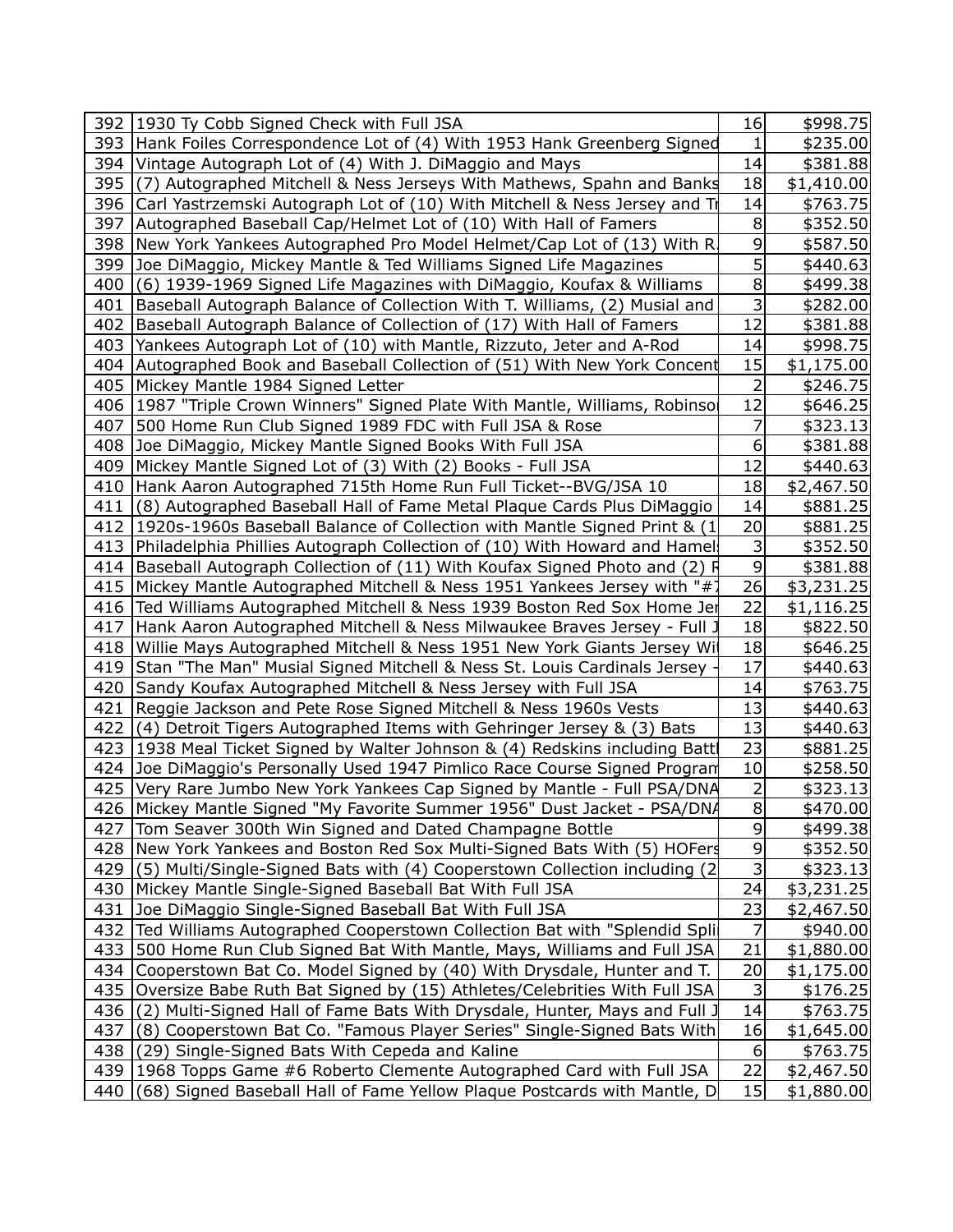|     | 441 Honus Wagner Cut Signature Display With Full JSA                          | 13             | \$587.50    |
|-----|-------------------------------------------------------------------------------|----------------|-------------|
|     | 442 Honus Wagner Cut Signature Framed Display                                 | 8              | \$270.25    |
|     | 443   Walter O'Malley Signed GPC--PSA/DNA 9                                   | 10             | \$558.13    |
|     | 444   Ted Williams Signed and Framed Sketch With Full JSA                     | 4              | \$152.75    |
|     | 445   1990 Perez-Steele Master Works Mickey Mantle Signed Postcard--PSA/DN    | 1              | \$235.00    |
|     | 446 (91) Mostly 1930s Baseball Flats with (50) Autographs including Many Tou  | 12             | \$323.13    |
| 447 | Charles Comiskey Cut Signature PSA/DNA 9                                      | 18             | \$1,116.25  |
| 448 | Baseball Hall of Fame Signed Items with Koufax & Mantle-All PSA/DN<br>(7)     | 7              | \$558.13    |
|     | 449 (16) Baseball Autographed Index Cards & Flats with Fox, Mantle, Maris &   | 8              | \$763.75    |
|     | 450 Signed Perez-Steele/Cut Signature Lot of (29) with Greenberg, McCarthy    | 12             | \$558.13    |
| 451 | 1940s-1950s Philadelphia Phillies/A's lot of (38) Signed Cuts/Cards with 9    | 9              | \$411.25    |
|     | 452 HOF Plaque and Perez-Steele Signed Postcard Collection of (103) With J.   | 14             | \$1,116.25  |
| 453 | (50) Autographed 1947-1966 Exhibit Cards with (2) Aaron, Berra & Musia        | 24             | \$1,057.50  |
| 454 | (97) Autographed Exhibit Cards with Musial, Kaline, Spahn & Duplicates        | 17             | \$1,116.25  |
| 455 | (563) 1958-Modern Signed Baseball Cards with (25) Hall of Famers              | 21             | \$881.25    |
|     | 456 (6) 1948-49 Leaf Baseball Autographed Shortprints & Hall of Famers--All   | 4              | \$381.88    |
|     | 457   Roberto Clemente Signed 1962 Topps Baseball Card #10 - Full JSA         | 31             | \$3,231.25  |
|     | 458 (11) 1948-1985 Stan Musial Autographed Cards with Rookie                  | 16             | \$1,527.50  |
|     | 459 1976 Topps Baseball Partial Autographed Set of (426/660) with Bostock 8   | 31             | \$1,410.00  |
|     | 460 (3) New York Legends Signed Photos With DiMaggio, Mays and Berra          | $\overline{c}$ | \$258.50    |
| 461 | (6) Single-Signed New York Yankees Photos With Rivera, A-Rod and Bogg         | 11             | \$323.13    |
|     | 462 Baltimore Orioles Display Lot of (8) With Ripken Signed Piece and 1981 To | 12             | \$440.63    |
|     | 463 Hank Aaron 1975-1976 Milwaukee Brewers Game-Worn Road Jersey              | 6              | \$4,700.00  |
|     | 464   Michael Jordan Signed Game-Worn 1984 Team U.S.A. Olympic Jersey         | 18             | \$4,700.00  |
|     | 465 Dooley Womack 1967 New York Yankees Game-Worn Home Jersey                 | 5              | \$587.50    |
|     | 466   1961-1963 Mickey Mantle Game Bat from Bob Cerv's Collection             | 14             | \$9,400.00] |
|     | 467 George "High Pockets" Kelly 1929-1930 Signed Game-Used Bat - PSA/DN       | 18             | \$7,050.00  |
|     | 468   Late-1930s Cedar Rapids Raiders Game-Worn Jacket With #11               | 1              | \$235.00    |
|     | 469   1940s Chicago Cubs Game-Worn Jacket                                     | 20             | \$1,292.50  |
|     | 470   1950s Detroit Tigers Game-Worn Jacket                                   | 11             | \$528.75    |
|     | 471   Moe Drabowsky 1960s Game-Worn Baltimore Orioles Jacket                  | 18             | \$763.75    |
|     | 472   Early-1960s Los Angeles Angels Game-Worn Jacket With Hood               | 8              | \$558.13    |
|     | 473   Early-1970s St. Louis Cardinals Game-Worn Jacket - Rare Style           | 12             | \$646.25    |
|     | 474   Fernando Valenzuela Early-1980s Game-Worn Los Angeles Dodgers Warm      | 27             | \$2,937.50  |
|     | 475 John Candelaria Late-1970s Game-Worn Pittsburgh Pirates Warm-Up Jers      | <u>11</u>      | \$381.88    |
|     | 476   Al Oliver 1977 Game-Worn Pittsburgh Pirates Warm-Up Jacket              | 18             | \$881.25    |
|     | 477   Ernie Whitt 1977-1978 Toronto Blue Jays Game-Worn Warm-Up Jacket - f    | 8              | \$282.00    |
|     | 478   1972-1976 Atlanta Braves Game-Worn Warm-Up Jacket                       | 5              | \$282.00∣   |
|     | 479   Davey Johnson 1993-1995 Game-Worn Cincinnati Reds Jacket                | $\overline{2}$ | \$246.75    |
|     | 480   New York Yankees Game-Worn Lot of (4) With (2) BP Jerseys and (2) Cap   | 4              | \$282.00∣   |
|     | 481 (2) Baltimore Orioles Game-Used Bases With 2001 Ripken Farewell and 2     | 12             | \$411.25    |
|     | 482 2003 Veterans Stadium Game Used Base From Final Weekend at the Vet        | 7              | \$293.75    |
|     | 483   1990s-2000s Sluggers Game-Used Bat of (9) With McGriff, Ordonez and F   | 12             | \$587.50    |
|     | 484 Kirby Puckett 1988-1989 Game-Used Bat - PSA/DNA GU 9                      | 15             | \$705.00    |
|     | 485   Ozzie Smith and Chipper Jones Game-Used Bats                            | 19             | \$470.00    |
|     | 486   Frank Thomas and Gary Sheffield Game-Used Bats                          | 12             | \$587.50    |
| 487 | (3) 1988-1989 Hall of Famer Game-Used Bats: Molitor, Murray and Winfie        | 14             | \$528.75    |
|     | 488 (7) 1980s-2000s Signed Game-Used Bats With Palmeiro and Trammell          | 17             | \$499.38    |
| 489 | (17) 1980s-2000s Game-Used Bats With Baerga, W. Clark, Sierra and Loy         | 14             | \$646.25    |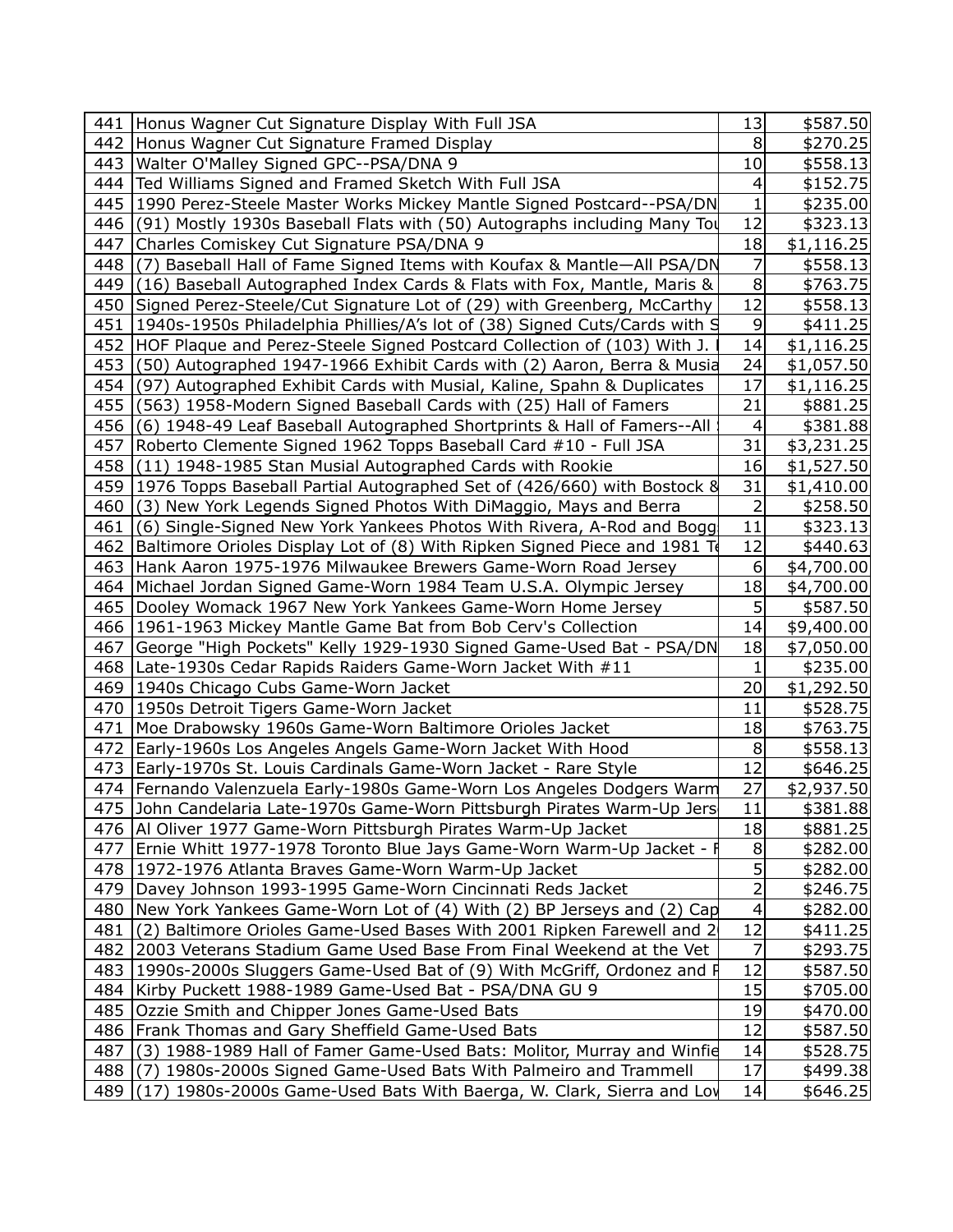| 7<br>491 (3) Pro Model Hall of Famer Bats With Boggs, Brett, Carew and Individual<br>\$270.25<br>492 (3) 2007-2009 Pittsburgh Pirates Game-Used Bats With Signed McCutche<br>19<br>\$998.75<br>12<br>493 Albie Pearson 1958-1959 Game-Worn Washington Senators Cap<br>\$323.13<br>5<br>494 John Roseboro 1970 Game-Worn Washington Senators Cap<br>\$176.25<br>495   Wayne Garland 1973-1974 Signed Game-Worn Baltimore Orioles Cap<br>4<br>\$211.50<br>11<br>496   Keith Burns Super Bowl XXXII Signed Game-Worn Broncos Helmet and 19<br>\$822.50<br>18<br>497   Lydell Mitchell 1970s Game-Worn Baltimore Colts Sideline Jacket<br>\$705.00<br>\$199.75<br>498 Carson Palmer 2003 Signed Game-Issued Cincinnati Bengals Home Jersey<br>4<br>18<br>499 1970 Bart Starr Name Plate From Game-Worn Packers Home Jersey<br>\$822.50<br>\$587.50<br>500 Super Bowl XXVI Game-Used Football Signed By Kelly and Rypien<br>14<br>15<br>501 1985 Baltimore Stars USFL Game-Worn Lot With Jersey, Jacket and Duffle<br>\$822.50<br>12<br>502   1948 Bowman Football Complete Set (108/108) in Original Album<br>\$2,585.00<br>7<br>503 1950 Topps Felt Backs Football Partial Set of (56/100) SGC Graded Cards<br>\$940.00<br>504   1953-1955 Bowman Football Complete Set Run<br>12<br>\$1,175.00<br>505 1955 Topps All-American Football Complete Set of (100) Cards<br>16<br>\$1,116.25<br>8<br>506 (913) 1955-1975 Football Shoebox Collection & (2) Sets<br>\$822.50<br>507 (26,400+) 1978-1984 Topps Football Hoard with (5) Montana, (11) Elway<br>18<br>\$2,820.00<br>508 1951 Topps Magic Football Complete Set of (75) Cards<br>4<br>\$270.25<br>9<br>509 1956 Topps Football Near Set of (93/120) Cards<br>\$381.88<br>510 1957 Topps Football Complete Set of (154) Cards<br>12<br>\$646.25<br>511   1958 Topps Football Complete Set (132/132)<br>15<br>\$1,116.25<br>512   1960 & 1961 Topps Football Near Sets<br>10<br>\$587.50<br>513   1961 Topps & Fleer Football Complete Sets<br>15<br>\$1,116.25<br>10<br>\$528.75<br>514   1962 & 1963 Topps Football Near Sets<br>20<br>515   1964 Topps Football Complete Set (176/176)<br>\$998.75<br>516   1968 & 1969 Topps Football Complete Sets<br>19<br>\$881.25<br>517   1969-1971 Topps Football Complete/Near Set Run<br>13<br>\$881.25<br>15<br>518 1965-1983 Topps Football Sets & Singles Collection with Montana RC<br>\$470.00<br>519 (34) 1958-1974 Johnny Unitas Mainstream & Oddball Cards<br>7<br>\$323.13<br>17<br>520 (318) 1958-1977 Topps & Philadelphia Gum Football Cards with Brown &<br>\$881.25<br>521 (590) 1954-1989 Football Shoebox Collection with 1958 & 1968 Topps Ne<br>4<br>\$440.63<br>15<br>522 (1750) 1957-1975 Topps & Philadelphia Gum Football Cards with Many Ha<br>\$940.00<br>12<br>523 (320) 1964-1980 Topps/Philadelphia Gum Football Cards & 1976 Topps Fd<br>\$381.88<br>14<br>524 (4500+) 1970-1979 Topps Football Shoebox Collection with 1977-1980 S<br>\$822.50<br>525 $(66)$ 1980 & 1981 Topps Football Rack Packs- $(33)$ from Each Year<br>19<br>\$1,645.00<br>8<br>526 Full-Size Heisman Trophy Logo Helmet Signed by (44) With Staubach, Ho<br>\$1,116.25<br>527 (2) Multi-Signed Football HOFer Full-Size Helmets with Campbell, Sayers,<br>\$499.38<br>2<br>528   1968 NFL Champion Baltimore Colts Team-Signed Football With Unitas, M<br>\$528.75<br>8<br>529 Pro Football Hall of Fame Multi-Signed Football With J. Brown, Namath an<br>\$499.38<br>530 Super Bowl III Program Signed by Vince Lombardi and Allie Sherman - Fu<br>14<br>\$1,292.50<br>12<br>531   Football Autograph Collection of (8) With R. Lewis, J. Taylor and Tomlinsor<br>\$1,057.50<br>532 Autographed Football Mini-Helmet Lot of (32) With Unitas, Favre and (2)<br>16<br>\$1,175.00<br>14<br>533 (5) Hall of Famer Signed Full-Size Helmets With Namath, Marino and Mon<br>\$646.25<br>534 (400+) 1960s-2000s Johnny Unitas Collection with (5) Autographs<br>15<br>\$1,175.00<br>535 1907 Carlisle vs. Harvard Football Ticket Stub From Thorpe's First Season<br>16<br>\$881.25<br>536   Super Bowl Collection of (6) With (2) PSA Graded Full Tickets<br>\$223.25<br>6<br>537   Super Bowl Programs From I, III and V<br>16<br>\$998.75<br>538 (18) 1946-1986 Super Bowl Programs & New York Giants Media Guides<br>9<br>\$293.75 | 490 Miguel Cabrera 2006 Signed Game-Used Items With Bat, Cleats and Batti | 8 | \$646.25 |  |
|-------------------------------------------------------------------------------------------------------------------------------------------------------------------------------------------------------------------------------------------------------------------------------------------------------------------------------------------------------------------------------------------------------------------------------------------------------------------------------------------------------------------------------------------------------------------------------------------------------------------------------------------------------------------------------------------------------------------------------------------------------------------------------------------------------------------------------------------------------------------------------------------------------------------------------------------------------------------------------------------------------------------------------------------------------------------------------------------------------------------------------------------------------------------------------------------------------------------------------------------------------------------------------------------------------------------------------------------------------------------------------------------------------------------------------------------------------------------------------------------------------------------------------------------------------------------------------------------------------------------------------------------------------------------------------------------------------------------------------------------------------------------------------------------------------------------------------------------------------------------------------------------------------------------------------------------------------------------------------------------------------------------------------------------------------------------------------------------------------------------------------------------------------------------------------------------------------------------------------------------------------------------------------------------------------------------------------------------------------------------------------------------------------------------------------------------------------------------------------------------------------------------------------------------------------------------------------------------------------------------------------------------------------------------------------------------------------------------------------------------------------------------------------------------------------------------------------------------------------------------------------------------------------------------------------------------------------------------------------------------------------------------------------------------------------------------------------------------------------------------------------------------------------------------------------------------------------------------------------------------------------------------------------------------------------------------------------------------------------------------------------------------------------------------------------------------------------------------------------------------------------------------------------------------------------------------------------------------------------------------------------------------------------------------------------------------------------------------------------------------------------------------------------------------------------------------------------------------------------------------------------------------------------------------------------------------------------------------------------------------------------------------------------------------------------------------------------------------------------------------------------------------------------------------------------------------------------------------------------------------------------------------------------------------------------------------------------------|---------------------------------------------------------------------------|---|----------|--|
|                                                                                                                                                                                                                                                                                                                                                                                                                                                                                                                                                                                                                                                                                                                                                                                                                                                                                                                                                                                                                                                                                                                                                                                                                                                                                                                                                                                                                                                                                                                                                                                                                                                                                                                                                                                                                                                                                                                                                                                                                                                                                                                                                                                                                                                                                                                                                                                                                                                                                                                                                                                                                                                                                                                                                                                                                                                                                                                                                                                                                                                                                                                                                                                                                                                                                                                                                                                                                                                                                                                                                                                                                                                                                                                                                                                                                                                                                                                                                                                                                                                                                                                                                                                                                                                                                                                                     |                                                                           |   |          |  |
|                                                                                                                                                                                                                                                                                                                                                                                                                                                                                                                                                                                                                                                                                                                                                                                                                                                                                                                                                                                                                                                                                                                                                                                                                                                                                                                                                                                                                                                                                                                                                                                                                                                                                                                                                                                                                                                                                                                                                                                                                                                                                                                                                                                                                                                                                                                                                                                                                                                                                                                                                                                                                                                                                                                                                                                                                                                                                                                                                                                                                                                                                                                                                                                                                                                                                                                                                                                                                                                                                                                                                                                                                                                                                                                                                                                                                                                                                                                                                                                                                                                                                                                                                                                                                                                                                                                                     |                                                                           |   |          |  |
|                                                                                                                                                                                                                                                                                                                                                                                                                                                                                                                                                                                                                                                                                                                                                                                                                                                                                                                                                                                                                                                                                                                                                                                                                                                                                                                                                                                                                                                                                                                                                                                                                                                                                                                                                                                                                                                                                                                                                                                                                                                                                                                                                                                                                                                                                                                                                                                                                                                                                                                                                                                                                                                                                                                                                                                                                                                                                                                                                                                                                                                                                                                                                                                                                                                                                                                                                                                                                                                                                                                                                                                                                                                                                                                                                                                                                                                                                                                                                                                                                                                                                                                                                                                                                                                                                                                                     |                                                                           |   |          |  |
|                                                                                                                                                                                                                                                                                                                                                                                                                                                                                                                                                                                                                                                                                                                                                                                                                                                                                                                                                                                                                                                                                                                                                                                                                                                                                                                                                                                                                                                                                                                                                                                                                                                                                                                                                                                                                                                                                                                                                                                                                                                                                                                                                                                                                                                                                                                                                                                                                                                                                                                                                                                                                                                                                                                                                                                                                                                                                                                                                                                                                                                                                                                                                                                                                                                                                                                                                                                                                                                                                                                                                                                                                                                                                                                                                                                                                                                                                                                                                                                                                                                                                                                                                                                                                                                                                                                                     |                                                                           |   |          |  |
|                                                                                                                                                                                                                                                                                                                                                                                                                                                                                                                                                                                                                                                                                                                                                                                                                                                                                                                                                                                                                                                                                                                                                                                                                                                                                                                                                                                                                                                                                                                                                                                                                                                                                                                                                                                                                                                                                                                                                                                                                                                                                                                                                                                                                                                                                                                                                                                                                                                                                                                                                                                                                                                                                                                                                                                                                                                                                                                                                                                                                                                                                                                                                                                                                                                                                                                                                                                                                                                                                                                                                                                                                                                                                                                                                                                                                                                                                                                                                                                                                                                                                                                                                                                                                                                                                                                                     |                                                                           |   |          |  |
|                                                                                                                                                                                                                                                                                                                                                                                                                                                                                                                                                                                                                                                                                                                                                                                                                                                                                                                                                                                                                                                                                                                                                                                                                                                                                                                                                                                                                                                                                                                                                                                                                                                                                                                                                                                                                                                                                                                                                                                                                                                                                                                                                                                                                                                                                                                                                                                                                                                                                                                                                                                                                                                                                                                                                                                                                                                                                                                                                                                                                                                                                                                                                                                                                                                                                                                                                                                                                                                                                                                                                                                                                                                                                                                                                                                                                                                                                                                                                                                                                                                                                                                                                                                                                                                                                                                                     |                                                                           |   |          |  |
|                                                                                                                                                                                                                                                                                                                                                                                                                                                                                                                                                                                                                                                                                                                                                                                                                                                                                                                                                                                                                                                                                                                                                                                                                                                                                                                                                                                                                                                                                                                                                                                                                                                                                                                                                                                                                                                                                                                                                                                                                                                                                                                                                                                                                                                                                                                                                                                                                                                                                                                                                                                                                                                                                                                                                                                                                                                                                                                                                                                                                                                                                                                                                                                                                                                                                                                                                                                                                                                                                                                                                                                                                                                                                                                                                                                                                                                                                                                                                                                                                                                                                                                                                                                                                                                                                                                                     |                                                                           |   |          |  |
|                                                                                                                                                                                                                                                                                                                                                                                                                                                                                                                                                                                                                                                                                                                                                                                                                                                                                                                                                                                                                                                                                                                                                                                                                                                                                                                                                                                                                                                                                                                                                                                                                                                                                                                                                                                                                                                                                                                                                                                                                                                                                                                                                                                                                                                                                                                                                                                                                                                                                                                                                                                                                                                                                                                                                                                                                                                                                                                                                                                                                                                                                                                                                                                                                                                                                                                                                                                                                                                                                                                                                                                                                                                                                                                                                                                                                                                                                                                                                                                                                                                                                                                                                                                                                                                                                                                                     |                                                                           |   |          |  |
|                                                                                                                                                                                                                                                                                                                                                                                                                                                                                                                                                                                                                                                                                                                                                                                                                                                                                                                                                                                                                                                                                                                                                                                                                                                                                                                                                                                                                                                                                                                                                                                                                                                                                                                                                                                                                                                                                                                                                                                                                                                                                                                                                                                                                                                                                                                                                                                                                                                                                                                                                                                                                                                                                                                                                                                                                                                                                                                                                                                                                                                                                                                                                                                                                                                                                                                                                                                                                                                                                                                                                                                                                                                                                                                                                                                                                                                                                                                                                                                                                                                                                                                                                                                                                                                                                                                                     |                                                                           |   |          |  |
|                                                                                                                                                                                                                                                                                                                                                                                                                                                                                                                                                                                                                                                                                                                                                                                                                                                                                                                                                                                                                                                                                                                                                                                                                                                                                                                                                                                                                                                                                                                                                                                                                                                                                                                                                                                                                                                                                                                                                                                                                                                                                                                                                                                                                                                                                                                                                                                                                                                                                                                                                                                                                                                                                                                                                                                                                                                                                                                                                                                                                                                                                                                                                                                                                                                                                                                                                                                                                                                                                                                                                                                                                                                                                                                                                                                                                                                                                                                                                                                                                                                                                                                                                                                                                                                                                                                                     |                                                                           |   |          |  |
|                                                                                                                                                                                                                                                                                                                                                                                                                                                                                                                                                                                                                                                                                                                                                                                                                                                                                                                                                                                                                                                                                                                                                                                                                                                                                                                                                                                                                                                                                                                                                                                                                                                                                                                                                                                                                                                                                                                                                                                                                                                                                                                                                                                                                                                                                                                                                                                                                                                                                                                                                                                                                                                                                                                                                                                                                                                                                                                                                                                                                                                                                                                                                                                                                                                                                                                                                                                                                                                                                                                                                                                                                                                                                                                                                                                                                                                                                                                                                                                                                                                                                                                                                                                                                                                                                                                                     |                                                                           |   |          |  |
|                                                                                                                                                                                                                                                                                                                                                                                                                                                                                                                                                                                                                                                                                                                                                                                                                                                                                                                                                                                                                                                                                                                                                                                                                                                                                                                                                                                                                                                                                                                                                                                                                                                                                                                                                                                                                                                                                                                                                                                                                                                                                                                                                                                                                                                                                                                                                                                                                                                                                                                                                                                                                                                                                                                                                                                                                                                                                                                                                                                                                                                                                                                                                                                                                                                                                                                                                                                                                                                                                                                                                                                                                                                                                                                                                                                                                                                                                                                                                                                                                                                                                                                                                                                                                                                                                                                                     |                                                                           |   |          |  |
|                                                                                                                                                                                                                                                                                                                                                                                                                                                                                                                                                                                                                                                                                                                                                                                                                                                                                                                                                                                                                                                                                                                                                                                                                                                                                                                                                                                                                                                                                                                                                                                                                                                                                                                                                                                                                                                                                                                                                                                                                                                                                                                                                                                                                                                                                                                                                                                                                                                                                                                                                                                                                                                                                                                                                                                                                                                                                                                                                                                                                                                                                                                                                                                                                                                                                                                                                                                                                                                                                                                                                                                                                                                                                                                                                                                                                                                                                                                                                                                                                                                                                                                                                                                                                                                                                                                                     |                                                                           |   |          |  |
|                                                                                                                                                                                                                                                                                                                                                                                                                                                                                                                                                                                                                                                                                                                                                                                                                                                                                                                                                                                                                                                                                                                                                                                                                                                                                                                                                                                                                                                                                                                                                                                                                                                                                                                                                                                                                                                                                                                                                                                                                                                                                                                                                                                                                                                                                                                                                                                                                                                                                                                                                                                                                                                                                                                                                                                                                                                                                                                                                                                                                                                                                                                                                                                                                                                                                                                                                                                                                                                                                                                                                                                                                                                                                                                                                                                                                                                                                                                                                                                                                                                                                                                                                                                                                                                                                                                                     |                                                                           |   |          |  |
|                                                                                                                                                                                                                                                                                                                                                                                                                                                                                                                                                                                                                                                                                                                                                                                                                                                                                                                                                                                                                                                                                                                                                                                                                                                                                                                                                                                                                                                                                                                                                                                                                                                                                                                                                                                                                                                                                                                                                                                                                                                                                                                                                                                                                                                                                                                                                                                                                                                                                                                                                                                                                                                                                                                                                                                                                                                                                                                                                                                                                                                                                                                                                                                                                                                                                                                                                                                                                                                                                                                                                                                                                                                                                                                                                                                                                                                                                                                                                                                                                                                                                                                                                                                                                                                                                                                                     |                                                                           |   |          |  |
|                                                                                                                                                                                                                                                                                                                                                                                                                                                                                                                                                                                                                                                                                                                                                                                                                                                                                                                                                                                                                                                                                                                                                                                                                                                                                                                                                                                                                                                                                                                                                                                                                                                                                                                                                                                                                                                                                                                                                                                                                                                                                                                                                                                                                                                                                                                                                                                                                                                                                                                                                                                                                                                                                                                                                                                                                                                                                                                                                                                                                                                                                                                                                                                                                                                                                                                                                                                                                                                                                                                                                                                                                                                                                                                                                                                                                                                                                                                                                                                                                                                                                                                                                                                                                                                                                                                                     |                                                                           |   |          |  |
|                                                                                                                                                                                                                                                                                                                                                                                                                                                                                                                                                                                                                                                                                                                                                                                                                                                                                                                                                                                                                                                                                                                                                                                                                                                                                                                                                                                                                                                                                                                                                                                                                                                                                                                                                                                                                                                                                                                                                                                                                                                                                                                                                                                                                                                                                                                                                                                                                                                                                                                                                                                                                                                                                                                                                                                                                                                                                                                                                                                                                                                                                                                                                                                                                                                                                                                                                                                                                                                                                                                                                                                                                                                                                                                                                                                                                                                                                                                                                                                                                                                                                                                                                                                                                                                                                                                                     |                                                                           |   |          |  |
|                                                                                                                                                                                                                                                                                                                                                                                                                                                                                                                                                                                                                                                                                                                                                                                                                                                                                                                                                                                                                                                                                                                                                                                                                                                                                                                                                                                                                                                                                                                                                                                                                                                                                                                                                                                                                                                                                                                                                                                                                                                                                                                                                                                                                                                                                                                                                                                                                                                                                                                                                                                                                                                                                                                                                                                                                                                                                                                                                                                                                                                                                                                                                                                                                                                                                                                                                                                                                                                                                                                                                                                                                                                                                                                                                                                                                                                                                                                                                                                                                                                                                                                                                                                                                                                                                                                                     |                                                                           |   |          |  |
|                                                                                                                                                                                                                                                                                                                                                                                                                                                                                                                                                                                                                                                                                                                                                                                                                                                                                                                                                                                                                                                                                                                                                                                                                                                                                                                                                                                                                                                                                                                                                                                                                                                                                                                                                                                                                                                                                                                                                                                                                                                                                                                                                                                                                                                                                                                                                                                                                                                                                                                                                                                                                                                                                                                                                                                                                                                                                                                                                                                                                                                                                                                                                                                                                                                                                                                                                                                                                                                                                                                                                                                                                                                                                                                                                                                                                                                                                                                                                                                                                                                                                                                                                                                                                                                                                                                                     |                                                                           |   |          |  |
|                                                                                                                                                                                                                                                                                                                                                                                                                                                                                                                                                                                                                                                                                                                                                                                                                                                                                                                                                                                                                                                                                                                                                                                                                                                                                                                                                                                                                                                                                                                                                                                                                                                                                                                                                                                                                                                                                                                                                                                                                                                                                                                                                                                                                                                                                                                                                                                                                                                                                                                                                                                                                                                                                                                                                                                                                                                                                                                                                                                                                                                                                                                                                                                                                                                                                                                                                                                                                                                                                                                                                                                                                                                                                                                                                                                                                                                                                                                                                                                                                                                                                                                                                                                                                                                                                                                                     |                                                                           |   |          |  |
|                                                                                                                                                                                                                                                                                                                                                                                                                                                                                                                                                                                                                                                                                                                                                                                                                                                                                                                                                                                                                                                                                                                                                                                                                                                                                                                                                                                                                                                                                                                                                                                                                                                                                                                                                                                                                                                                                                                                                                                                                                                                                                                                                                                                                                                                                                                                                                                                                                                                                                                                                                                                                                                                                                                                                                                                                                                                                                                                                                                                                                                                                                                                                                                                                                                                                                                                                                                                                                                                                                                                                                                                                                                                                                                                                                                                                                                                                                                                                                                                                                                                                                                                                                                                                                                                                                                                     |                                                                           |   |          |  |
|                                                                                                                                                                                                                                                                                                                                                                                                                                                                                                                                                                                                                                                                                                                                                                                                                                                                                                                                                                                                                                                                                                                                                                                                                                                                                                                                                                                                                                                                                                                                                                                                                                                                                                                                                                                                                                                                                                                                                                                                                                                                                                                                                                                                                                                                                                                                                                                                                                                                                                                                                                                                                                                                                                                                                                                                                                                                                                                                                                                                                                                                                                                                                                                                                                                                                                                                                                                                                                                                                                                                                                                                                                                                                                                                                                                                                                                                                                                                                                                                                                                                                                                                                                                                                                                                                                                                     |                                                                           |   |          |  |
|                                                                                                                                                                                                                                                                                                                                                                                                                                                                                                                                                                                                                                                                                                                                                                                                                                                                                                                                                                                                                                                                                                                                                                                                                                                                                                                                                                                                                                                                                                                                                                                                                                                                                                                                                                                                                                                                                                                                                                                                                                                                                                                                                                                                                                                                                                                                                                                                                                                                                                                                                                                                                                                                                                                                                                                                                                                                                                                                                                                                                                                                                                                                                                                                                                                                                                                                                                                                                                                                                                                                                                                                                                                                                                                                                                                                                                                                                                                                                                                                                                                                                                                                                                                                                                                                                                                                     |                                                                           |   |          |  |
|                                                                                                                                                                                                                                                                                                                                                                                                                                                                                                                                                                                                                                                                                                                                                                                                                                                                                                                                                                                                                                                                                                                                                                                                                                                                                                                                                                                                                                                                                                                                                                                                                                                                                                                                                                                                                                                                                                                                                                                                                                                                                                                                                                                                                                                                                                                                                                                                                                                                                                                                                                                                                                                                                                                                                                                                                                                                                                                                                                                                                                                                                                                                                                                                                                                                                                                                                                                                                                                                                                                                                                                                                                                                                                                                                                                                                                                                                                                                                                                                                                                                                                                                                                                                                                                                                                                                     |                                                                           |   |          |  |
|                                                                                                                                                                                                                                                                                                                                                                                                                                                                                                                                                                                                                                                                                                                                                                                                                                                                                                                                                                                                                                                                                                                                                                                                                                                                                                                                                                                                                                                                                                                                                                                                                                                                                                                                                                                                                                                                                                                                                                                                                                                                                                                                                                                                                                                                                                                                                                                                                                                                                                                                                                                                                                                                                                                                                                                                                                                                                                                                                                                                                                                                                                                                                                                                                                                                                                                                                                                                                                                                                                                                                                                                                                                                                                                                                                                                                                                                                                                                                                                                                                                                                                                                                                                                                                                                                                                                     |                                                                           |   |          |  |
|                                                                                                                                                                                                                                                                                                                                                                                                                                                                                                                                                                                                                                                                                                                                                                                                                                                                                                                                                                                                                                                                                                                                                                                                                                                                                                                                                                                                                                                                                                                                                                                                                                                                                                                                                                                                                                                                                                                                                                                                                                                                                                                                                                                                                                                                                                                                                                                                                                                                                                                                                                                                                                                                                                                                                                                                                                                                                                                                                                                                                                                                                                                                                                                                                                                                                                                                                                                                                                                                                                                                                                                                                                                                                                                                                                                                                                                                                                                                                                                                                                                                                                                                                                                                                                                                                                                                     |                                                                           |   |          |  |
|                                                                                                                                                                                                                                                                                                                                                                                                                                                                                                                                                                                                                                                                                                                                                                                                                                                                                                                                                                                                                                                                                                                                                                                                                                                                                                                                                                                                                                                                                                                                                                                                                                                                                                                                                                                                                                                                                                                                                                                                                                                                                                                                                                                                                                                                                                                                                                                                                                                                                                                                                                                                                                                                                                                                                                                                                                                                                                                                                                                                                                                                                                                                                                                                                                                                                                                                                                                                                                                                                                                                                                                                                                                                                                                                                                                                                                                                                                                                                                                                                                                                                                                                                                                                                                                                                                                                     |                                                                           |   |          |  |
|                                                                                                                                                                                                                                                                                                                                                                                                                                                                                                                                                                                                                                                                                                                                                                                                                                                                                                                                                                                                                                                                                                                                                                                                                                                                                                                                                                                                                                                                                                                                                                                                                                                                                                                                                                                                                                                                                                                                                                                                                                                                                                                                                                                                                                                                                                                                                                                                                                                                                                                                                                                                                                                                                                                                                                                                                                                                                                                                                                                                                                                                                                                                                                                                                                                                                                                                                                                                                                                                                                                                                                                                                                                                                                                                                                                                                                                                                                                                                                                                                                                                                                                                                                                                                                                                                                                                     |                                                                           |   |          |  |
|                                                                                                                                                                                                                                                                                                                                                                                                                                                                                                                                                                                                                                                                                                                                                                                                                                                                                                                                                                                                                                                                                                                                                                                                                                                                                                                                                                                                                                                                                                                                                                                                                                                                                                                                                                                                                                                                                                                                                                                                                                                                                                                                                                                                                                                                                                                                                                                                                                                                                                                                                                                                                                                                                                                                                                                                                                                                                                                                                                                                                                                                                                                                                                                                                                                                                                                                                                                                                                                                                                                                                                                                                                                                                                                                                                                                                                                                                                                                                                                                                                                                                                                                                                                                                                                                                                                                     |                                                                           |   |          |  |
|                                                                                                                                                                                                                                                                                                                                                                                                                                                                                                                                                                                                                                                                                                                                                                                                                                                                                                                                                                                                                                                                                                                                                                                                                                                                                                                                                                                                                                                                                                                                                                                                                                                                                                                                                                                                                                                                                                                                                                                                                                                                                                                                                                                                                                                                                                                                                                                                                                                                                                                                                                                                                                                                                                                                                                                                                                                                                                                                                                                                                                                                                                                                                                                                                                                                                                                                                                                                                                                                                                                                                                                                                                                                                                                                                                                                                                                                                                                                                                                                                                                                                                                                                                                                                                                                                                                                     |                                                                           |   |          |  |
|                                                                                                                                                                                                                                                                                                                                                                                                                                                                                                                                                                                                                                                                                                                                                                                                                                                                                                                                                                                                                                                                                                                                                                                                                                                                                                                                                                                                                                                                                                                                                                                                                                                                                                                                                                                                                                                                                                                                                                                                                                                                                                                                                                                                                                                                                                                                                                                                                                                                                                                                                                                                                                                                                                                                                                                                                                                                                                                                                                                                                                                                                                                                                                                                                                                                                                                                                                                                                                                                                                                                                                                                                                                                                                                                                                                                                                                                                                                                                                                                                                                                                                                                                                                                                                                                                                                                     |                                                                           |   |          |  |
|                                                                                                                                                                                                                                                                                                                                                                                                                                                                                                                                                                                                                                                                                                                                                                                                                                                                                                                                                                                                                                                                                                                                                                                                                                                                                                                                                                                                                                                                                                                                                                                                                                                                                                                                                                                                                                                                                                                                                                                                                                                                                                                                                                                                                                                                                                                                                                                                                                                                                                                                                                                                                                                                                                                                                                                                                                                                                                                                                                                                                                                                                                                                                                                                                                                                                                                                                                                                                                                                                                                                                                                                                                                                                                                                                                                                                                                                                                                                                                                                                                                                                                                                                                                                                                                                                                                                     |                                                                           |   |          |  |
|                                                                                                                                                                                                                                                                                                                                                                                                                                                                                                                                                                                                                                                                                                                                                                                                                                                                                                                                                                                                                                                                                                                                                                                                                                                                                                                                                                                                                                                                                                                                                                                                                                                                                                                                                                                                                                                                                                                                                                                                                                                                                                                                                                                                                                                                                                                                                                                                                                                                                                                                                                                                                                                                                                                                                                                                                                                                                                                                                                                                                                                                                                                                                                                                                                                                                                                                                                                                                                                                                                                                                                                                                                                                                                                                                                                                                                                                                                                                                                                                                                                                                                                                                                                                                                                                                                                                     |                                                                           |   |          |  |
|                                                                                                                                                                                                                                                                                                                                                                                                                                                                                                                                                                                                                                                                                                                                                                                                                                                                                                                                                                                                                                                                                                                                                                                                                                                                                                                                                                                                                                                                                                                                                                                                                                                                                                                                                                                                                                                                                                                                                                                                                                                                                                                                                                                                                                                                                                                                                                                                                                                                                                                                                                                                                                                                                                                                                                                                                                                                                                                                                                                                                                                                                                                                                                                                                                                                                                                                                                                                                                                                                                                                                                                                                                                                                                                                                                                                                                                                                                                                                                                                                                                                                                                                                                                                                                                                                                                                     |                                                                           |   |          |  |
|                                                                                                                                                                                                                                                                                                                                                                                                                                                                                                                                                                                                                                                                                                                                                                                                                                                                                                                                                                                                                                                                                                                                                                                                                                                                                                                                                                                                                                                                                                                                                                                                                                                                                                                                                                                                                                                                                                                                                                                                                                                                                                                                                                                                                                                                                                                                                                                                                                                                                                                                                                                                                                                                                                                                                                                                                                                                                                                                                                                                                                                                                                                                                                                                                                                                                                                                                                                                                                                                                                                                                                                                                                                                                                                                                                                                                                                                                                                                                                                                                                                                                                                                                                                                                                                                                                                                     |                                                                           |   |          |  |
|                                                                                                                                                                                                                                                                                                                                                                                                                                                                                                                                                                                                                                                                                                                                                                                                                                                                                                                                                                                                                                                                                                                                                                                                                                                                                                                                                                                                                                                                                                                                                                                                                                                                                                                                                                                                                                                                                                                                                                                                                                                                                                                                                                                                                                                                                                                                                                                                                                                                                                                                                                                                                                                                                                                                                                                                                                                                                                                                                                                                                                                                                                                                                                                                                                                                                                                                                                                                                                                                                                                                                                                                                                                                                                                                                                                                                                                                                                                                                                                                                                                                                                                                                                                                                                                                                                                                     |                                                                           |   |          |  |
|                                                                                                                                                                                                                                                                                                                                                                                                                                                                                                                                                                                                                                                                                                                                                                                                                                                                                                                                                                                                                                                                                                                                                                                                                                                                                                                                                                                                                                                                                                                                                                                                                                                                                                                                                                                                                                                                                                                                                                                                                                                                                                                                                                                                                                                                                                                                                                                                                                                                                                                                                                                                                                                                                                                                                                                                                                                                                                                                                                                                                                                                                                                                                                                                                                                                                                                                                                                                                                                                                                                                                                                                                                                                                                                                                                                                                                                                                                                                                                                                                                                                                                                                                                                                                                                                                                                                     |                                                                           |   |          |  |
|                                                                                                                                                                                                                                                                                                                                                                                                                                                                                                                                                                                                                                                                                                                                                                                                                                                                                                                                                                                                                                                                                                                                                                                                                                                                                                                                                                                                                                                                                                                                                                                                                                                                                                                                                                                                                                                                                                                                                                                                                                                                                                                                                                                                                                                                                                                                                                                                                                                                                                                                                                                                                                                                                                                                                                                                                                                                                                                                                                                                                                                                                                                                                                                                                                                                                                                                                                                                                                                                                                                                                                                                                                                                                                                                                                                                                                                                                                                                                                                                                                                                                                                                                                                                                                                                                                                                     |                                                                           |   |          |  |
|                                                                                                                                                                                                                                                                                                                                                                                                                                                                                                                                                                                                                                                                                                                                                                                                                                                                                                                                                                                                                                                                                                                                                                                                                                                                                                                                                                                                                                                                                                                                                                                                                                                                                                                                                                                                                                                                                                                                                                                                                                                                                                                                                                                                                                                                                                                                                                                                                                                                                                                                                                                                                                                                                                                                                                                                                                                                                                                                                                                                                                                                                                                                                                                                                                                                                                                                                                                                                                                                                                                                                                                                                                                                                                                                                                                                                                                                                                                                                                                                                                                                                                                                                                                                                                                                                                                                     |                                                                           |   |          |  |
|                                                                                                                                                                                                                                                                                                                                                                                                                                                                                                                                                                                                                                                                                                                                                                                                                                                                                                                                                                                                                                                                                                                                                                                                                                                                                                                                                                                                                                                                                                                                                                                                                                                                                                                                                                                                                                                                                                                                                                                                                                                                                                                                                                                                                                                                                                                                                                                                                                                                                                                                                                                                                                                                                                                                                                                                                                                                                                                                                                                                                                                                                                                                                                                                                                                                                                                                                                                                                                                                                                                                                                                                                                                                                                                                                                                                                                                                                                                                                                                                                                                                                                                                                                                                                                                                                                                                     |                                                                           |   |          |  |
|                                                                                                                                                                                                                                                                                                                                                                                                                                                                                                                                                                                                                                                                                                                                                                                                                                                                                                                                                                                                                                                                                                                                                                                                                                                                                                                                                                                                                                                                                                                                                                                                                                                                                                                                                                                                                                                                                                                                                                                                                                                                                                                                                                                                                                                                                                                                                                                                                                                                                                                                                                                                                                                                                                                                                                                                                                                                                                                                                                                                                                                                                                                                                                                                                                                                                                                                                                                                                                                                                                                                                                                                                                                                                                                                                                                                                                                                                                                                                                                                                                                                                                                                                                                                                                                                                                                                     |                                                                           |   |          |  |
|                                                                                                                                                                                                                                                                                                                                                                                                                                                                                                                                                                                                                                                                                                                                                                                                                                                                                                                                                                                                                                                                                                                                                                                                                                                                                                                                                                                                                                                                                                                                                                                                                                                                                                                                                                                                                                                                                                                                                                                                                                                                                                                                                                                                                                                                                                                                                                                                                                                                                                                                                                                                                                                                                                                                                                                                                                                                                                                                                                                                                                                                                                                                                                                                                                                                                                                                                                                                                                                                                                                                                                                                                                                                                                                                                                                                                                                                                                                                                                                                                                                                                                                                                                                                                                                                                                                                     |                                                                           |   |          |  |
|                                                                                                                                                                                                                                                                                                                                                                                                                                                                                                                                                                                                                                                                                                                                                                                                                                                                                                                                                                                                                                                                                                                                                                                                                                                                                                                                                                                                                                                                                                                                                                                                                                                                                                                                                                                                                                                                                                                                                                                                                                                                                                                                                                                                                                                                                                                                                                                                                                                                                                                                                                                                                                                                                                                                                                                                                                                                                                                                                                                                                                                                                                                                                                                                                                                                                                                                                                                                                                                                                                                                                                                                                                                                                                                                                                                                                                                                                                                                                                                                                                                                                                                                                                                                                                                                                                                                     |                                                                           |   |          |  |
|                                                                                                                                                                                                                                                                                                                                                                                                                                                                                                                                                                                                                                                                                                                                                                                                                                                                                                                                                                                                                                                                                                                                                                                                                                                                                                                                                                                                                                                                                                                                                                                                                                                                                                                                                                                                                                                                                                                                                                                                                                                                                                                                                                                                                                                                                                                                                                                                                                                                                                                                                                                                                                                                                                                                                                                                                                                                                                                                                                                                                                                                                                                                                                                                                                                                                                                                                                                                                                                                                                                                                                                                                                                                                                                                                                                                                                                                                                                                                                                                                                                                                                                                                                                                                                                                                                                                     |                                                                           |   |          |  |
|                                                                                                                                                                                                                                                                                                                                                                                                                                                                                                                                                                                                                                                                                                                                                                                                                                                                                                                                                                                                                                                                                                                                                                                                                                                                                                                                                                                                                                                                                                                                                                                                                                                                                                                                                                                                                                                                                                                                                                                                                                                                                                                                                                                                                                                                                                                                                                                                                                                                                                                                                                                                                                                                                                                                                                                                                                                                                                                                                                                                                                                                                                                                                                                                                                                                                                                                                                                                                                                                                                                                                                                                                                                                                                                                                                                                                                                                                                                                                                                                                                                                                                                                                                                                                                                                                                                                     |                                                                           |   |          |  |
|                                                                                                                                                                                                                                                                                                                                                                                                                                                                                                                                                                                                                                                                                                                                                                                                                                                                                                                                                                                                                                                                                                                                                                                                                                                                                                                                                                                                                                                                                                                                                                                                                                                                                                                                                                                                                                                                                                                                                                                                                                                                                                                                                                                                                                                                                                                                                                                                                                                                                                                                                                                                                                                                                                                                                                                                                                                                                                                                                                                                                                                                                                                                                                                                                                                                                                                                                                                                                                                                                                                                                                                                                                                                                                                                                                                                                                                                                                                                                                                                                                                                                                                                                                                                                                                                                                                                     |                                                                           |   |          |  |
|                                                                                                                                                                                                                                                                                                                                                                                                                                                                                                                                                                                                                                                                                                                                                                                                                                                                                                                                                                                                                                                                                                                                                                                                                                                                                                                                                                                                                                                                                                                                                                                                                                                                                                                                                                                                                                                                                                                                                                                                                                                                                                                                                                                                                                                                                                                                                                                                                                                                                                                                                                                                                                                                                                                                                                                                                                                                                                                                                                                                                                                                                                                                                                                                                                                                                                                                                                                                                                                                                                                                                                                                                                                                                                                                                                                                                                                                                                                                                                                                                                                                                                                                                                                                                                                                                                                                     |                                                                           |   |          |  |
|                                                                                                                                                                                                                                                                                                                                                                                                                                                                                                                                                                                                                                                                                                                                                                                                                                                                                                                                                                                                                                                                                                                                                                                                                                                                                                                                                                                                                                                                                                                                                                                                                                                                                                                                                                                                                                                                                                                                                                                                                                                                                                                                                                                                                                                                                                                                                                                                                                                                                                                                                                                                                                                                                                                                                                                                                                                                                                                                                                                                                                                                                                                                                                                                                                                                                                                                                                                                                                                                                                                                                                                                                                                                                                                                                                                                                                                                                                                                                                                                                                                                                                                                                                                                                                                                                                                                     |                                                                           |   |          |  |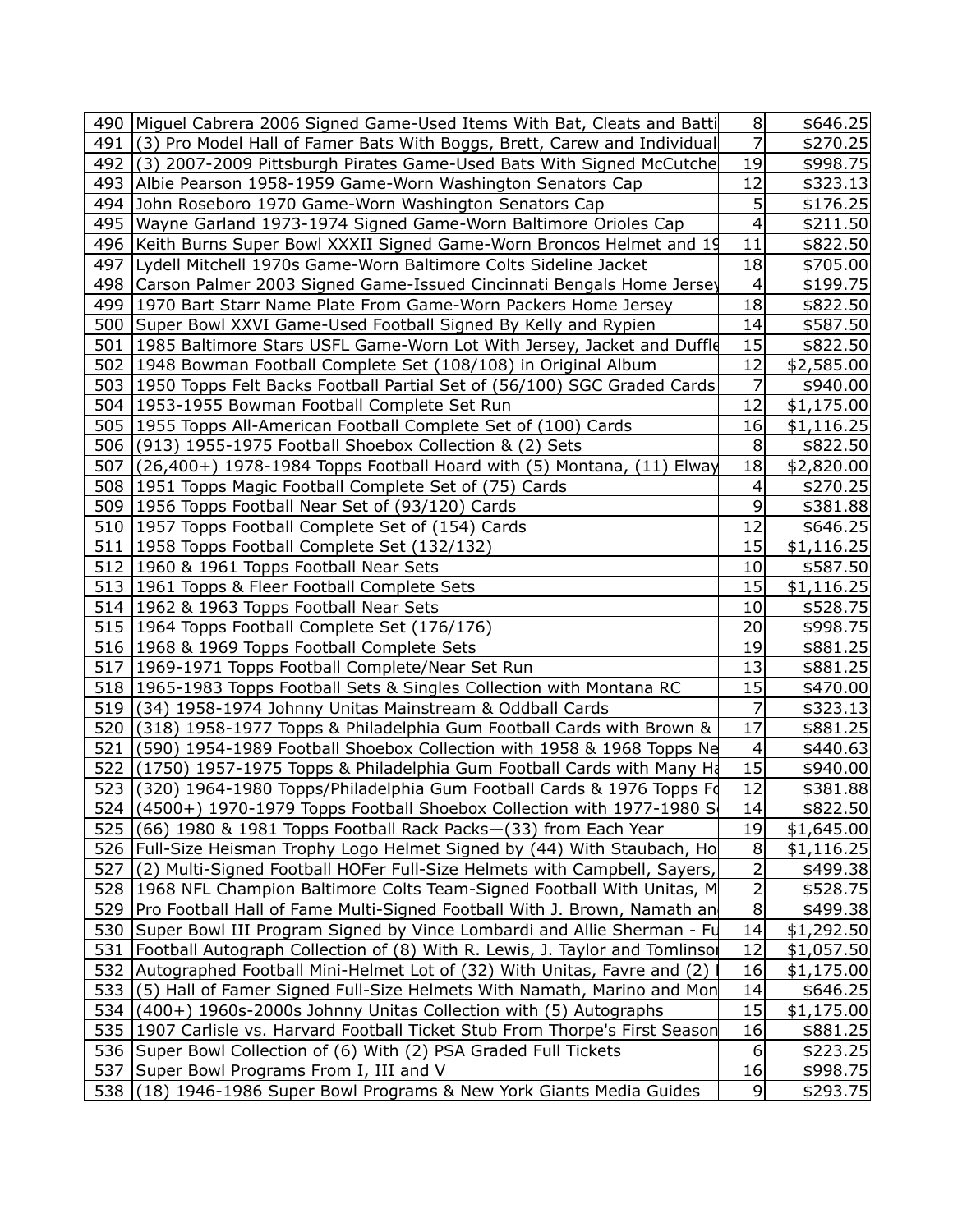|     | 539 1954-2009 Philadelphia Eagles Publications Lot of (342) with 1960 Cham      | 13             | \$998.75   |
|-----|---------------------------------------------------------------------------------|----------------|------------|
|     | 540 1946-2002 College Football Program Lot of (103) With Notre Dame, Navy       | 11             | \$705.00   |
|     | 541 1944-Modern Multi-Sport Publications Treasure Chest including Super Boy     | 5              | \$411.25   |
|     | 542   1897 Pennsylvania vs. Harvard Football Newspaper Supplement               | $\mathbf{1}$   | \$235.00   |
|     | 543   1950-1954 Cleveland Browns Team Photos & (2) Carling Beer Promo Phot      | 8              | \$258.50   |
|     | 544   1952 Carling Beer Cleveland Browns Team Photo lot of (200)                | 10             | \$381.88   |
|     | 545 1954-55 Carling Beer Cleveland Browns Team Photo lot of (300+)              | 13             | \$440.63   |
|     | 546 College Football Pennant Lot With (4) Full-Size Bowl Game, (9) Mini and     | 1              | \$176.25   |
| 547 | Pro Football Pennant Lot With Rare Super Bowl IV Chiefs Pennant                 | 4              | \$211.50   |
|     | 548 Original Tommy McDonald Oil-On-Canvas Painting of George Allen              | 12             | \$411.25   |
|     | 549   Original Tommy McDonald Oil-On-Canvas Portrait of Vince Promuto           | $\overline{2}$ | \$188.00   |
|     | 550 1930s-Modern Football Treasure Chest With Pennants, Vending Boxes, Se       | 14             | \$558.13   |
|     | 551   1957 Topps #138 Johnny Unitas Rookie PSA 6                                | 15             | \$381.88   |
|     | 552   1958 Topps Football #62 Jim Brown PSA 7                                   | 14             | \$646.25   |
|     | 553 (2) 1977 Topps Mexican #360 Walter Payton SGC Graded Cards                  | 8              | \$235.00   |
|     | 554 1974 Johnny Unitas Signed & Framed "Living Legends" Lithograph              | 4              | \$152.75   |
|     | 555 Lenny Moore Signed "Stat" Football                                          | $\overline{2}$ | \$129.25   |
|     | 556 Joe Namath & Johnny Unitas Single-Signed Footballs with Full JSA            | 13             | \$499.38   |
|     | 557 Washington Redskins 1960s-1970s Band Jacket                                 | 7              | \$270.25   |
|     | 558 1923 University of Michigan vs. Quantico Marines Football Program           | 5              | \$199.75   |
|     | 559   December 3, 1933 Portsmouth Spartans vs. Chicago Bears Ticket - Last G    | 7              | \$199.75   |
|     | 560 Super Bowl XX Full Ticket                                                   | 5              | \$188.00   |
| 561 | Dempsey-Tunney September 22, 1927 "Long Count" Ringside Full Ticket             | $\mathbf{1}$   | \$470.00   |
|     | 562 1927 Gene Tunney vs. Jack Dempsey Heavyweight Championship Prograr          | 10             | \$558.13   |
|     | 563 Rocky Marciano Single-Signed Baseball With Full JSA                         | 11             | \$2,585.00 |
|     | 564   1927 Fro-Joy Gene Tunney Complete Set of (6) Cards                        | 5              | \$235.00   |
|     | 565 (32) 1921-1930 Boxing Exhibits with Dempsey, Schmeling & Tunney             | 8              | \$411.25   |
|     | 566 (17) 1930s-1970s Interesting Boxing Flats with Clay & Louis                 | $\overline{2}$ | \$176.25   |
|     | 567   1920s-50s Signed Boxing Photo Collection of (22) with Baer, (2) Moore, P  | 7              | \$646.25   |
|     | 568 1930s-80s Signed Boxing Photo Collection with Foreman & Frazier             | 12             | \$381.88   |
|     | 569 Autographed Boxing Glove Collection of (7) With (2) Single-Signed Ali       | 23             | \$1,410.00 |
|     | 570 (2) Muhammad Ali Signed Islamic Educational Pamphlets with Full JSA         | 9              | \$270.25   |
|     | 571 (9) 1960s-1970s Muhammad Ali Items with (2) Signed with Individual Fu       | 9              | \$381.88   |
|     | 572 Muhammad Ali Signed 16x20 Olympic Torch Photograph-Steiner                  | 12             | \$411.25   |
|     | 573 1976 Muhammad Ali vs. Antonio Inocki Original Fight Poster                  | $\mathbf 2$    | \$188.00   |
|     | 574   Manny Pacquiao Autograph Lot of (7) With Signed Boxing Glove              | 8              | \$352.50   |
|     | 575 (57) Single-Signed Photos of WWF Champions With Hulk Hogan and Jake         | 11             | \$499.38   |
|     | 576 (132) Wrestling Signed Photographs with WWE & WCW Many Stars                | 9              | \$440.63   |
| 577 | 1912 T227 Miner's Extra Jack Johnson SGC Authentic                              | 5              | \$270.25   |
|     | 578  "Panther" Joe Malcewicz Signed Sepia Photo & Wrestling Ad                  | 1              | \$117.50   |
|     | 579 1974 Muhammad Ali S/T Book with (3) Signatures Including (2) Ali & Bun      | 9              | \$293.75   |
|     | 580 (9) 1955 Ashland/Aetna Oil University of Kentucky Wildcats--All SGC         | 0              | \$0.00     |
| 581 | (10) 1955 Ashland/Aetna Oil Basketball SGC 40-60 Cards                          | 7              | \$470.00   |
| 582 | (21) 1955 Ashland/Aetna Oil SGC Graded Basketball Cards                         | 2              | \$323.13   |
|     | 583 (35) 1957-1986 Basketball PSA Graded Stars with Barkley RC & (2) Robe       | 8              | \$411.25   |
|     | 584 (10) 1976-77 Topps Basketball Complete Sets from Vending                    | 17             | \$1,116.25 |
|     | 585 1972-73 New York Knicks Championship Lithograph Signed by (7) Players       | 5              | \$352.50   |
|     | 586   Wes Unseld 1968 Baltimore Bullets News release and Phil Bisselll Original | 3              | \$141.00   |
| 587 | 1951-1999 New York Knicks Program/Ticket Lot of (57)                            | 8 <sup>1</sup> | \$558.13   |
|     |                                                                                 |                |            |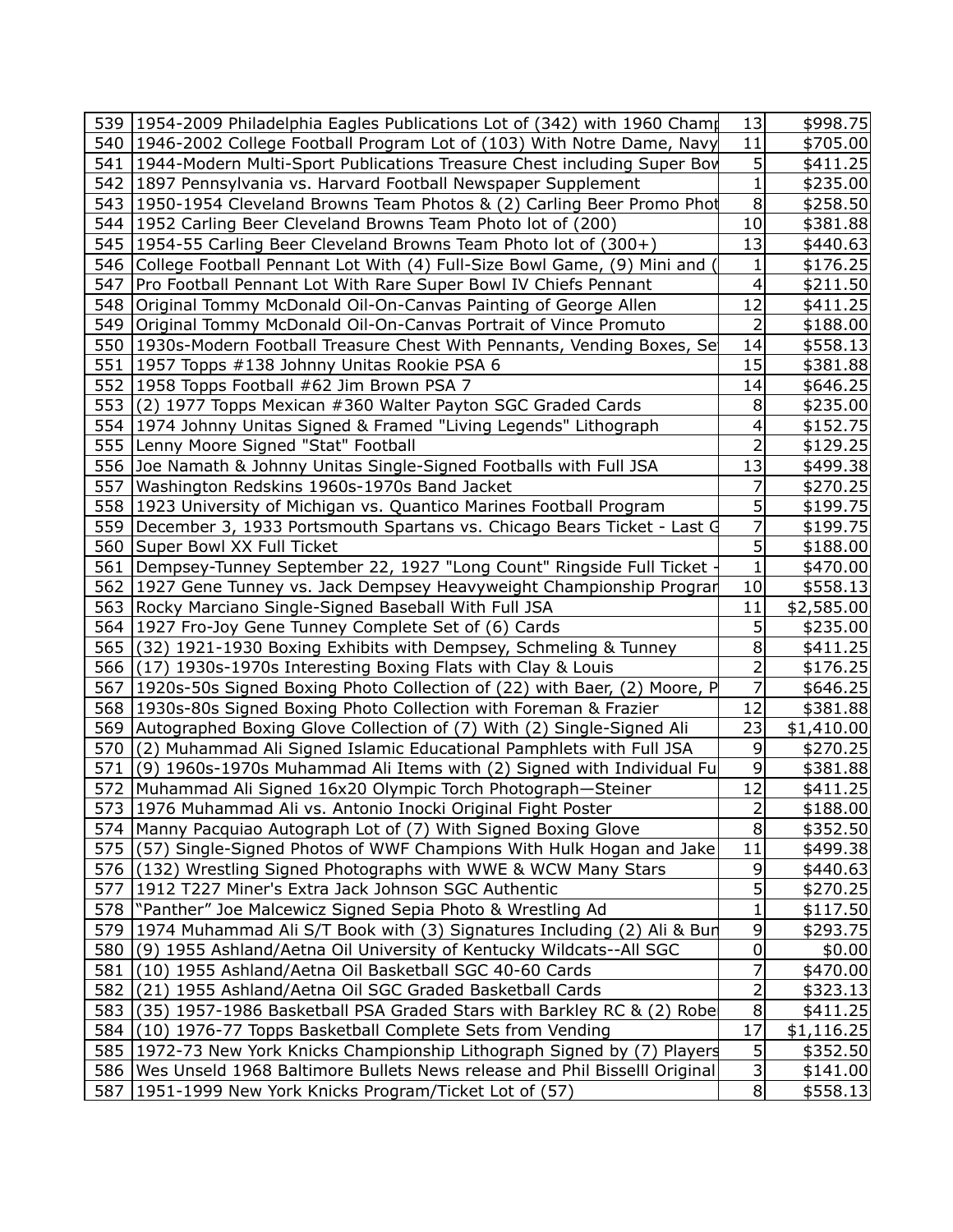| 588 (181) 1930s-2000s Basketball Publication Treasure Chest With Programs        | 5              | \$235.00   |
|----------------------------------------------------------------------------------|----------------|------------|
| 589   1948 Exhibits Champions George Mikan PSA 5                                 | 8              | \$223.25   |
| 590   1952 Royal Desserts Basketball #5 Fulks & #7 Pollard--Both SGC Authent     | 19             | \$940.00   |
| 591   1955 Ashland Oil Rod Hundley SGC 40                                        | 8              | \$411.25   |
| 592 (8) 1955 Ashland/Aetna Oil Basketball SGC Graded Cards                       | 1              | \$117.50   |
| 593 1957-1969 Basketball Graded Rookie Card Lot of (6) With Unseld and Cou       | 9              | \$470.00   |
| 594 February 21, 1960 Madison Square Garden Ticket Stub From Chamberlain         | 0              | \$0.00     |
| 595   1968-69 to 1975-76 Sporting News ABA Official Guide Run                    | 4              | \$164.50   |
| 596 LeBron James 2008 Signed and Framed UDA Photo                                | 5              | \$223.25   |
| 597   Philadelphia Ephemera Collection c.1900 with 1908 Olympic Invitation       | 8              | \$199.75   |
| 598 1950 Ted Williams Fishing Rod and Reel in Original Packaging                 | 1              | \$235.00   |
| 599 Scotty Cameron LE Tiger Woods Newport Style Titleist Putter                  | 13             | \$763.75   |
| 600 Tiger Woods Pro Model Buick Golf Bag With (9) Titleist Irons and (2) Woo     | 8              | \$558.13   |
| 601 1966-67 Topps Hockey Complete Set (132/132) with (16) PSA Graded Ke          | 18             | \$2,467.50 |
| 602 (646) 1968-69 O-Pee-Chee Hockey Singles from Vending with (10) Plante        | 20             | \$1,527.50 |
| 603 $(215)$ 1968-69 O-Pee-Chee Hockey Puck Stickers with $(8)$ Hull and $(13)$ P | 27             | \$2,467.50 |
| 604 (3) 1965-1981 Hockey Complete Sets with Coca-Cola & O-Pee-Chee               | 11             | \$470.00   |
| 605   1991-92 Washington Capitals Team-Signed Dale Hunter Game-Issued Stid       | 1              | \$293.75   |
| 606 New York Islanders Signed Lot of (4) With (2) Sticks Signed by 1983 Wald     | 6              | \$293.75   |
| 607 (3) Framed and Signed Hockey Photos With (2) "Miracle On Ice" With Full      | 17             | \$1,057.50 |
| 608 1966-67 Bobby Hull Chicago Blackhawks Salesman's Sample Stanley Cup          | 6              | \$352.50   |
| 609 2003 Upper Deck Yankees Signature Series Forever Triple Certified Autoge     | 17             | \$1,997.50 |
| 610 (2350+) Modern Baseball Certified Auto/Game-Used/Insert Collection           | 11             | \$881.25   |
| 611 (230) Modern Multi-Sport Certified Autograph/Game-Used/Insert Collectid      | 9              | \$940.00   |
| 612 (570) Multi-Sport Modern Auto/Game-Used/Insert Collection with Bryant        | 13             | \$998.75   |
| 613 (152) Modern Johnny Unitas Singles Collection with (21) Game-Used/Cert       | 15             | \$1,057.50 |
| 614 2003 Upper Deck Yankee Signature Series Cashman & Goodman Auto Sho           | 16             | \$646.25   |
| 615 2011 Leaf Executive Collection Honus Wagner Cut Autograph 1 of 1             | 0              | \$0.00     |
| 616 2003 Upper Deck Yankees Signature Series Dual Certified Autograph Set        | 20             | \$1,116.25 |
| 617   2003 Upper Deck Yankees Signature Series Complete Set of (87) Certified    | 21             | \$1,645.00 |
| 618 (371) Mostly Modern New York Yankees Auto/Game-Used/Numbered Colle           | 8              | \$381.88   |
| 619 2006 Topps Sterling Baseball Complete Set of (200) Cards (#/250) with        | 18             | \$998.75   |
| 620 (230) 2002-2011 Topps Heritage Chrome & Refractors with Many Stars           | 4              | \$440.63   |
| 621 (702) 2003-2011 Topps Heritage Chrome Singles with Many Stars                | 9              | \$558.13   |
| 622 (1100+) 2001-2011 Topps Heritage Shortprints/Variations & Inserts with       | <u>15</u>      | \$1,116.25 |
| 623 1994 Signature Rookies Gold Standard Hall of Fame Certified Autograph 9      | $10 \,$        | \$282.00   |
| 624 (267) 1909-1979 Multi-Sport Shoebox Collection with Many Stars Includin      |                | \$1,645.00 |
| 625 (334) 1948-1980 Baseball & Football Singles with Koufax & Mantle             | 16             | \$881.25   |
| 626 (1027) 1964-1970 Topps & Philadelphia Gum Baseball & Football Cards w        | 12             | \$1,057.50 |
| 627 (1635) 1959-1969 Baseball & Football Shoebox Collection with Many Star       | 17             | \$3,818.75 |
| 628 (1345) 1910s-2000s Multi/Non-Sport Singles Collection with Many Oddba        | 16             | \$881.25   |
| 629 (5250+) 1953-2000s Multi-Sport Shoebox Collection with Hall of Famers        | 23             | \$1,410.00 |
| 630   1948 Exhibit Champions Complete Set of (32) Cards--Blue Tint               | 28             | \$2,115.00 |
| 631 1948 Kellogg's Pep Movie & Sports Stars Complete Set (42/42) with (2) V      |                | \$323.13   |
| 632 (9) 1948-1954 Baseball & Football Cards with (6) PSA including Baugh RQ      | 10             | \$558.13   |
| 633 (2) 1960-1986 Multi-Sport Singles with Ruth and Jordan & 1970 Milton Br      | 13             | \$352.50   |
| 634 1959-1963 Fleer Baseball & Basketball Group of (116) w/ High Grade 195       | 22             | \$998.75   |
| 635 (502) 1955-1962 Baseball & Football Card Collection                          | 10             | \$499.38   |
| 636 (410) 1910-1982 Multi-Sport Singles & Wax Group with Mantle                  | $\overline{7}$ | \$323.13   |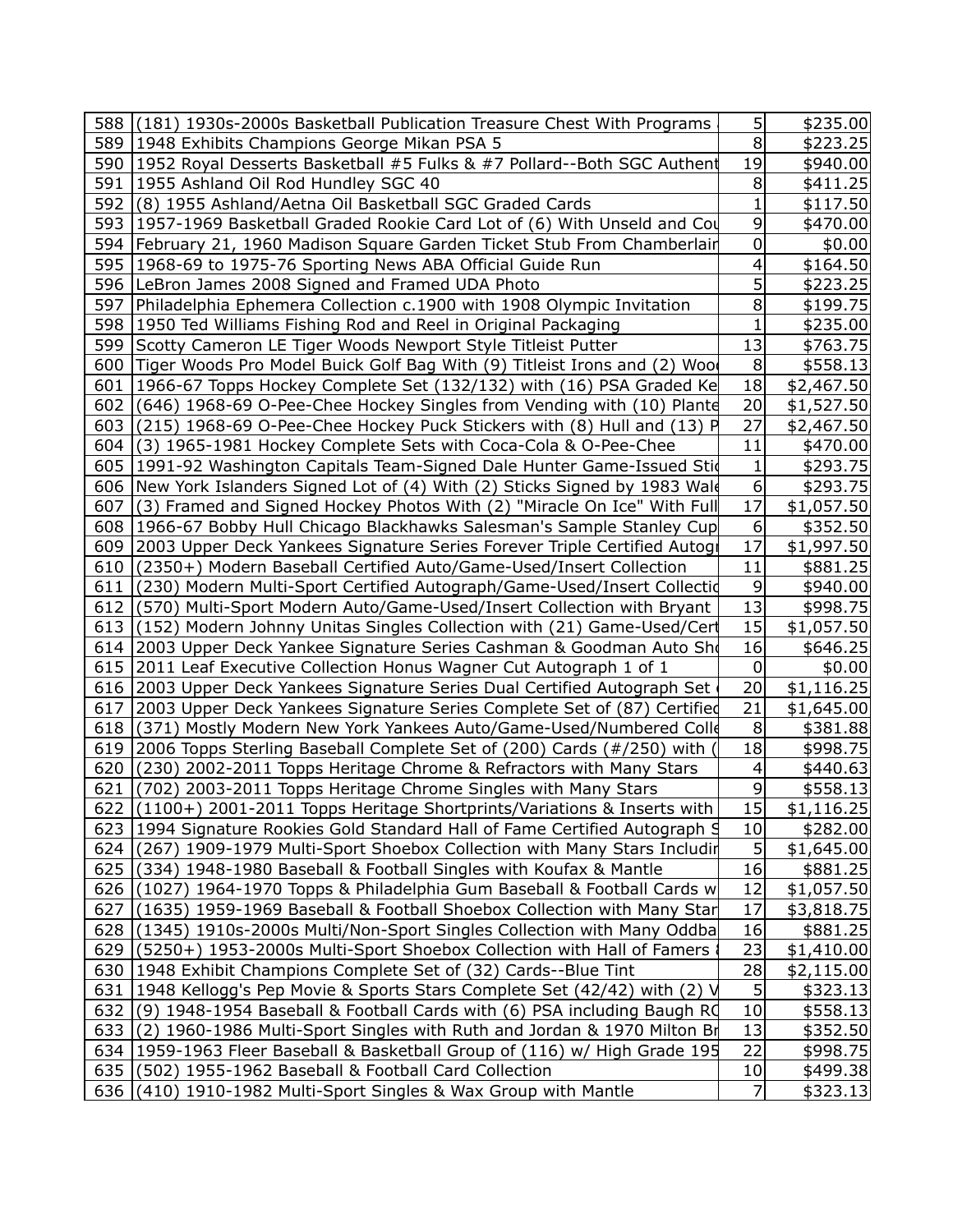|     | 637 (104) 1980-Modern Multi-Sport Stars Collection with (17) Auto/Game-Use                                                                              | 14              | \$499.38             |  |
|-----|---------------------------------------------------------------------------------------------------------------------------------------------------------|-----------------|----------------------|--|
|     | 638 (24) 2007-2010 Topps Multi-Sport Promo Case Hoard-21,290 Packs!                                                                                     | 19              | \$1,762.50           |  |
|     | 639 (250+) 1980s-2000s Multi-Sport Complete Sets                                                                                                        | 13              | \$763.75             |  |
| 640 | (375) 1987-2002 Multi-Sport Wax Boxes with (2750+) Wax Packs                                                                                            | 27              | \$3,525.00           |  |
| 641 | (450+) 1950s-2000s Multi-Sport Publications with NCAA Tourney, First Ye                                                                                 | 14              | \$1,116.25           |  |
| 642 | 1962-1972 Equitable Life Assurance Sports Drawings Treasure Chest with                                                                                  | 10              | \$323.13             |  |
| 643 | (2) High-Grade Hall of Fame Rookies with Maravich & Henderson--Both S                                                                                   | 15              | \$470.00             |  |
| 644 | (150+) Multi-Sport Tickets/Stubs/Schedules Collection with (4) W.S. Tix,                                                                                | 8               | \$270.25             |  |
|     | 645 (2) ESPN Sportscaster Signed Baseballs With Vitale and Patrick/Olberman                                                                             | 1               | \$117.50             |  |
|     | 646 (3) Multi/Single-Signed Autographed Displays with "Doomsday Defense",                                                                               | 2               | \$129.25             |  |
| 647 | (2063) 1970-1979 Topps Basketball & Hockey Singles with Orr & Erving                                                                                    | 10 <sub>l</sub> | \$558.13             |  |
|     | 648   1979-1990 Topps Baseball & Football Complete Set Run of (20)                                                                                      | 12              | \$470.00             |  |
| 649 | (38) 1979-1993 Multi-Sport Complete Sets & (3) 1983-1986 Topps Baseb                                                                                    | 6               | \$411.25             |  |
| 650 | (11) 1974-1989 Multi-Sport Full/Near Wax Boxes with 1981 Topps Footba                                                                                   | 13              | \$1,292.50           |  |
| 651 | (12) 1986-1992 Multi-Sport Wax/Rack Cases                                                                                                               |                 | \$235.00             |  |
| 652 | (4) 2004-2006 Upper Deck Multi-Sport Promo Cases                                                                                                        | 6               | \$293.75             |  |
| 653 | (57) 2000-2006 Multi-Sport Mostly Retail & Blaster Boxes                                                                                                | 12              | \$411.25             |  |
|     | 654 Interesting 1974-1993 Football & Basketball Sets, Singles & Wax Collectid                                                                           | 14              | \$440.63             |  |
| 655 | (1072) 1960s-2000s Multi-Sport Autographed Cards with Many Hall of Far                                                                                  | 16              | \$2,702.50           |  |
|     | 656 (4) 1974, 1976 Sports Illustrated "Living Legends" Signed LE Lithos With                                                                            | 16              | \$763.75             |  |
|     | 657 Autograph Lot of (6) With Ray Lewis, Pete Rose, Chipper and Adam Jones                                                                              | 9               | \$352.50             |  |
|     | 658 (6) Boston Sports Legends Signed Framed/Matted Lithographs                                                                                          | 8               | \$440.63             |  |
|     | 659   Baseball/Football Signed First Day Cover and Cachet Lot of (65) With Hun                                                                          | 20              | \$940.00             |  |
|     | 660 Autographed Book Collection of (29) With (3) Jimmy Carter, Pete Rose an                                                                             | 18              | \$528.75             |  |
|     | 661   Multi-Sport Balance of Collection With 1958 Dodgers Team-Signed Photo                                                                             | 6               | \$323.13             |  |
| 662 | 1950s-1978 Baltimore-Washington Pennant Lot of (13) With Rarities                                                                                       | 11              | \$646.25             |  |
|     | 663 Group of (8) 1960s-1970s Multi-Sport League/Conference String Mini-Pen                                                                              | 1               | \$293.75             |  |
|     | 664 1960s-1990s Baltimore-Washington Treasure Chest With Tickets and Publ                                                                               | 18              | \$881.25             |  |
|     | 665   1910s-1970s Multi-Sport Collectibles & Souvenir Treasure Chest of (92) It                                                                         | 10              | \$293.75             |  |
|     | 666 (18) 1920s-2000s Multi-Sport Signed & Unsigned Treasure Chest with Aar                                                                              | 4<br>22         | \$381.88             |  |
|     | 667   Multi-Sport Memorabilia Treasure Chest With HOFer Signed Baseballs and                                                                            | 8               | \$881.25             |  |
| 669 | 668 Multi-Sport Balance of Collection with W.S. Programs, Photo Packs & Pins<br>(369) Multi/Non-Sport Treasure Chest with Autographs & 1887 Culver Pict | 14              | \$440.63<br>\$470.00 |  |
|     | 670   (2190+) Multi-Sport Treasure Chest with (28) Autographs including (3) K                                                                           | 12              | \$352.50             |  |
|     | 671 (3) 1909-1910 "T" Non-Sport Complete Sets                                                                                                           | 11              | \$411.25             |  |
|     | 672   1938-1940 Dixie Lid Premiums "My Scrapbook of Stars" Complete/Near S                                                                              | 17              | \$587.50             |  |
|     | 673 1949-1951 Dixie Lids Movie Star Premiums Complete/Near-Set Lot of (3)                                                                               | 10              | \$411.25             |  |
|     | 674 (3) 1930s-1967 Non-Sport Complete/Partial Sets with Topps Scoops & Wh                                                                               | 10              | \$411.25             |  |
|     | 675   1910s-90s Non-Sport Treasure Chest with Cards, Graded Comics & Super                                                                              | 9               | \$440.63             |  |
|     | 676 (96) 1952 Topps Look 'N See Cards                                                                                                                   | 10              | \$270.25             |  |
|     | 677 1966 Topps Batman Batlaffs #43 Progressive Proof Set of (4) from Vault                                                                              | 0               | \$0.00               |  |
|     | 678 1966 Topps Batman Batlaffs #15 Progressive Proof Set of (4) from Vault                                                                              | $\pmb{0}$       | \$0.00               |  |
|     | 679 (5) 1966 Topps Batman Batlaffs Progressive Proofs from Vault                                                                                        |                 | \$176.25             |  |
|     | 680 1987 Topps Garbage Pail Kids 10th Series #405 Original Artwork from Vai                                                                             | 17              | \$646.25             |  |
| 681 | (6) 2006-2007 Topps Wacky Packages Original Art with Cards                                                                                              | 0               | \$0.00               |  |
|     | 682 1940 Gum Inc. Lone Ranger Premiums #1A Tonto Saves (Masked)--BGS                                                                                    | 10              | \$470.00             |  |
|     | 683 1966 Topps Lost in Space Unopened Wax Pack--GAI 9.5                                                                                                 | 11              | \$499.38             |  |
|     | 684   1976 Topps Star Trek Uncut Color Proof Box Sheet                                                                                                  | 2               | \$117.50             |  |
|     | 685 (1100+) 1910s-1990s Mostly Foreign Non-Sport Cards                                                                                                  | $\vert 4 \vert$ | \$152.75             |  |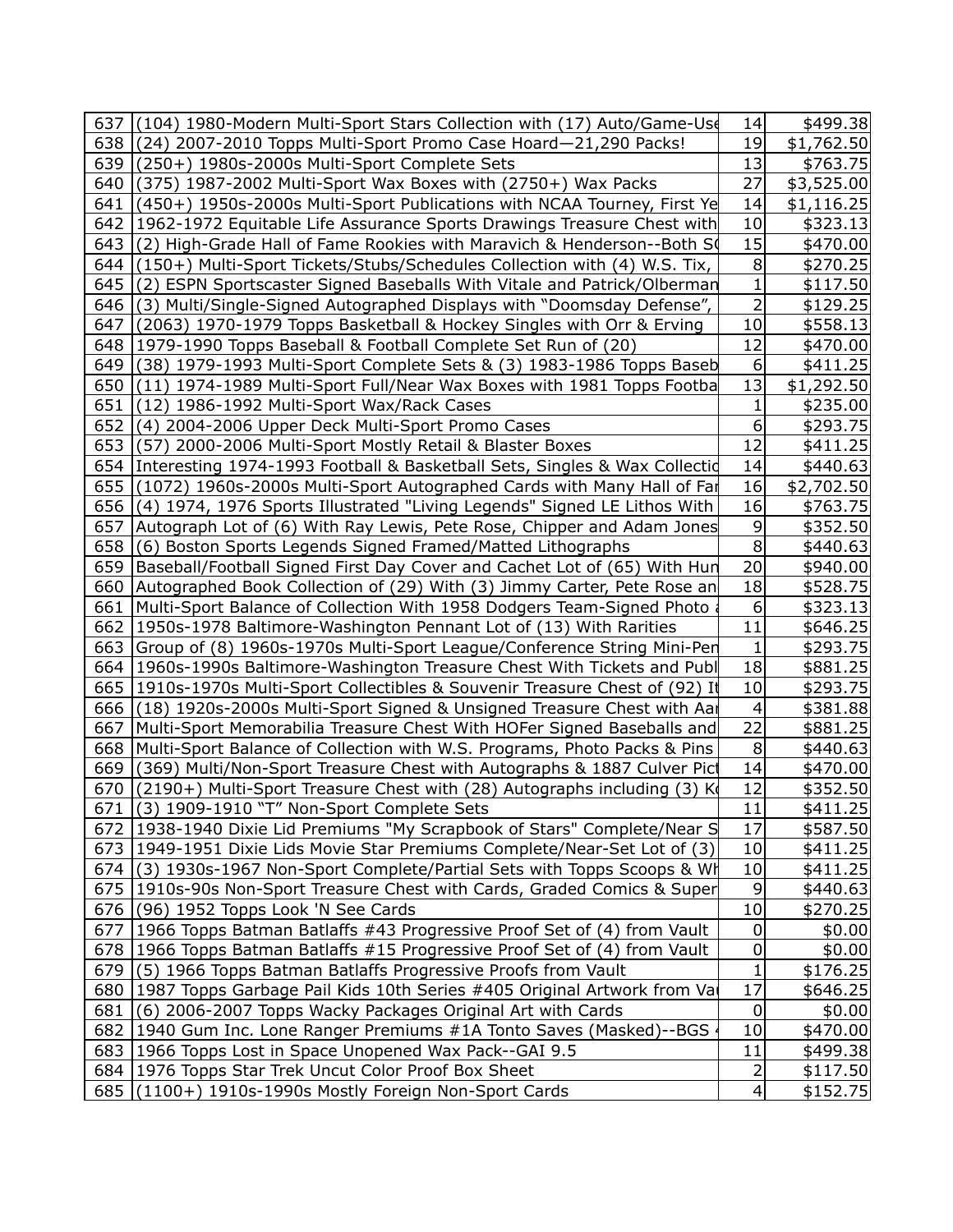| 2<br>687   1893 \$5 Liberty Head Gold Half Eagle Coin<br>\$499.38<br>688<br>(68) U.S. Morgan Silver Dollars 1878-1921<br>18<br>\$2,350.00<br>689<br>(2) Vintage & Modern Gold Coins with 1909 \$2.50 Gold Quarter Eagle<br>9<br>\$381.88<br>11<br>690<br>(5) Dansco Album Coin Sets with Franklin & Kennedy Half Dollars and Eis<br>\$1,292.50<br>19<br>691   1950-1963 Franklin Proof Silver Half Dollars Complete (14) Year Run<br>\$822.50<br>18<br>692<br>20th Anniversary Silver Eagle (3) Coin Set-NGC Perfect 70 Grades<br>\$1,175.00<br>15<br>693 Silver Eagle 20th Anniversary (3) Coin Set-Perfect NGC 70 Grades<br>\$1,175.00<br>16<br>694<br>(3) Coin Set 20th Anniversary Silver Eagles-NGC Perfect 70 Grades<br>\$1,175.00<br>695<br>14<br>(3) 1986-2009 U.S. Silver Eagle (24) Coin Complete Year Runs<br>\$2,467.50<br>696<br>15<br>(3) American Eagle U.S. Silver Dollar Album Lot With (64) Total Coins<br>\$2,115.00<br>697   1986-2009 Silver Eagle Complete (24) Coin Year Run<br>10<br>\$822.50<br>698<br>(54) 1986-2008 1oz. U.S. Silver Eagles: (7) with Original Boxes<br>14<br>\$1,880.00<br>699<br>(60) U.S. Silver Eagle Bullion Coins: (20) 1987, (20) 2009 & (20) 2010<br>16<br>\$2,115.00<br>(49) U.S. Mint Proof Bullion Silver Eagles-All with Original Boxes<br>20<br>700<br>\$2,585.00<br>12<br>2008 Bald Eagle (3) Coin Proof Set with \$5 Gold Coin<br>\$528.75<br>701<br>\$352.50<br>702   U. S. Mint 20th Anniversary American Silver Eagle Set<br>7<br>703 U.S. Mint Proof & Miscellaneous Sets Lot of (116) with Red Box Silver Pro<br>16<br>\$1,762.50<br>10<br>U.S. & Australian Coin & Bullion "Treasure Chest" with Kennedy Half Set &<br>704<br>\$998.75<br>3<br>\$199.75<br>705 Lincoln and Kennedy Chronicles Coin Collection of (45)<br>706<br>(4) 2008-2009 Canadian \$20 Crystal Raindrop Silver Coins<br>8<br>\$411.25<br>19<br>707   1988-2010 Canadian Maple Leaf Silver Bullion Coin lot of 62 with '88-06<br>\$2,115.00<br>15<br>708 (15) Canadian Colorized 1oz. Silver Maple Leaf Coins 2002-2007<br>\$763.75<br>709   1986-2009 Canadian Silver Maple Leaf lot of (107) Coins in Littleton Albur<br>16<br>\$3,818.75<br>13<br>710   1998-2009 Canadian Silver Maple Leaf Proof lot of (24) with 2004 Zodiac<br>\$881.25<br>18<br>(31) Austrian Philharmonic 1oz. Silver 1.50 Euro Coins<br>711<br>\$1,057.50<br>15<br>712   2008-2010 Australian Koala 10oz. Silver Bullion Coin lot of (3)<br>\$1,057.50<br>15<br>713<br>(3) 2008-2010 10oz. Silver Bullion Australian Koala Coins Lot<br>\$998.75<br>13<br>\$998.75<br>714 2008-2010 Australian Silver Koala Bullion Coins Lot of (3)<br>15<br>2008-2010 10oz. Silver Bullion Australian "Year of " Coin lot of (8)<br>715<br>\$2,702.50<br>2008-2010 Australian 1oz. Silver Bullion "Year of " Coin lot of (18)<br>14<br>716<br>\$763.75<br>13<br>717<br>1992-2005 Australian Kookaburra Silver Proof Coin lot with (11) 2 Coin S<br>\$1,880.00<br>14<br>718<br>(35) 1990-2009 Australian Kookaburra 1oz. Silver Coin lot with Custom A<br>\$1,175.00<br>719  "The Great Women of the American Revolution" Medal Collection<br>1<br>\$117.50<br>$\mathbf 1$<br>720 General G.T. Beauregard Signed and Dated Cut With Full JSA<br>\$470.00<br>721 Neil Armstrong Autographed July 25, 1969 Life Magazine with Full JSA<br>28<br>\$2,702.50<br>722 1906-1912 National Geographic Magazine Complete Run of (84) Issues<br>\$470.00<br>1<br>723   1905-1950 National Geographic Run of (90) Bound Editions<br>1<br>\$470.00<br>724   1930-1950 National Geographic Complete Run of (252)<br>0<br>\$0.00<br>725 1951-2011 National Geographic Magazine and Bound Edition Near-Comple<br>0<br>\$0.00<br>6<br>726 1890-1905 National Geographic Lot of (17) With Partial 1905 Run of (9/1)<br>\$293.75<br>1<br>727   1913-1919 National Geographic Complete Run of (83)<br>\$235.00<br>728   1920-1929 National Geographic Complete Run of (120)<br>0<br>\$0.00<br>9<br>729   1964 National Geographic Bound 1888-1907 Reprint Editions<br>\$440.63<br>$\mathbf 1$<br>730 1930s-2000s National Geographic Maps Inserts and Special Editions Colle<br>\$235.00<br>27<br>731<br>Thomas Edison Signed Business Card - BVG/JSA 10<br>\$1,880.00<br>13<br>732 1949-1965 Americana Autograph Lot With Nat King Cole, Herbert Hoover<br>\$881.25<br>733 1950s-1960s Signed Theatre Program Lot of (16) With Bacall, Burr and E.<br>7<br>\$381.88 |     | 686 GSA 1883 Carson City Silver Dollar and (5) Silver Peace Dollars   | 15                      | \$558.13 |
|--------------------------------------------------------------------------------------------------------------------------------------------------------------------------------------------------------------------------------------------------------------------------------------------------------------------------------------------------------------------------------------------------------------------------------------------------------------------------------------------------------------------------------------------------------------------------------------------------------------------------------------------------------------------------------------------------------------------------------------------------------------------------------------------------------------------------------------------------------------------------------------------------------------------------------------------------------------------------------------------------------------------------------------------------------------------------------------------------------------------------------------------------------------------------------------------------------------------------------------------------------------------------------------------------------------------------------------------------------------------------------------------------------------------------------------------------------------------------------------------------------------------------------------------------------------------------------------------------------------------------------------------------------------------------------------------------------------------------------------------------------------------------------------------------------------------------------------------------------------------------------------------------------------------------------------------------------------------------------------------------------------------------------------------------------------------------------------------------------------------------------------------------------------------------------------------------------------------------------------------------------------------------------------------------------------------------------------------------------------------------------------------------------------------------------------------------------------------------------------------------------------------------------------------------------------------------------------------------------------------------------------------------------------------------------------------------------------------------------------------------------------------------------------------------------------------------------------------------------------------------------------------------------------------------------------------------------------------------------------------------------------------------------------------------------------------------------------------------------------------------------------------------------------------------------------------------------------------------------------------------------------------------------------------------------------------------------------------------------------------------------------------------------------------------------------------------------------------------------------------------------------------------------------------------------------------------------------------------------------------------------------------------------------------------------------------------------------------------------------------------------------------------------------------------------------------------------------------------------------------------------------------------------------------------------------------------------------------------------------------------------------------------------------------------------------------------------------------------------------------------------------------------------------------------------------------------------------------------------------------------------------------------------------------------------------------------------------------------------------------------------------------------------------------------------------------------|-----|-----------------------------------------------------------------------|-------------------------|----------|
|                                                                                                                                                                                                                                                                                                                                                                                                                                                                                                                                                                                                                                                                                                                                                                                                                                                                                                                                                                                                                                                                                                                                                                                                                                                                                                                                                                                                                                                                                                                                                                                                                                                                                                                                                                                                                                                                                                                                                                                                                                                                                                                                                                                                                                                                                                                                                                                                                                                                                                                                                                                                                                                                                                                                                                                                                                                                                                                                                                                                                                                                                                                                                                                                                                                                                                                                                                                                                                                                                                                                                                                                                                                                                                                                                                                                                                                                                                                                                                                                                                                                                                                                                                                                                                                                                                                                                                                                                                                  |     |                                                                       |                         |          |
|                                                                                                                                                                                                                                                                                                                                                                                                                                                                                                                                                                                                                                                                                                                                                                                                                                                                                                                                                                                                                                                                                                                                                                                                                                                                                                                                                                                                                                                                                                                                                                                                                                                                                                                                                                                                                                                                                                                                                                                                                                                                                                                                                                                                                                                                                                                                                                                                                                                                                                                                                                                                                                                                                                                                                                                                                                                                                                                                                                                                                                                                                                                                                                                                                                                                                                                                                                                                                                                                                                                                                                                                                                                                                                                                                                                                                                                                                                                                                                                                                                                                                                                                                                                                                                                                                                                                                                                                                                                  |     |                                                                       |                         |          |
|                                                                                                                                                                                                                                                                                                                                                                                                                                                                                                                                                                                                                                                                                                                                                                                                                                                                                                                                                                                                                                                                                                                                                                                                                                                                                                                                                                                                                                                                                                                                                                                                                                                                                                                                                                                                                                                                                                                                                                                                                                                                                                                                                                                                                                                                                                                                                                                                                                                                                                                                                                                                                                                                                                                                                                                                                                                                                                                                                                                                                                                                                                                                                                                                                                                                                                                                                                                                                                                                                                                                                                                                                                                                                                                                                                                                                                                                                                                                                                                                                                                                                                                                                                                                                                                                                                                                                                                                                                                  |     |                                                                       |                         |          |
|                                                                                                                                                                                                                                                                                                                                                                                                                                                                                                                                                                                                                                                                                                                                                                                                                                                                                                                                                                                                                                                                                                                                                                                                                                                                                                                                                                                                                                                                                                                                                                                                                                                                                                                                                                                                                                                                                                                                                                                                                                                                                                                                                                                                                                                                                                                                                                                                                                                                                                                                                                                                                                                                                                                                                                                                                                                                                                                                                                                                                                                                                                                                                                                                                                                                                                                                                                                                                                                                                                                                                                                                                                                                                                                                                                                                                                                                                                                                                                                                                                                                                                                                                                                                                                                                                                                                                                                                                                                  |     |                                                                       |                         |          |
|                                                                                                                                                                                                                                                                                                                                                                                                                                                                                                                                                                                                                                                                                                                                                                                                                                                                                                                                                                                                                                                                                                                                                                                                                                                                                                                                                                                                                                                                                                                                                                                                                                                                                                                                                                                                                                                                                                                                                                                                                                                                                                                                                                                                                                                                                                                                                                                                                                                                                                                                                                                                                                                                                                                                                                                                                                                                                                                                                                                                                                                                                                                                                                                                                                                                                                                                                                                                                                                                                                                                                                                                                                                                                                                                                                                                                                                                                                                                                                                                                                                                                                                                                                                                                                                                                                                                                                                                                                                  |     |                                                                       |                         |          |
|                                                                                                                                                                                                                                                                                                                                                                                                                                                                                                                                                                                                                                                                                                                                                                                                                                                                                                                                                                                                                                                                                                                                                                                                                                                                                                                                                                                                                                                                                                                                                                                                                                                                                                                                                                                                                                                                                                                                                                                                                                                                                                                                                                                                                                                                                                                                                                                                                                                                                                                                                                                                                                                                                                                                                                                                                                                                                                                                                                                                                                                                                                                                                                                                                                                                                                                                                                                                                                                                                                                                                                                                                                                                                                                                                                                                                                                                                                                                                                                                                                                                                                                                                                                                                                                                                                                                                                                                                                                  |     |                                                                       |                         |          |
|                                                                                                                                                                                                                                                                                                                                                                                                                                                                                                                                                                                                                                                                                                                                                                                                                                                                                                                                                                                                                                                                                                                                                                                                                                                                                                                                                                                                                                                                                                                                                                                                                                                                                                                                                                                                                                                                                                                                                                                                                                                                                                                                                                                                                                                                                                                                                                                                                                                                                                                                                                                                                                                                                                                                                                                                                                                                                                                                                                                                                                                                                                                                                                                                                                                                                                                                                                                                                                                                                                                                                                                                                                                                                                                                                                                                                                                                                                                                                                                                                                                                                                                                                                                                                                                                                                                                                                                                                                                  |     |                                                                       |                         |          |
|                                                                                                                                                                                                                                                                                                                                                                                                                                                                                                                                                                                                                                                                                                                                                                                                                                                                                                                                                                                                                                                                                                                                                                                                                                                                                                                                                                                                                                                                                                                                                                                                                                                                                                                                                                                                                                                                                                                                                                                                                                                                                                                                                                                                                                                                                                                                                                                                                                                                                                                                                                                                                                                                                                                                                                                                                                                                                                                                                                                                                                                                                                                                                                                                                                                                                                                                                                                                                                                                                                                                                                                                                                                                                                                                                                                                                                                                                                                                                                                                                                                                                                                                                                                                                                                                                                                                                                                                                                                  |     |                                                                       |                         |          |
|                                                                                                                                                                                                                                                                                                                                                                                                                                                                                                                                                                                                                                                                                                                                                                                                                                                                                                                                                                                                                                                                                                                                                                                                                                                                                                                                                                                                                                                                                                                                                                                                                                                                                                                                                                                                                                                                                                                                                                                                                                                                                                                                                                                                                                                                                                                                                                                                                                                                                                                                                                                                                                                                                                                                                                                                                                                                                                                                                                                                                                                                                                                                                                                                                                                                                                                                                                                                                                                                                                                                                                                                                                                                                                                                                                                                                                                                                                                                                                                                                                                                                                                                                                                                                                                                                                                                                                                                                                                  |     |                                                                       |                         |          |
|                                                                                                                                                                                                                                                                                                                                                                                                                                                                                                                                                                                                                                                                                                                                                                                                                                                                                                                                                                                                                                                                                                                                                                                                                                                                                                                                                                                                                                                                                                                                                                                                                                                                                                                                                                                                                                                                                                                                                                                                                                                                                                                                                                                                                                                                                                                                                                                                                                                                                                                                                                                                                                                                                                                                                                                                                                                                                                                                                                                                                                                                                                                                                                                                                                                                                                                                                                                                                                                                                                                                                                                                                                                                                                                                                                                                                                                                                                                                                                                                                                                                                                                                                                                                                                                                                                                                                                                                                                                  |     |                                                                       |                         |          |
|                                                                                                                                                                                                                                                                                                                                                                                                                                                                                                                                                                                                                                                                                                                                                                                                                                                                                                                                                                                                                                                                                                                                                                                                                                                                                                                                                                                                                                                                                                                                                                                                                                                                                                                                                                                                                                                                                                                                                                                                                                                                                                                                                                                                                                                                                                                                                                                                                                                                                                                                                                                                                                                                                                                                                                                                                                                                                                                                                                                                                                                                                                                                                                                                                                                                                                                                                                                                                                                                                                                                                                                                                                                                                                                                                                                                                                                                                                                                                                                                                                                                                                                                                                                                                                                                                                                                                                                                                                                  |     |                                                                       |                         |          |
|                                                                                                                                                                                                                                                                                                                                                                                                                                                                                                                                                                                                                                                                                                                                                                                                                                                                                                                                                                                                                                                                                                                                                                                                                                                                                                                                                                                                                                                                                                                                                                                                                                                                                                                                                                                                                                                                                                                                                                                                                                                                                                                                                                                                                                                                                                                                                                                                                                                                                                                                                                                                                                                                                                                                                                                                                                                                                                                                                                                                                                                                                                                                                                                                                                                                                                                                                                                                                                                                                                                                                                                                                                                                                                                                                                                                                                                                                                                                                                                                                                                                                                                                                                                                                                                                                                                                                                                                                                                  |     |                                                                       |                         |          |
|                                                                                                                                                                                                                                                                                                                                                                                                                                                                                                                                                                                                                                                                                                                                                                                                                                                                                                                                                                                                                                                                                                                                                                                                                                                                                                                                                                                                                                                                                                                                                                                                                                                                                                                                                                                                                                                                                                                                                                                                                                                                                                                                                                                                                                                                                                                                                                                                                                                                                                                                                                                                                                                                                                                                                                                                                                                                                                                                                                                                                                                                                                                                                                                                                                                                                                                                                                                                                                                                                                                                                                                                                                                                                                                                                                                                                                                                                                                                                                                                                                                                                                                                                                                                                                                                                                                                                                                                                                                  |     |                                                                       |                         |          |
|                                                                                                                                                                                                                                                                                                                                                                                                                                                                                                                                                                                                                                                                                                                                                                                                                                                                                                                                                                                                                                                                                                                                                                                                                                                                                                                                                                                                                                                                                                                                                                                                                                                                                                                                                                                                                                                                                                                                                                                                                                                                                                                                                                                                                                                                                                                                                                                                                                                                                                                                                                                                                                                                                                                                                                                                                                                                                                                                                                                                                                                                                                                                                                                                                                                                                                                                                                                                                                                                                                                                                                                                                                                                                                                                                                                                                                                                                                                                                                                                                                                                                                                                                                                                                                                                                                                                                                                                                                                  |     |                                                                       |                         |          |
|                                                                                                                                                                                                                                                                                                                                                                                                                                                                                                                                                                                                                                                                                                                                                                                                                                                                                                                                                                                                                                                                                                                                                                                                                                                                                                                                                                                                                                                                                                                                                                                                                                                                                                                                                                                                                                                                                                                                                                                                                                                                                                                                                                                                                                                                                                                                                                                                                                                                                                                                                                                                                                                                                                                                                                                                                                                                                                                                                                                                                                                                                                                                                                                                                                                                                                                                                                                                                                                                                                                                                                                                                                                                                                                                                                                                                                                                                                                                                                                                                                                                                                                                                                                                                                                                                                                                                                                                                                                  |     |                                                                       |                         |          |
|                                                                                                                                                                                                                                                                                                                                                                                                                                                                                                                                                                                                                                                                                                                                                                                                                                                                                                                                                                                                                                                                                                                                                                                                                                                                                                                                                                                                                                                                                                                                                                                                                                                                                                                                                                                                                                                                                                                                                                                                                                                                                                                                                                                                                                                                                                                                                                                                                                                                                                                                                                                                                                                                                                                                                                                                                                                                                                                                                                                                                                                                                                                                                                                                                                                                                                                                                                                                                                                                                                                                                                                                                                                                                                                                                                                                                                                                                                                                                                                                                                                                                                                                                                                                                                                                                                                                                                                                                                                  |     |                                                                       |                         |          |
|                                                                                                                                                                                                                                                                                                                                                                                                                                                                                                                                                                                                                                                                                                                                                                                                                                                                                                                                                                                                                                                                                                                                                                                                                                                                                                                                                                                                                                                                                                                                                                                                                                                                                                                                                                                                                                                                                                                                                                                                                                                                                                                                                                                                                                                                                                                                                                                                                                                                                                                                                                                                                                                                                                                                                                                                                                                                                                                                                                                                                                                                                                                                                                                                                                                                                                                                                                                                                                                                                                                                                                                                                                                                                                                                                                                                                                                                                                                                                                                                                                                                                                                                                                                                                                                                                                                                                                                                                                                  |     |                                                                       |                         |          |
|                                                                                                                                                                                                                                                                                                                                                                                                                                                                                                                                                                                                                                                                                                                                                                                                                                                                                                                                                                                                                                                                                                                                                                                                                                                                                                                                                                                                                                                                                                                                                                                                                                                                                                                                                                                                                                                                                                                                                                                                                                                                                                                                                                                                                                                                                                                                                                                                                                                                                                                                                                                                                                                                                                                                                                                                                                                                                                                                                                                                                                                                                                                                                                                                                                                                                                                                                                                                                                                                                                                                                                                                                                                                                                                                                                                                                                                                                                                                                                                                                                                                                                                                                                                                                                                                                                                                                                                                                                                  |     |                                                                       |                         |          |
|                                                                                                                                                                                                                                                                                                                                                                                                                                                                                                                                                                                                                                                                                                                                                                                                                                                                                                                                                                                                                                                                                                                                                                                                                                                                                                                                                                                                                                                                                                                                                                                                                                                                                                                                                                                                                                                                                                                                                                                                                                                                                                                                                                                                                                                                                                                                                                                                                                                                                                                                                                                                                                                                                                                                                                                                                                                                                                                                                                                                                                                                                                                                                                                                                                                                                                                                                                                                                                                                                                                                                                                                                                                                                                                                                                                                                                                                                                                                                                                                                                                                                                                                                                                                                                                                                                                                                                                                                                                  |     |                                                                       |                         |          |
|                                                                                                                                                                                                                                                                                                                                                                                                                                                                                                                                                                                                                                                                                                                                                                                                                                                                                                                                                                                                                                                                                                                                                                                                                                                                                                                                                                                                                                                                                                                                                                                                                                                                                                                                                                                                                                                                                                                                                                                                                                                                                                                                                                                                                                                                                                                                                                                                                                                                                                                                                                                                                                                                                                                                                                                                                                                                                                                                                                                                                                                                                                                                                                                                                                                                                                                                                                                                                                                                                                                                                                                                                                                                                                                                                                                                                                                                                                                                                                                                                                                                                                                                                                                                                                                                                                                                                                                                                                                  |     |                                                                       |                         |          |
|                                                                                                                                                                                                                                                                                                                                                                                                                                                                                                                                                                                                                                                                                                                                                                                                                                                                                                                                                                                                                                                                                                                                                                                                                                                                                                                                                                                                                                                                                                                                                                                                                                                                                                                                                                                                                                                                                                                                                                                                                                                                                                                                                                                                                                                                                                                                                                                                                                                                                                                                                                                                                                                                                                                                                                                                                                                                                                                                                                                                                                                                                                                                                                                                                                                                                                                                                                                                                                                                                                                                                                                                                                                                                                                                                                                                                                                                                                                                                                                                                                                                                                                                                                                                                                                                                                                                                                                                                                                  |     |                                                                       |                         |          |
|                                                                                                                                                                                                                                                                                                                                                                                                                                                                                                                                                                                                                                                                                                                                                                                                                                                                                                                                                                                                                                                                                                                                                                                                                                                                                                                                                                                                                                                                                                                                                                                                                                                                                                                                                                                                                                                                                                                                                                                                                                                                                                                                                                                                                                                                                                                                                                                                                                                                                                                                                                                                                                                                                                                                                                                                                                                                                                                                                                                                                                                                                                                                                                                                                                                                                                                                                                                                                                                                                                                                                                                                                                                                                                                                                                                                                                                                                                                                                                                                                                                                                                                                                                                                                                                                                                                                                                                                                                                  |     |                                                                       |                         |          |
|                                                                                                                                                                                                                                                                                                                                                                                                                                                                                                                                                                                                                                                                                                                                                                                                                                                                                                                                                                                                                                                                                                                                                                                                                                                                                                                                                                                                                                                                                                                                                                                                                                                                                                                                                                                                                                                                                                                                                                                                                                                                                                                                                                                                                                                                                                                                                                                                                                                                                                                                                                                                                                                                                                                                                                                                                                                                                                                                                                                                                                                                                                                                                                                                                                                                                                                                                                                                                                                                                                                                                                                                                                                                                                                                                                                                                                                                                                                                                                                                                                                                                                                                                                                                                                                                                                                                                                                                                                                  |     |                                                                       |                         |          |
|                                                                                                                                                                                                                                                                                                                                                                                                                                                                                                                                                                                                                                                                                                                                                                                                                                                                                                                                                                                                                                                                                                                                                                                                                                                                                                                                                                                                                                                                                                                                                                                                                                                                                                                                                                                                                                                                                                                                                                                                                                                                                                                                                                                                                                                                                                                                                                                                                                                                                                                                                                                                                                                                                                                                                                                                                                                                                                                                                                                                                                                                                                                                                                                                                                                                                                                                                                                                                                                                                                                                                                                                                                                                                                                                                                                                                                                                                                                                                                                                                                                                                                                                                                                                                                                                                                                                                                                                                                                  |     |                                                                       |                         |          |
|                                                                                                                                                                                                                                                                                                                                                                                                                                                                                                                                                                                                                                                                                                                                                                                                                                                                                                                                                                                                                                                                                                                                                                                                                                                                                                                                                                                                                                                                                                                                                                                                                                                                                                                                                                                                                                                                                                                                                                                                                                                                                                                                                                                                                                                                                                                                                                                                                                                                                                                                                                                                                                                                                                                                                                                                                                                                                                                                                                                                                                                                                                                                                                                                                                                                                                                                                                                                                                                                                                                                                                                                                                                                                                                                                                                                                                                                                                                                                                                                                                                                                                                                                                                                                                                                                                                                                                                                                                                  |     |                                                                       |                         |          |
|                                                                                                                                                                                                                                                                                                                                                                                                                                                                                                                                                                                                                                                                                                                                                                                                                                                                                                                                                                                                                                                                                                                                                                                                                                                                                                                                                                                                                                                                                                                                                                                                                                                                                                                                                                                                                                                                                                                                                                                                                                                                                                                                                                                                                                                                                                                                                                                                                                                                                                                                                                                                                                                                                                                                                                                                                                                                                                                                                                                                                                                                                                                                                                                                                                                                                                                                                                                                                                                                                                                                                                                                                                                                                                                                                                                                                                                                                                                                                                                                                                                                                                                                                                                                                                                                                                                                                                                                                                                  |     |                                                                       |                         |          |
|                                                                                                                                                                                                                                                                                                                                                                                                                                                                                                                                                                                                                                                                                                                                                                                                                                                                                                                                                                                                                                                                                                                                                                                                                                                                                                                                                                                                                                                                                                                                                                                                                                                                                                                                                                                                                                                                                                                                                                                                                                                                                                                                                                                                                                                                                                                                                                                                                                                                                                                                                                                                                                                                                                                                                                                                                                                                                                                                                                                                                                                                                                                                                                                                                                                                                                                                                                                                                                                                                                                                                                                                                                                                                                                                                                                                                                                                                                                                                                                                                                                                                                                                                                                                                                                                                                                                                                                                                                                  |     |                                                                       |                         |          |
|                                                                                                                                                                                                                                                                                                                                                                                                                                                                                                                                                                                                                                                                                                                                                                                                                                                                                                                                                                                                                                                                                                                                                                                                                                                                                                                                                                                                                                                                                                                                                                                                                                                                                                                                                                                                                                                                                                                                                                                                                                                                                                                                                                                                                                                                                                                                                                                                                                                                                                                                                                                                                                                                                                                                                                                                                                                                                                                                                                                                                                                                                                                                                                                                                                                                                                                                                                                                                                                                                                                                                                                                                                                                                                                                                                                                                                                                                                                                                                                                                                                                                                                                                                                                                                                                                                                                                                                                                                                  |     |                                                                       |                         |          |
|                                                                                                                                                                                                                                                                                                                                                                                                                                                                                                                                                                                                                                                                                                                                                                                                                                                                                                                                                                                                                                                                                                                                                                                                                                                                                                                                                                                                                                                                                                                                                                                                                                                                                                                                                                                                                                                                                                                                                                                                                                                                                                                                                                                                                                                                                                                                                                                                                                                                                                                                                                                                                                                                                                                                                                                                                                                                                                                                                                                                                                                                                                                                                                                                                                                                                                                                                                                                                                                                                                                                                                                                                                                                                                                                                                                                                                                                                                                                                                                                                                                                                                                                                                                                                                                                                                                                                                                                                                                  |     |                                                                       |                         |          |
|                                                                                                                                                                                                                                                                                                                                                                                                                                                                                                                                                                                                                                                                                                                                                                                                                                                                                                                                                                                                                                                                                                                                                                                                                                                                                                                                                                                                                                                                                                                                                                                                                                                                                                                                                                                                                                                                                                                                                                                                                                                                                                                                                                                                                                                                                                                                                                                                                                                                                                                                                                                                                                                                                                                                                                                                                                                                                                                                                                                                                                                                                                                                                                                                                                                                                                                                                                                                                                                                                                                                                                                                                                                                                                                                                                                                                                                                                                                                                                                                                                                                                                                                                                                                                                                                                                                                                                                                                                                  |     |                                                                       |                         |          |
|                                                                                                                                                                                                                                                                                                                                                                                                                                                                                                                                                                                                                                                                                                                                                                                                                                                                                                                                                                                                                                                                                                                                                                                                                                                                                                                                                                                                                                                                                                                                                                                                                                                                                                                                                                                                                                                                                                                                                                                                                                                                                                                                                                                                                                                                                                                                                                                                                                                                                                                                                                                                                                                                                                                                                                                                                                                                                                                                                                                                                                                                                                                                                                                                                                                                                                                                                                                                                                                                                                                                                                                                                                                                                                                                                                                                                                                                                                                                                                                                                                                                                                                                                                                                                                                                                                                                                                                                                                                  |     |                                                                       |                         |          |
|                                                                                                                                                                                                                                                                                                                                                                                                                                                                                                                                                                                                                                                                                                                                                                                                                                                                                                                                                                                                                                                                                                                                                                                                                                                                                                                                                                                                                                                                                                                                                                                                                                                                                                                                                                                                                                                                                                                                                                                                                                                                                                                                                                                                                                                                                                                                                                                                                                                                                                                                                                                                                                                                                                                                                                                                                                                                                                                                                                                                                                                                                                                                                                                                                                                                                                                                                                                                                                                                                                                                                                                                                                                                                                                                                                                                                                                                                                                                                                                                                                                                                                                                                                                                                                                                                                                                                                                                                                                  |     |                                                                       |                         |          |
|                                                                                                                                                                                                                                                                                                                                                                                                                                                                                                                                                                                                                                                                                                                                                                                                                                                                                                                                                                                                                                                                                                                                                                                                                                                                                                                                                                                                                                                                                                                                                                                                                                                                                                                                                                                                                                                                                                                                                                                                                                                                                                                                                                                                                                                                                                                                                                                                                                                                                                                                                                                                                                                                                                                                                                                                                                                                                                                                                                                                                                                                                                                                                                                                                                                                                                                                                                                                                                                                                                                                                                                                                                                                                                                                                                                                                                                                                                                                                                                                                                                                                                                                                                                                                                                                                                                                                                                                                                                  |     |                                                                       |                         |          |
|                                                                                                                                                                                                                                                                                                                                                                                                                                                                                                                                                                                                                                                                                                                                                                                                                                                                                                                                                                                                                                                                                                                                                                                                                                                                                                                                                                                                                                                                                                                                                                                                                                                                                                                                                                                                                                                                                                                                                                                                                                                                                                                                                                                                                                                                                                                                                                                                                                                                                                                                                                                                                                                                                                                                                                                                                                                                                                                                                                                                                                                                                                                                                                                                                                                                                                                                                                                                                                                                                                                                                                                                                                                                                                                                                                                                                                                                                                                                                                                                                                                                                                                                                                                                                                                                                                                                                                                                                                                  |     |                                                                       |                         |          |
|                                                                                                                                                                                                                                                                                                                                                                                                                                                                                                                                                                                                                                                                                                                                                                                                                                                                                                                                                                                                                                                                                                                                                                                                                                                                                                                                                                                                                                                                                                                                                                                                                                                                                                                                                                                                                                                                                                                                                                                                                                                                                                                                                                                                                                                                                                                                                                                                                                                                                                                                                                                                                                                                                                                                                                                                                                                                                                                                                                                                                                                                                                                                                                                                                                                                                                                                                                                                                                                                                                                                                                                                                                                                                                                                                                                                                                                                                                                                                                                                                                                                                                                                                                                                                                                                                                                                                                                                                                                  |     |                                                                       |                         |          |
|                                                                                                                                                                                                                                                                                                                                                                                                                                                                                                                                                                                                                                                                                                                                                                                                                                                                                                                                                                                                                                                                                                                                                                                                                                                                                                                                                                                                                                                                                                                                                                                                                                                                                                                                                                                                                                                                                                                                                                                                                                                                                                                                                                                                                                                                                                                                                                                                                                                                                                                                                                                                                                                                                                                                                                                                                                                                                                                                                                                                                                                                                                                                                                                                                                                                                                                                                                                                                                                                                                                                                                                                                                                                                                                                                                                                                                                                                                                                                                                                                                                                                                                                                                                                                                                                                                                                                                                                                                                  |     |                                                                       |                         |          |
|                                                                                                                                                                                                                                                                                                                                                                                                                                                                                                                                                                                                                                                                                                                                                                                                                                                                                                                                                                                                                                                                                                                                                                                                                                                                                                                                                                                                                                                                                                                                                                                                                                                                                                                                                                                                                                                                                                                                                                                                                                                                                                                                                                                                                                                                                                                                                                                                                                                                                                                                                                                                                                                                                                                                                                                                                                                                                                                                                                                                                                                                                                                                                                                                                                                                                                                                                                                                                                                                                                                                                                                                                                                                                                                                                                                                                                                                                                                                                                                                                                                                                                                                                                                                                                                                                                                                                                                                                                                  |     |                                                                       |                         |          |
|                                                                                                                                                                                                                                                                                                                                                                                                                                                                                                                                                                                                                                                                                                                                                                                                                                                                                                                                                                                                                                                                                                                                                                                                                                                                                                                                                                                                                                                                                                                                                                                                                                                                                                                                                                                                                                                                                                                                                                                                                                                                                                                                                                                                                                                                                                                                                                                                                                                                                                                                                                                                                                                                                                                                                                                                                                                                                                                                                                                                                                                                                                                                                                                                                                                                                                                                                                                                                                                                                                                                                                                                                                                                                                                                                                                                                                                                                                                                                                                                                                                                                                                                                                                                                                                                                                                                                                                                                                                  |     |                                                                       |                         |          |
|                                                                                                                                                                                                                                                                                                                                                                                                                                                                                                                                                                                                                                                                                                                                                                                                                                                                                                                                                                                                                                                                                                                                                                                                                                                                                                                                                                                                                                                                                                                                                                                                                                                                                                                                                                                                                                                                                                                                                                                                                                                                                                                                                                                                                                                                                                                                                                                                                                                                                                                                                                                                                                                                                                                                                                                                                                                                                                                                                                                                                                                                                                                                                                                                                                                                                                                                                                                                                                                                                                                                                                                                                                                                                                                                                                                                                                                                                                                                                                                                                                                                                                                                                                                                                                                                                                                                                                                                                                                  |     |                                                                       |                         |          |
|                                                                                                                                                                                                                                                                                                                                                                                                                                                                                                                                                                                                                                                                                                                                                                                                                                                                                                                                                                                                                                                                                                                                                                                                                                                                                                                                                                                                                                                                                                                                                                                                                                                                                                                                                                                                                                                                                                                                                                                                                                                                                                                                                                                                                                                                                                                                                                                                                                                                                                                                                                                                                                                                                                                                                                                                                                                                                                                                                                                                                                                                                                                                                                                                                                                                                                                                                                                                                                                                                                                                                                                                                                                                                                                                                                                                                                                                                                                                                                                                                                                                                                                                                                                                                                                                                                                                                                                                                                                  |     |                                                                       |                         |          |
|                                                                                                                                                                                                                                                                                                                                                                                                                                                                                                                                                                                                                                                                                                                                                                                                                                                                                                                                                                                                                                                                                                                                                                                                                                                                                                                                                                                                                                                                                                                                                                                                                                                                                                                                                                                                                                                                                                                                                                                                                                                                                                                                                                                                                                                                                                                                                                                                                                                                                                                                                                                                                                                                                                                                                                                                                                                                                                                                                                                                                                                                                                                                                                                                                                                                                                                                                                                                                                                                                                                                                                                                                                                                                                                                                                                                                                                                                                                                                                                                                                                                                                                                                                                                                                                                                                                                                                                                                                                  |     |                                                                       |                         |          |
|                                                                                                                                                                                                                                                                                                                                                                                                                                                                                                                                                                                                                                                                                                                                                                                                                                                                                                                                                                                                                                                                                                                                                                                                                                                                                                                                                                                                                                                                                                                                                                                                                                                                                                                                                                                                                                                                                                                                                                                                                                                                                                                                                                                                                                                                                                                                                                                                                                                                                                                                                                                                                                                                                                                                                                                                                                                                                                                                                                                                                                                                                                                                                                                                                                                                                                                                                                                                                                                                                                                                                                                                                                                                                                                                                                                                                                                                                                                                                                                                                                                                                                                                                                                                                                                                                                                                                                                                                                                  |     |                                                                       |                         |          |
|                                                                                                                                                                                                                                                                                                                                                                                                                                                                                                                                                                                                                                                                                                                                                                                                                                                                                                                                                                                                                                                                                                                                                                                                                                                                                                                                                                                                                                                                                                                                                                                                                                                                                                                                                                                                                                                                                                                                                                                                                                                                                                                                                                                                                                                                                                                                                                                                                                                                                                                                                                                                                                                                                                                                                                                                                                                                                                                                                                                                                                                                                                                                                                                                                                                                                                                                                                                                                                                                                                                                                                                                                                                                                                                                                                                                                                                                                                                                                                                                                                                                                                                                                                                                                                                                                                                                                                                                                                                  |     |                                                                       |                         |          |
|                                                                                                                                                                                                                                                                                                                                                                                                                                                                                                                                                                                                                                                                                                                                                                                                                                                                                                                                                                                                                                                                                                                                                                                                                                                                                                                                                                                                                                                                                                                                                                                                                                                                                                                                                                                                                                                                                                                                                                                                                                                                                                                                                                                                                                                                                                                                                                                                                                                                                                                                                                                                                                                                                                                                                                                                                                                                                                                                                                                                                                                                                                                                                                                                                                                                                                                                                                                                                                                                                                                                                                                                                                                                                                                                                                                                                                                                                                                                                                                                                                                                                                                                                                                                                                                                                                                                                                                                                                                  |     |                                                                       |                         |          |
|                                                                                                                                                                                                                                                                                                                                                                                                                                                                                                                                                                                                                                                                                                                                                                                                                                                                                                                                                                                                                                                                                                                                                                                                                                                                                                                                                                                                                                                                                                                                                                                                                                                                                                                                                                                                                                                                                                                                                                                                                                                                                                                                                                                                                                                                                                                                                                                                                                                                                                                                                                                                                                                                                                                                                                                                                                                                                                                                                                                                                                                                                                                                                                                                                                                                                                                                                                                                                                                                                                                                                                                                                                                                                                                                                                                                                                                                                                                                                                                                                                                                                                                                                                                                                                                                                                                                                                                                                                                  |     |                                                                       |                         |          |
|                                                                                                                                                                                                                                                                                                                                                                                                                                                                                                                                                                                                                                                                                                                                                                                                                                                                                                                                                                                                                                                                                                                                                                                                                                                                                                                                                                                                                                                                                                                                                                                                                                                                                                                                                                                                                                                                                                                                                                                                                                                                                                                                                                                                                                                                                                                                                                                                                                                                                                                                                                                                                                                                                                                                                                                                                                                                                                                                                                                                                                                                                                                                                                                                                                                                                                                                                                                                                                                                                                                                                                                                                                                                                                                                                                                                                                                                                                                                                                                                                                                                                                                                                                                                                                                                                                                                                                                                                                                  |     |                                                                       |                         |          |
|                                                                                                                                                                                                                                                                                                                                                                                                                                                                                                                                                                                                                                                                                                                                                                                                                                                                                                                                                                                                                                                                                                                                                                                                                                                                                                                                                                                                                                                                                                                                                                                                                                                                                                                                                                                                                                                                                                                                                                                                                                                                                                                                                                                                                                                                                                                                                                                                                                                                                                                                                                                                                                                                                                                                                                                                                                                                                                                                                                                                                                                                                                                                                                                                                                                                                                                                                                                                                                                                                                                                                                                                                                                                                                                                                                                                                                                                                                                                                                                                                                                                                                                                                                                                                                                                                                                                                                                                                                                  |     |                                                                       |                         |          |
|                                                                                                                                                                                                                                                                                                                                                                                                                                                                                                                                                                                                                                                                                                                                                                                                                                                                                                                                                                                                                                                                                                                                                                                                                                                                                                                                                                                                                                                                                                                                                                                                                                                                                                                                                                                                                                                                                                                                                                                                                                                                                                                                                                                                                                                                                                                                                                                                                                                                                                                                                                                                                                                                                                                                                                                                                                                                                                                                                                                                                                                                                                                                                                                                                                                                                                                                                                                                                                                                                                                                                                                                                                                                                                                                                                                                                                                                                                                                                                                                                                                                                                                                                                                                                                                                                                                                                                                                                                                  | 734 | James Lovell Signed 8x10 With "Houston We Have a Problem" Inscription | $\overline{\mathbf{4}}$ | \$381.88 |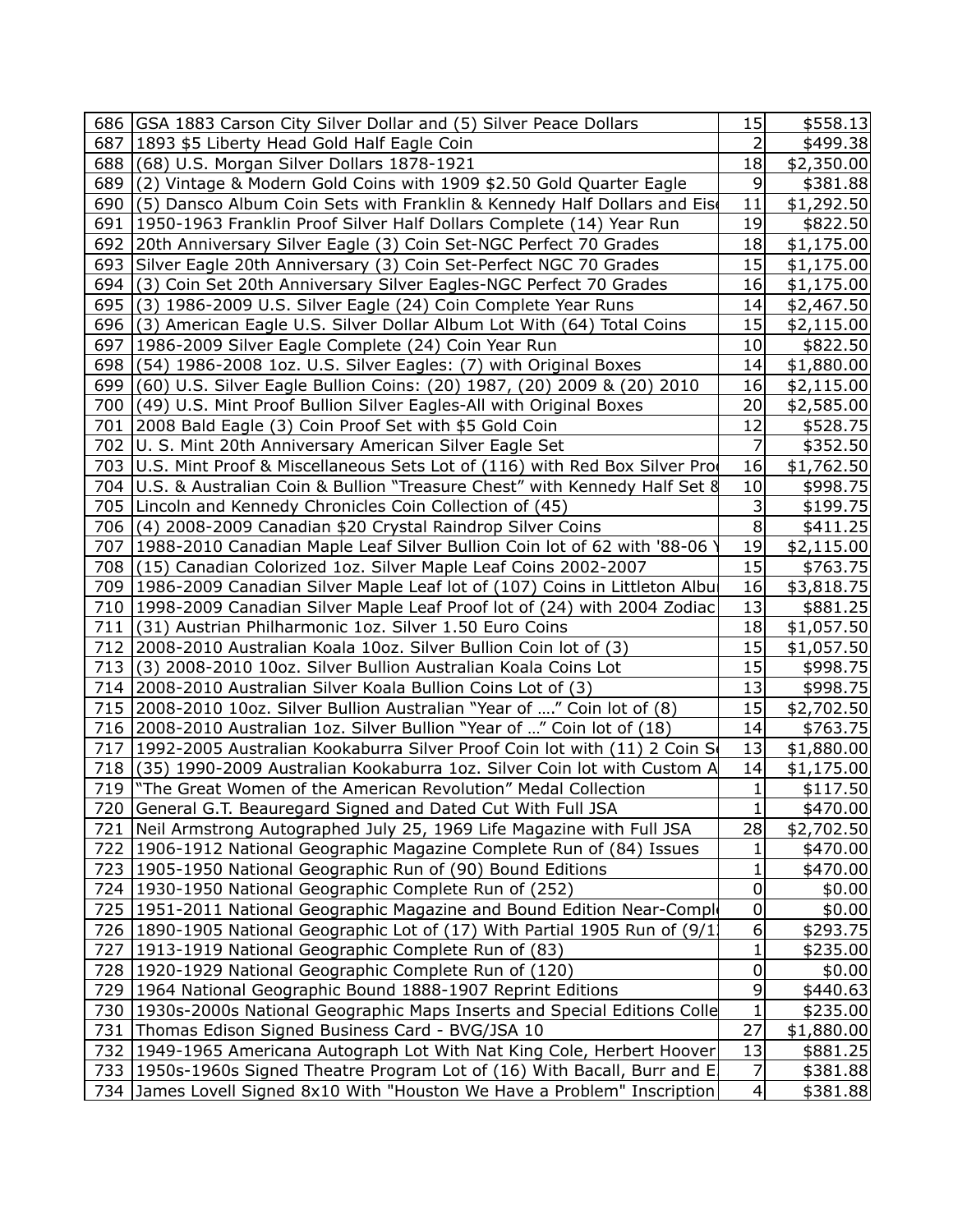| 735   Millard Fillmore/Daniel Webster Signed 1850 U.S. Presidential Document   | $\overline{9}$   | \$1,880.00 |
|--------------------------------------------------------------------------------|------------------|------------|
| 736   1880 James Garfield Signed Two-Page Letter PSA/DNA 10                    | 8                | \$1,880.00 |
| 737   FDR and Harry S Truman Signed Letters With Full JSA                      | 15               | \$558.13   |
| 738 Single-Signed Items From (6) Past U.S. Presidents                          | 8                | \$763.75   |
| 739 Gerald Ford Single-Signed Baseball - Full JSA                              | 8                | \$270.25   |
| 740 (3) Presidential Signed Items with Carter & (2) Ford--All PSA/DNA Certs of | 3                | \$141.00   |
| 741   Newt Gingrich and Jack Kemp Single-Signed Baseballs                      | 1                | \$117.50   |
| 742   President Ulysses S. Grant Signature - BVG/JSA 9                         | 8                | \$528.75   |
| 743   Franklin D. Roosevelt Signed 1932 FDC - Full PSA/DNA                     | 15               | \$558.13   |
| 744   Franklin D. Roosevelt Signed State Commission with Full JSA              | 8                | \$381.88   |
| 745 Teddy Roosevelt Signed Executive Order with Full JSA                       | 14               | \$499.38   |
| 746   Dwight and Mamie Eisenhower Signed Items With Banquet Program and 8      | 17               | \$998.75   |
| 747   Richard Nixon Signed Photograph With Full JSA                            | 14               | \$528.75   |
| 748 Oliver Stone Signed "Born on the Fourth of July" Script                    | $\boldsymbol{0}$ | \$0.00     |
| 749 Clayton Moore/Jay Silverheels Signed "Lone Ranger" Lithograph              | 28               | \$763.75   |
| 750   "The X-Files" 1993 Props With David Duchovny Trench Coat and Gillian Ar  | 17               | \$528.75   |
| 751   Marilyn Monroe Personally Worn Pair of High Heel Shoes With Estate LOA   | 11               | \$2,232.50 |
| 752 Jayne Mansfield Autographed 1958 Calendar Display With Full JSA            | 10               | \$352.50   |
| 753 Elvis Presley 1959 Cut Signature with Full JSA                             | 22               | \$2,467.50 |
| 754 Clayton Moore "Lone Ranger" Framed Display With (2) Autographs and (4      | 6                | \$199.75   |
| 755 Original 1948 Superman Lobby Card and 1950 Movie Poster                    | 14               | \$822.50   |
| 756 (4) 1960s Batman Regional TV Advertisement Posters                         | 18               | \$705.00   |
| 757 (19) Autographed Hollywood Actor & Actress 8x10 Photos with Lucille Ball   | 11               | \$940.00   |
| 758 Large and Eclectic Movie Poster/Lobby Card Treasure Chest With John Wa     | 12               | \$411.25   |
| 759   1956 Topps Baseball #33 Roberto Clemente PSA 6                           | 9                | \$235.00   |
| 760   1950s Reach OAL Harridge 12-Count Display Box With (5) Individual Cont   | 5                | \$164.50   |
| 761 (3) 1972 Topps Baseball Series 1 Wax Packs--All PSA Graded                 | 6                | \$282.00   |
| 762 (11) 1982 Baseball Complete/Near Sets                                      | 12               | \$499.38   |
| 763   1972 Topps Football Cello Pack (Second Series) GAI 7.5                   | 2                | \$129.25   |
| 764 (10) 1981 Topps Football Rack Packs                                        | 7                | \$293.75   |
| 765 (15) 1981 & 1982 Topps Football Grocery Rack Packs                         | 7                | \$199.75   |
| 766   1984 Topps Football Unopened Wax Box                                     | 11               | \$470.00   |
| 767   1986 Topps Football Unopened Wax Box                                     | 10               | \$411.25   |
| 768 (2) 1989 Score Football Unopened Wax Boxes                                 | 6                | \$440.63   |
| 769 (7) 1975-76 Topps Hockey Rack Packs                                        | 10               | \$528.75   |
| 770   1979-80 O-Pee-Chee #18 Wayne Gretzky Rookie PSA 7                        | 13               | \$558.13   |
| 771 Jack Nicklaus UDA Signed Mini-Golf Bag                                     | 6                | \$352.50   |
| 772 (5) 1977-1978 Topps Fun Pack Bags with Star Wars Series 1 Packs            | 7                | \$352.50   |
| 773 (11) 1909-11 T206 White Border Hall of Famers & Stars--All SGC             | 19               | \$1,116.25 |
| 774 (10) 1922 E120 American Caramel SGC Graded Singles--All 50-60              | 6                | \$323.13   |
| 775   1928 Tabacalera La Morena #99 Washington Senators Team SGC 84--Hig       | $\mathbf 0$      | \$0.00     |
| 776 (21) 1940 Play Ball Hall of Famers & High Numbers--All PSA 5               | 15               | \$587.50   |
| 777   1957 Topps Baseball #328 Brooks Robinson RC GAI 9.5                      | 8                | \$1,410.00 |
| 778 (515) 1911-Modern Multi-Sport Shoebox Collection with Several Clement      | 7                | \$470.00   |
| 779   1960s "Mid-Size" Pennant Set of (16) & 1969 Milton Bradley Baseball Gan  | 11               | \$352.50   |
| 780   1972 Topps Baseball Complete Set of (787) Cards                          | 16               | \$940.00   |
| 781   1981 Topps Traded Baseball Case of (100) Sets                            | 31               | \$1,762.50 |
| 782 (11) 1981 Fleer Baseball Sealed Vending Cases                              | 26               | \$3,818.75 |
| 783 (3) 1982 Topps Baseball Sealed Vending Cases & (16) Vending Boxes          | 23               | \$4,112.50 |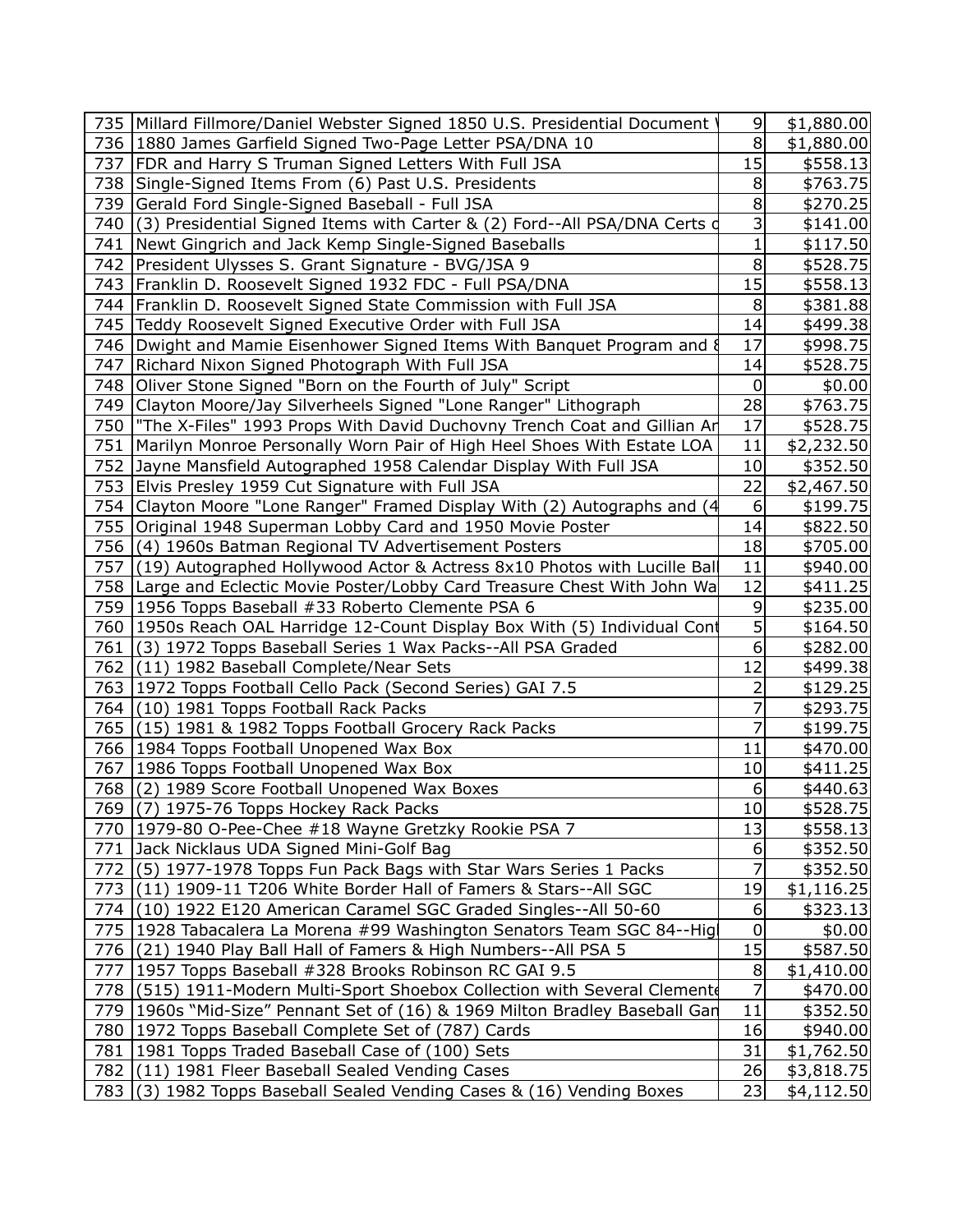|     | 784 (7) 1982 Donruss Baseball Factory Set Cases                                    | 30               | \$4,700.00 |
|-----|------------------------------------------------------------------------------------|------------------|------------|
|     | 785 (3) 1982 Fleer Baseball Vending Cases                                          | 26               | \$2,585.00 |
|     | 786 1982 & 1983 Donruss Sets & Wax Box Lot of (31) with (18) Unopened Wa           | 15               | \$1,410.00 |
| 787 | (1) 1983 and (2) 1985 Topps Baseball Sealed Vending Cases                          | 18               | \$2,937.50 |
|     | 788 (4000+) Multi-Sport Treasure Chest with (445) Signed Baseball Cards            | 9                | \$440.63   |
|     | 789   1936-1996 Hall of Fame Induction Brown Bat Lot of (30) With 1936-1949        | 6                | \$2,350.00 |
|     | 790 (18) Signed Hall of Fame Induction Brown Bats With (35) Total Signatures       | 10               | \$1,997.50 |
|     | 791   1914 Boston Red Sox Stock Certificate Signed by Lannin                       | 9                | \$528.75   |
|     | 792 (30) Single-Signed Baseballs With Mays, Mathews and Drysdale                   | 18               | \$1,292.50 |
|     | 793 Hank Greenberg Single-Signed Baseball - Full JSA                               | 12               | \$822.50   |
|     | 794 Sadaharu Oh 1984 World Series Ball Signed in English and Japanese              | 15               | \$763.75   |
|     | 795   1954 Washington Senators Team-Signed Ball With Rare Killebrew First-Ye       | $\overline{4}$   | \$270.25   |
|     | 796 1959 Washington Senators Team-Signed Ball With Sweet Spot Killebrew a          | 10               | \$558.13   |
|     | 797   Baseball Autograph Collection of (59) With Mathews and (6) Hunter            | 11               | \$440.63   |
|     | 798   1998 National League All-Star Signed Phillies Jersey with Bonds, McGwire     | 8                | \$499.38   |
|     | 799   J. DiMaggio, Mays and T. Williams Single-Signed Vintage Magazines - Full     | 11               | \$440.63   |
|     | 800   Dazzy Vance Signed Unlined Index Card - PSA/DNA 9                            | 12               | \$528.75   |
|     | 801   Full Size H&B Bat Signed by (34) Hall of Famers With Aaron, Musial and F     | 5 <sup>1</sup>   | \$282.00   |
|     | 802 1940s-1970s Baseball Treasure Chest with Team Photos & Wiffle Ball Box         | 3                | \$199.75   |
|     | 803   1889 Harvard-Yale Championship Game Scorecard with Alonzo Stagg & (2)        | $\overline{a}$   | \$246.75   |
|     | 804 1956 World Series Game 5 Yankee Stadium Ticket Stub From Larsen Perf           | 12               | \$528.75   |
|     | 805   1960 World Series Game 7 Forbes Field Ticket Stub - PSA Authentic            | 7                | \$352.50   |
|     | 806   1959 Los Angeles Dodgers Ticket Stub From Koufax 16-K Performance - F        | $6 \overline{6}$ | \$235.00   |
|     | 807   1956 World Series Game 7 Ebbets Field Ticket Stub - PSA Authentic            | $\mathsf{S}$     | \$223.25   |
|     | 808 Three Rivers Stadium 1972 Program Scored From Clemente's 3000th Hit            | 1                | \$293.75   |
|     | 809   1979 World Series Game 7 Memorial Stadium Full Ticket - PSA 5                | $\mathbf{1}$     | \$176.25   |
|     | 810 July 9, 2011 Yankee Stadium Full Ticket From Jeter's 3000th Hit - PSA 9        | 13               | \$646.25   |
|     | 811   Philadelphia Phillies Apparel lot of (90+) with Hats, Jackets, Shirts & Hood | 10               | \$411.25   |
|     | 812 Philadelphia Phillies Large Treasure Chest of Collectibles & Memorabilia       | 10               | \$558.13   |
|     | 813   1960s-Modern Philadelphia Phillies Bobbing Head & Figurine Collection        | 13               | \$587.50   |
|     | 814   Philadelphia Phillies 1980s Game-Used Lot of (4) With Hayes and McBride      | 9                | \$470.00   |
|     | 815   1980 Philadelphia Phillies World Champions Banner From Veterans Stadiu       | 18               | \$822.50   |
|     | 816   1975 MLB All-Star Game Ring From AL Equipment Manager Tommy Fergu            | $\overline{4}$   | \$352.50   |
|     | 817   1998 National League All-Star Ring                                           | $\overline{5}$   | \$411.25   |
|     | 818 Philadelphia Phillies Equipment Lot of (5) with 1976 N.L. Centennial Rug       | $\mathbf{3}$     | \$223.25   |
|     | 819   Danbury Mint Baseball Legends Chess Set                                      | 10               | \$440.63   |
|     | 820 (2) 1951 Wheaties Complete Boxes with Musial & T. Williams--Both GAI 9         | 4                | \$246.75   |
|     | 821   1955 Topps #2 Ted Williams & 1960 Topps #350 Mickey Mantle--Both SG          | $\overline{9}$   | \$411.25   |
|     | 822 (5) 1964-1969 Topps Baseball Star Cards with (3) Clemente & Ryan RC            | $\overline{9}$   | \$323.13   |
|     | 823   1950 World Series Game 1 Full Ticket-PSA 4                                   | 10               | \$558.13   |
|     | 824   1986 World Series Ticket Stub Lot of (4) With (2) From Game 6                | 11               | \$558.13   |
|     | 825 Honus Wagner Encapsulated Cut Signature - PSA/DNA Authentic                    | 13               | \$763.75   |
|     | 826   Mickey Mantle Signed 1956 "LIFE" Magazine With "No. 7" Inscription - Ful     | 9                | \$411.25   |
| 827 | (3) 1965-1971 Chicago White Sox Team-Signed Baseballs                              | $\mathbf 1$      | \$176.25   |
|     | 828 (6) 1979-1989 New York Yankees Team-Signed Baseballs                           | $\overline{4}$   | \$499.38   |
|     | 829 (9) 1972-1985 California Angels & Los Angeles Dodgers Team-Signed Bas          | $\mathbf{2}$     | \$246.75   |
|     | 830 New York Yankees Locker Room Name Plates Lot of (25) With Jeter, A-Rod         | 21               | \$646.25   |
|     | 831 Joe DiMaggio's Personal Wristwatch With Estate LOA                             | 10               | \$470.00   |
|     | 832   Dave Parker 1982 Professional Model Game-Used Bat With Full PSA/DNA          | $\vert 4 \vert$  | \$152.75   |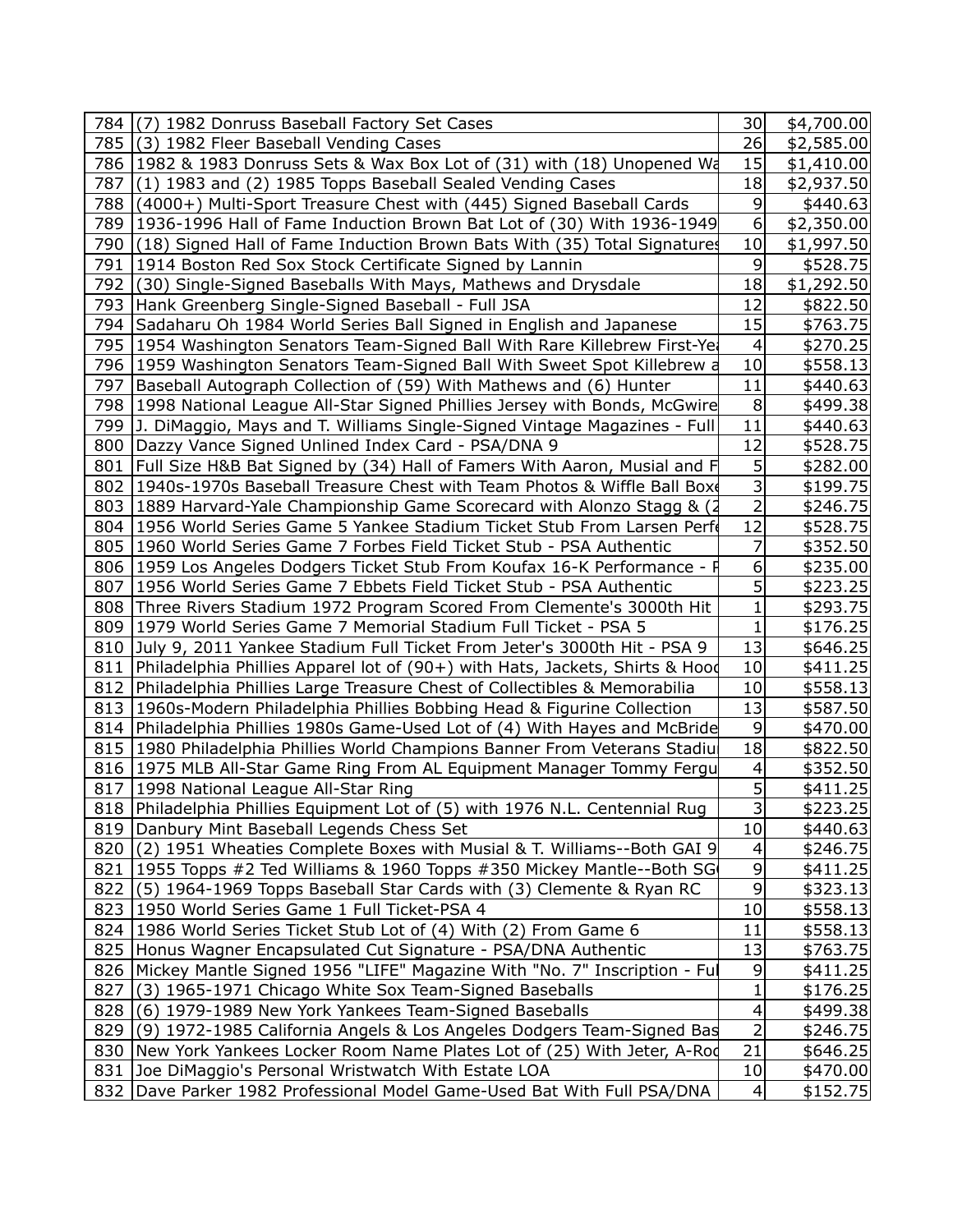|     | 833   Philadelphia Phillies Tailgate Lot of (10) with Coolers, Chairs & Blankets | 4                   | \$223.25   |
|-----|----------------------------------------------------------------------------------|---------------------|------------|
|     | 834   Perez-Steele Greatest Moments Unsigned Series 1-6 Sets                     | 6                   | \$176.25   |
|     | 835 Kueth Duany 2002-03 Syracuse NCAA Champions Lot With Game-Worn It            | 11                  | \$1,880.00 |
|     | 836 2003 Syracuse Basketball Pieces of Net from National Championship Victd      | 28                  | \$4,112.50 |
|     | 837 Kueth Duany Game-Worn Syracuse Basketball Lot of (15) With Jerseys, S        | 17                  | \$1,410.00 |
|     | 838 Kueth Duany Personal Awards Lot with 1000-Point Ball                         | 16                  | \$1,057.50 |
|     | 839 Kueth Duany Syracuse 2000 Big East Championship Ring and 2003 Final          | 30                  | \$5,875.00 |
|     | 840 Kueth Duany Balance of Collection With Shoes and Game-Worn Foreign Je        | 5                   | \$270.25   |
| 841 | Washington Bruins "African American" Basketball Programs lot of (2)              | 7                   | \$258.50   |
| 842 | (45) Basketball Autographed Items with Photos & Balls                            | $\overline{2}$      | \$323.13   |
| 843 | $(92)$ 2000-2001 Duke Basketball Signed 8x10 Photographs with $(12)$ Coal        | 15                  | \$411.25   |
|     | 844   Portland Trailblazers Memorabilia Lot With Signed Photos and M. Lucas Th   | 5                   | \$211.50   |
|     | 845 1910s-1960s Miscellaneous Treasure Chest with Joe Louis Program & 195        | 13                  | \$705.00   |
|     | 846   1897 National League Schedule Booklet                                      | 1                   | \$176.25   |
|     | 847   1951-1952 Bowman Baseball & Football Group of (357) Cards with Starte      | 6                   | \$705.00   |
|     | 848   1996 World Series Bullpen Chair                                            | 11                  | \$470.00   |
|     | 849 (54) 1979-1999 Wayne Gretzky O-Pee-Chee Hockey Cards with Rookie             | 6                   | \$440.63   |
|     | 850 (785) 1982-Modern Wayne Gretzky Player Collection with (323) Inserts/P       | 13                  | \$998.75   |
| 851 | (212) Multi-Sport Autographed Flats with (2) Mays                                | 16                  | \$940.00   |
|     | 852 1927 Fro-Joy Gene Tunney Complete Set of (6) Cards--All SGC 50-60            | 10                  | \$558.13   |
|     | 853   1927 Fro-Joy #6 Gene Tunney SGC 84--Highest Graded from Set                | 4                   | \$152.75   |
|     | 854   Mark "Too Sharp" Johnson Autographed 1985 Title Fight Worn Robe & Tru      | 5                   | \$470.00   |
|     | 855   Mark "Too Sharp" Johnson Autographed 1996 Title Fight Worn Robe            | 8                   | \$323.13   |
|     | 856   Mark "Too Sharp" Johnson Autographed 2002 Fight Worn Trunks                | 8                   | \$258.50   |
| 857 | Muhammad Ali Signed Index Card - PSA/DNA GEM MT 10                               | 13                  | \$470.00   |
| 858 | (28) 1956 Shredded Wheat CFL Singles with Parker                                 | $\overline{2}$      | \$381.88   |
|     | 859 (122) 1962 Topps CFL Panels-All Different                                    | 7                   | \$881.25   |
|     | 860 (4775) 1948-1979 Football Shoebox Collection with Many Hall of Famers        | 7                   | \$646.25   |
| 861 | (2375+) 1959-1975 Football Card Shoebox Collection with Many Stars               | 13                  | \$1,175.00 |
| 862 | (5) Football Autographed & Unsigned Items with (2) Aikman                        | 0                   | \$0.00     |
|     | 863 Super Bowl XX Ticket Stub - PSA 7                                            | 3                   | \$199.75   |
|     | 864 (70) 1962 Post Cereal CFL Cards & (4) 1963 Post CFL Ad Cards                 | 11                  | \$323.13   |
|     | 865 (9) 1961-1968 AFL Football Programs & Sammy Baugh Signed Photo               | 12                  | \$246.75   |
|     | 866   2012 Super Bowl XLVI Full Ticket-Patriots/Giants                           | 1                   | \$176.25   |
|     | 867 Three Stooges Personal Check Lot of (4) with Full JSA                        | 19                  | \$1,762.50 |
|     | 868 (23) Three Stooges Autographed Flats with Moe & Larry                        | 20                  | \$1,410.00 |
|     | 869 1973 Larry Fine (Three Stooges) Signed Letter with "Stroke of Luck" Bool     | 13                  | \$411.25   |
|     | 870 (11) 1920s-1980s Hollywood Signed & Unsigned Collection with Joe DeRit       | 15                  | \$528.75   |
|     | 871 (15) 1947-1984 Three Stooges Collectibles with (5) Signed                    | 13                  | \$646.25   |
|     | 872 Ceramic Bowl Made by Larry Fine of the Three Stooges with Family Letter      | 8                   | \$352.50   |
|     | 873 Charles Schulz Signed 1967 "LIFE" Magazine - Full JSA                        | 13                  | \$587.50   |
|     | 874 Buzz Aldrin Twice-Signed 1969 "LIFE" Magazine - Full JSA                     | 12                  | \$352.50   |
|     | 875   1858-1909 Indian Head Cent & Bonus Coins Collection of (67)                | 7                   | \$258.50   |
|     | 876 (16) 1940 Gum Inc. Superman SGC Graded Cards with (4) High Numbers           | 11                  | \$822.50   |
|     | 877   U.S. Astronaut Signed Publication/Photo Lot of (5) With Aldrin and (2) Gle | 2                   | \$246.75   |
|     | 878 Beatles Treasure Chest of LPs, Cards & Ephemera with (4) Near Sets & (1)     | 9                   | \$440.63   |
|     | 879   1957 "The Lone Ranger" Original Comic Art                                  | 10                  | \$470.00   |
|     | 880 (108) Silver Age Super Hero Comics All Different                             | 6<br>$\overline{2}$ | \$528.75   |
| 881 | (20) Golden Age Comics with (3) Plastic Man                                      |                     | \$129.25   |